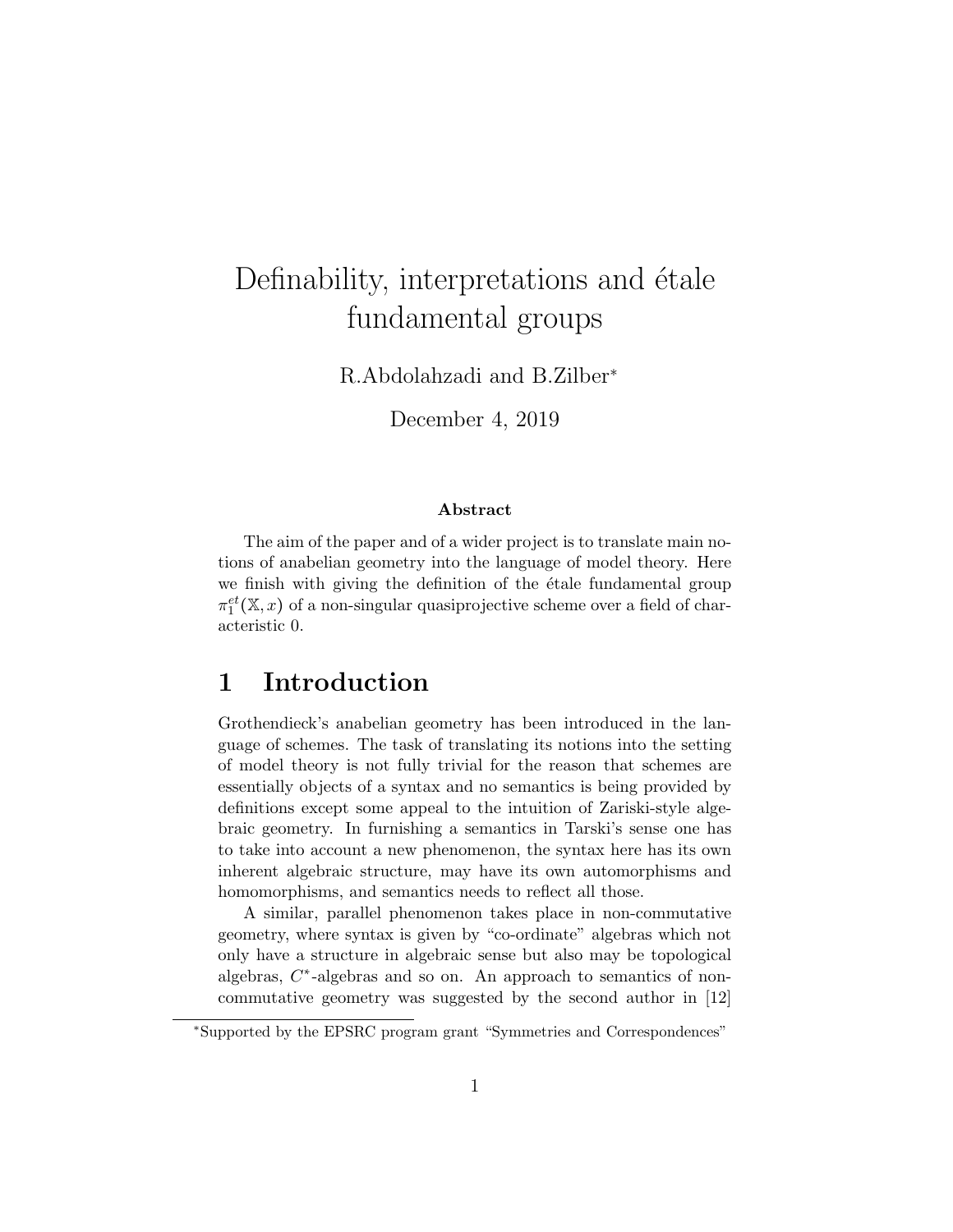Ch.5, and [13]. Our approach to schemes is partially inspired by this. Basic notions are clarified in section 3.

In the current paper we introduce a language  $\mathcal{L}_{\mathbb{X}}$  for universal and étale covers of a scheme  $X$  and describe the first order theory  $T_X$  of "universal étale cover"  $\tilde{\mathbf{X}}^{et}$  of X. We prove that universal analytic cover  $\tilde{\mathbf{X}}^{an}$  of the complex variety  $\mathbb{X}(\mathbb{C})$  presented in the same language is another model of the theory. Note that previously various attempts to find an adequate language  $\mathcal{L}_{\mathbb{X}}$  were made in [11], [5], [3] and some other publications, covering some classes of varieties X.

A key feature of Grothendieck's anabelian geometry is the functor from the Galois category of étale covers into the category of groups. In model theory setting this corresponds to the functor  $M \mapsto Aut(M)$ from the category of structures with interpretations in the role of morphisms to the category of topological groups. This functor is wellknown in model theory but we give it a more systematic treatment in section 2, especially for the category of finitary structures when it becomes an equivalence of categories. In particular, closed subgroups of  $Aut(M)$  correspond to sets of imaginary elements of M.

We are especially .interested in classifying imaginaries which correspond to a section of the restriction homomorphism  $Aut(M) \rightarrow$  $Aut(N)$  when N is a structure interpretable in M.

In the final sections of the paper we give a model-theoretic definition of  $\pi_1^{et}(\mathbb{X},x)$  as an automorphism group of  $\tilde{\mathbf{X}}^{et}$  acting on the fibre over  $x$ . We also remark that this group is isomorphic to the Lascar group of the theory. This allows us to reformulate the Grothendieck section conjecture in terms of the properties of structure  $\tilde{\mathbf{X}}^{et}$ .

# 2 Interpretations and automorphism groups

2.1 Most of the material in this section is known in some forms. See [2] and [9] for a model-theoretic approach which we further pursue here. The community of anabelian geometers prefers to speak in terms of Galois categories, see e.g. [1]. One of the aims of the current project is to demonstrate advantages of the model-theoretic point of view.

Unlike the above publications we do not apriori restrict the power of the language to first order. The default assumptions is that

A relation is definable iff it is invariant under automorphisms (1)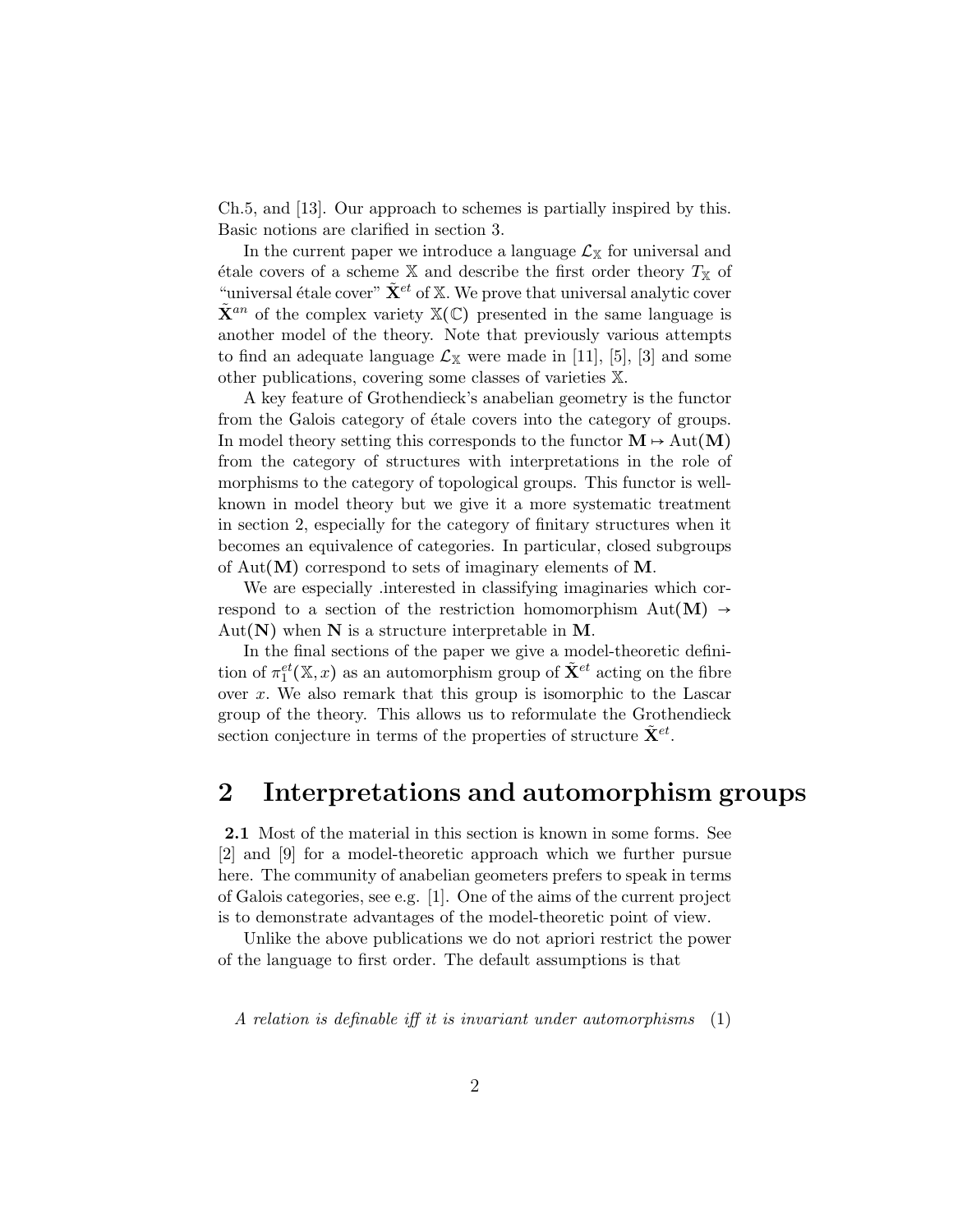For finite structures this property holds for first order languages. For countable structures the language  $L_{\omega_1,\omega_1}$  serves the purpose. The main interest to us are *finitary* structures defined below. For this class of structures first-order languages are essentially sufficient.

Definable means definable without parameters (the same as 0 definable).

In general, we consider multi-sorted  $\mathcal{L}\text{-structures } M$ . A definable set in M is a definable subset D of  $S_1 \times \ldots \times S_n$ , a cartesian product of finitely many sorts.

A definable sort in an  $\mathcal{L}\text{-structure}$  M is a set of the form  $D/E$ where  $D = D(M)$  is a definable set in M and E a definable equivalence relation on D. An n-ary relation on  $D/E$  is definable if its pull-back under the canonical map  $D \rightarrow D/E$  is definable.

An interpretation of an  $\mathcal{L}_N$ -structure N in an  $\mathcal{L}_M$ -structure M is a bijection  $g: N \to D/E$ , a sort in M such that for each basic relation R the image  $g(R)$  is a definable relation on the sort  $D/E$ .

Given a structure **M** we also consider the structure  $M^{Eq}$  interpretable in  $M$  and which has every sort of  $M$  as a definable substructure.

Note that a finite union of sorts and a direct product of finitely many sorts is a sort in  $\mathbf{M}^{Eq}$ .

**2.2 Category**  $\mathfrak{M}$ . Its objects are (multisorted)  $\mathcal{L}$ -structures **M** (all  $\mathcal{L}$ ).

The **pre-morphisms**  $g : \mathbb{N} \to \mathbb{M}$  are interpretations (without parameters). More precisely,

$$
g: \mathbf{N} \to \mathbf{M}^{Eq}
$$

is an injective map such that  $g(N)$  is a universe of a sort in  $\mathbf{M}^{Eq}$ , and for any basic relation or operation R on N the image  $g(R)$  is definable in the sort.

We denote  $g(\mathbf{N})$  the  $g(N)$  together with all the relations and operations  $g(R)$  for R on N.

Two pre-morphisms  $g_1 : \mathbb{N} \to \mathbb{M}$  and  $g_2 \to \mathbb{N} \to \mathbb{M}$  are equivalent if there is a bijection  $h: g_1(N) \to g_2(N)$  which is definable in  $\mathbf{M}^{Eq}$ .

The equivalence class of a pre-morphism  $g : \mathbb{N} \to \mathbb{M}$  is a **mor**phism  $g : N \rightarrow M$ .

The following definitions will be used for pre-morphisms g as well as for morphisms g.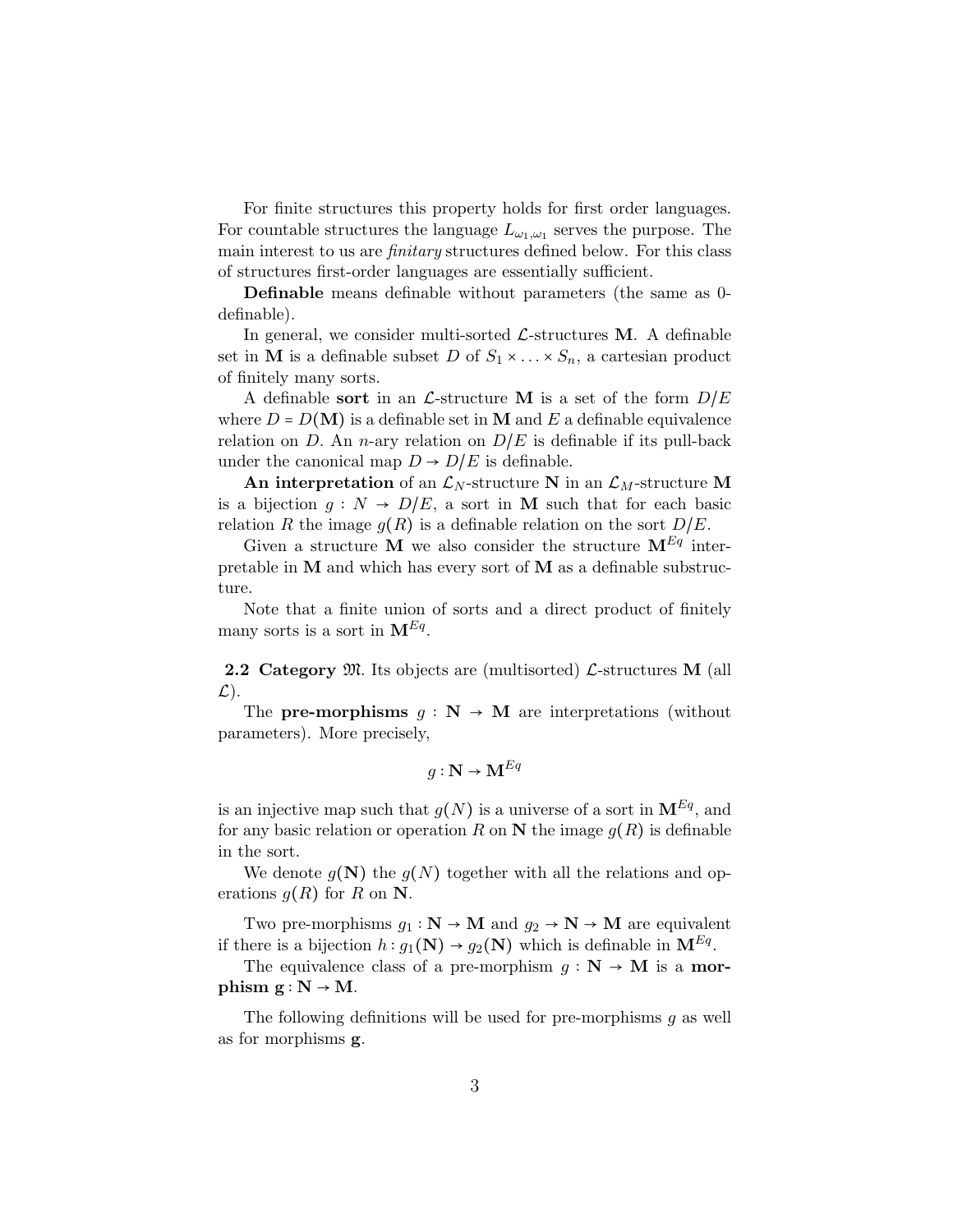We say g is an **embedding**,  $g : \mathbb{N} \to \mathbb{M}$  if  $g(\mathbb{N})$  has no proper expansion definable in  $\mathbf{M}^{Eq}$ .

We say g is a surjection,  $g : \mathbb{N} \to \mathbb{M}$  if  $M \subseteq \text{dcl}(g(N))$  where dcl is in the sense of  $\mathbf{M}^{Eq}$ .

We say that  $g : N \to M$  is an isomorphism,  $g : N \cong M$ , if g is an embedding and a surjection.

In what follows we sometimes write  $N \cong_{\mathfrak{M}} M$  to emphasise that the isomorphism (or morphism) is in the sense of the category  $\mathfrak{M}$  to distinguish from ones in the usual algebraic sense.

**Lemma.** Let  $g : \mathbb{N} \to \mathbb{M}$  be an  $\mathfrak{M}$ -isomorphism and let  $\mathbb{M}' =$  $g(\mathbf{N})$ . Then the inverse map  $g^{-1} : \mathbf{M}' \to \mathbf{N}$  induces a  $\mathfrak{M}$ -isomorphism  $h: \mathbf{M} \to \mathbf{N}$ .

**Proof.** By assumptions we have  $M \subseteq \text{dcl}(M')$  in  $\mathbf{M}^{Eq}$ . This implies that there are in **M** : a family  $\{S_i : i \in I\}$  of definable subsets  $S_i \subset M'^{n_i}$  and a family of definable functions  $h_i: S_i \to M$  such that

$$
\bigcup_{i \in I} h_i(S_i) = M \text{ and } h_i(S_i) \cap h_j(S_j) = \emptyset \text{ if } i \neq j.
$$

**Claim.** We may assume that the family  $\{S_i : i \in I\}$  of domains of  $f_i$  is disjoint, that is  $S_i \cap S_j = \emptyset$  if  $f_i \neq f_j$ .

Proof. Note that by definition  $\text{dcl}(M') = \text{dcl}(M' \cup \text{dcl}(\emptyset))$ , where dcl is understood in the sense of  $\mathbf{M}^{Eq}$ . The latter has, for each  $i \in I$ , the sort ' $f_i$ ' which is defined as the graph $f_i/E_i$  where  $E_i$  is the trivial equivalence relation with one equivalence class. Clearly,  $'f_i' \in \text{dcl}(\varnothing)$ . Now replace  $S_i$  by  $S_i \times f_i'$  and we have the required.

Set  $D(\mathbf{M}') \coloneqq \bigcup_{i \in I} S_i$  and  $h: D(\mathbf{M}') \to \mathbf{M}$  to be  $\bigcup_{i \in I} h_i$ . h is a map definable in **M** and is an interpretation, a pre-morphism  $M \rightarrow M'$ . On the other hand, any relation on  $M'$  is a relation on a sort in M since  $\mathbf{M}'$  is a sort in  $\mathbf{M}^{Eq}$ , hence there are no new relations on  $h(M)$  induced from  $M'$ , that is the interpretation h is an embedding. Recalling that  $M' = g(N)$  completes the proof.  $\square$ 

We identify morphism h as in the Lemma with  $g^{-1}$ .

**2.3** For a subset  $A \subseteq M$ , denote  $\mathbf{M}/A$  (or sometimes  $\mathbf{M}(A)$ ) the expansion of M by names of elements of A.

Clearly, the identity map defines a (canonical) morphism  $M \rightarrow$  $\mathbf{M}(A)$ . This morphism is an embedding (and so isomorphism) if and only if  $A \subseteq \text{dcl}(\emptyset)$ .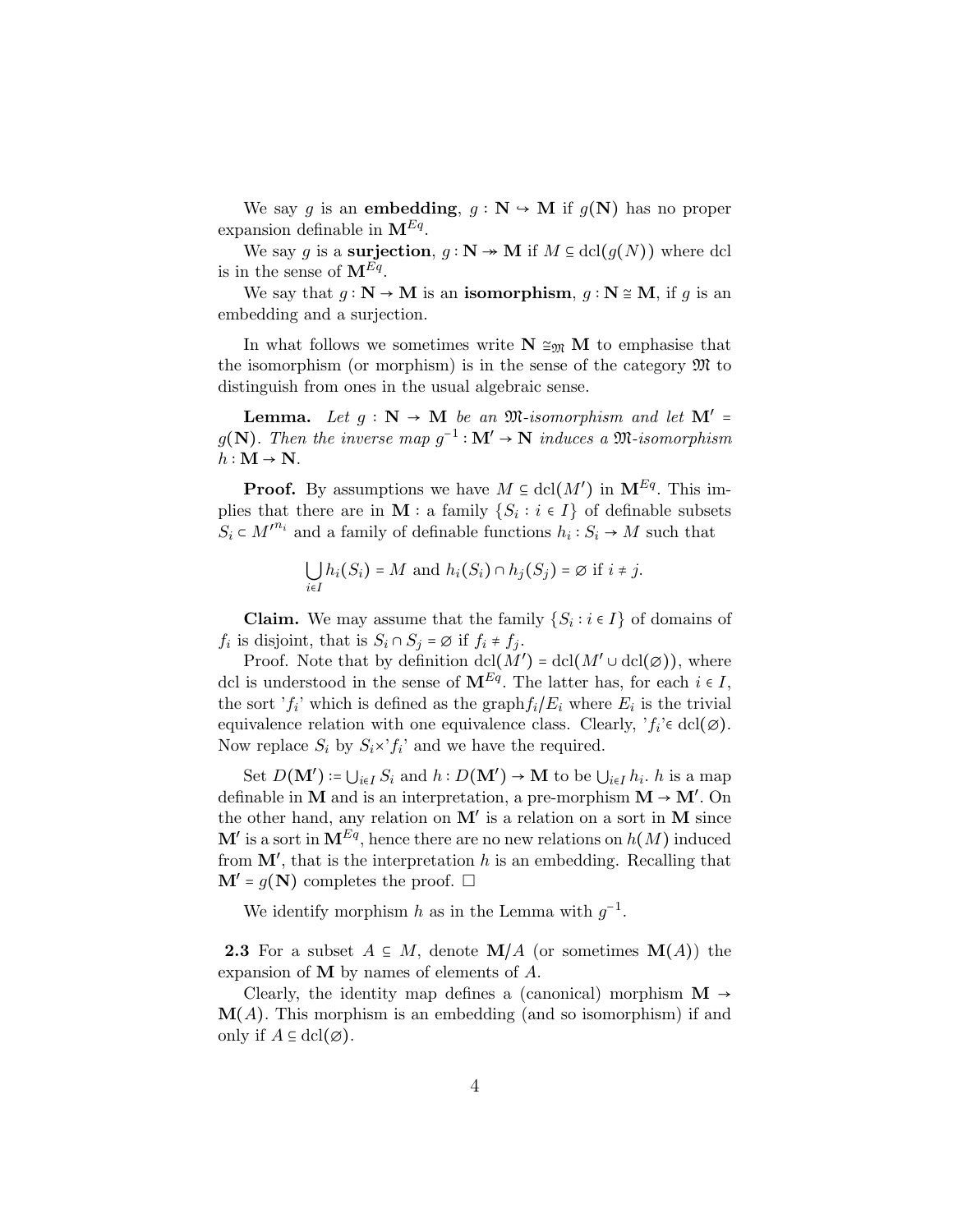**2.4** Given  $A \subseteq \text{dcl}(\emptyset)$  we may treat A as a structure in which any element is named (e.g. by a formula defining the element in M) and so any relation is definable. Clearly then

$$
Aut(A) = 1 \text{ and } A \hookrightarrow \mathbf{M}.
$$

**2.5** The category  $\mathfrak{M}_{fin}$  is a subcategory of  $\mathfrak{M}$  whose objects are finitary structures M, that is structures which can be represented in the form

$$
\mathbf{M} = \bigcup_{\alpha<\kappa} \mathbf{M}_\alpha
$$

where the  $M_{\alpha}$  are finite first-order 0-definable substructures of M.

Note that an equivalent definition would be

$$
\mathbf{M} = \operatorname{acl}(\varnothing)
$$

where acl is in the sense of first-order logic.

**Example.** Let k be a field and  $\mathbb{F} = \mathbf{k}$ , its algebraic closure. We consider  $\mathbb{F} = \mathbb{F}/k$  as a structure in the language of rings with names for elements of k. Then each  $a \in \mathbb{F}$  is contained in a 0-definable set  $M_a$ equal to its Galois orbit  $M_a \coloneqq G_k \cdot a$ ,  $G_k = \text{Gal}(\mathbb{F} : k)$ . So  $\mathbb{F}/k \in \mathfrak{M}_{fin}$ .

**2.6 Theorem.** The map  $M \rightarrow Aut(M)$  induces a contravariant functor from  $\mathfrak M$  into the category  $\mathfrak{G}_{\text{top}}$  of topological groups. This functor sends  $\mathfrak{M}_{\text{fin}}$  into the category of profinite groups  $\mathfrak{G}_{\text{pro}}$ .

(i) To every  $g : \mathbb{N} \to \mathbb{M}$  corresponds the restriction homomorphism  $\hat{g}$ : Aut $(\mathbf{M}^{Eq}) \rightarrow$  Aut $(\mathbf{N})$ .

(ii) An embedding  $g : \mathbb{N} \to \mathbb{M}$  to the surjection  $\hat{g} : \text{Aut}(\mathbb{M}) \to$ Aut(N), provided  $M \in \mathfrak{M}_{fin}$ .

(iii) The expansion by naming all points in  $A \subseteq \mathbf{M}^{Eq}$ ,  $q: \mathbf{M} \to \mathbf{M}/A$ corresponds to an embedding  $\hat{g} : Aut(\mathbf{M}/A) \to Aut(\mathbf{M}).$ 

(iv) The profinite restriction of the functor,

$$
Aut: \mathfrak{M}_{fin} \to \mathfrak{G}_{pro},
$$

is an equivalence of categories.

Proof. (i) is immediate by definition.

(ii) Since q is an embedding, the relations definable on  $q(N)$  are the same in M and N. Hence a  $g(N)$ - automorphism  $\alpha$  is an elementary bijection  $g(N) \rightarrow g(N)$  in M. Now consider an elementary saturated enough extension  $M \lt^* M$ . It is homogeneous and so  $\alpha$  extends to an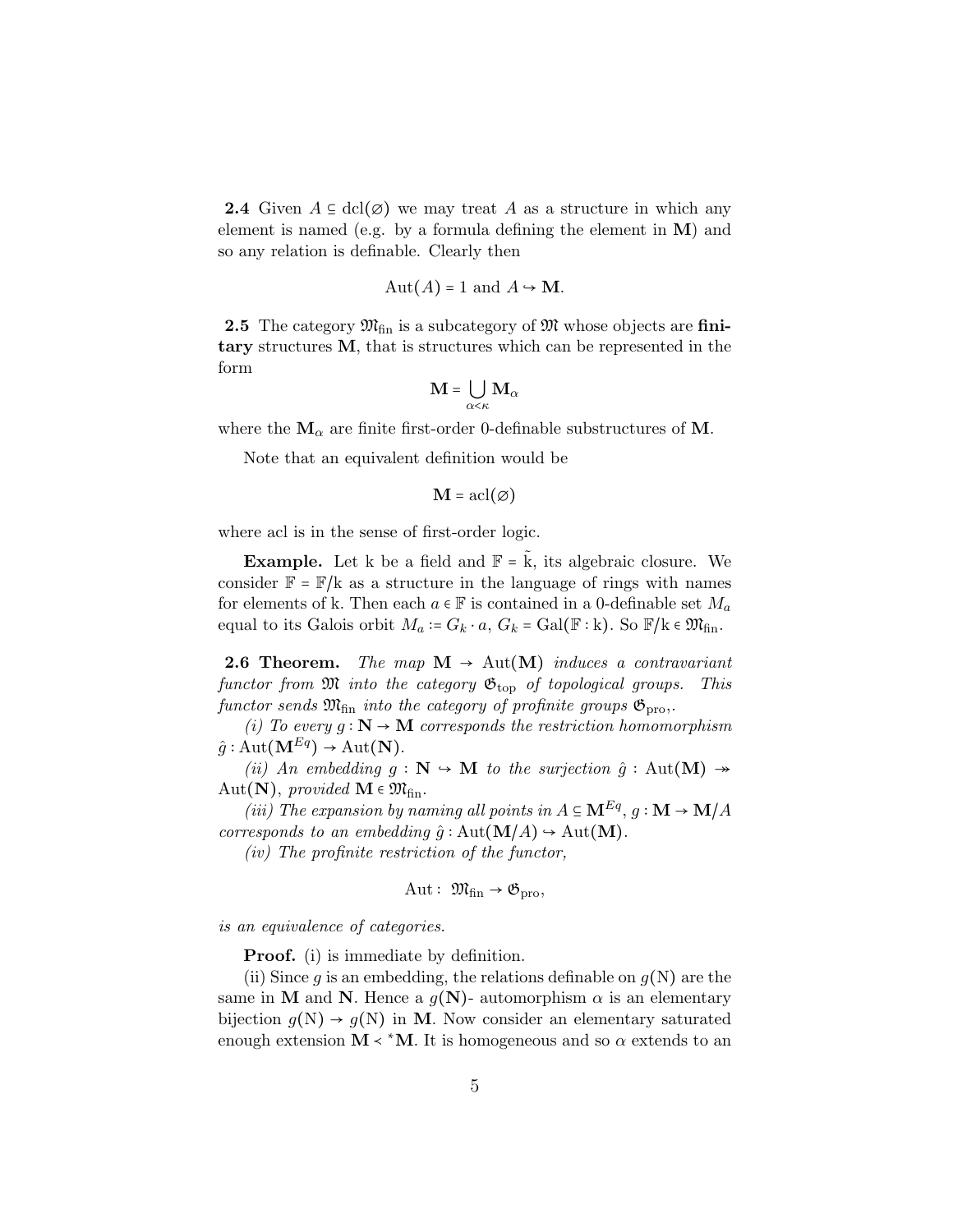automorphism  $\alpha^*$  of  $^*M$ . But any automorphism preserves  $\text{acl}_M(\varnothing)$ which is equal to M under our assumption. Thus  $\alpha^*$  induces an automorphism of **M** which extends  $\alpha$ .

(iii) Immediate.

(iv) First we prove the statement for Aut :  $\mathfrak{M}_{\text{finite}} \rightarrow \mathfrak{G}_{\text{finite}}$ , the functor between finite structures and finite groups, subcategories of  $\mathfrak{M}_{\text{fin}}$  and  $\mathfrak{G}_{\text{pro}}$ , respectively.

Given a finite group **G** one constructs a finite **M** such that **G**  $\cong$  $Aut(M)$  by setting  $M = G$  and introducing all relations R on M which are invariant under the action of  $G$  on  $G$  by multiplication. This gives us for  $M = (M; R)$ 

Claim.

$$
\mathbf{G} = \mathrm{Aut}(\mathbf{M})
$$

Proof. G acts on M by automorphisms by definition. We need to prove the inverse, i.e. that there are no other automorphisms. Consider the tuple  $\bar{g}$  of all the elements of G (of length  $n = |G|$ ) and let  $S_q$  be the conjunction of all the relation in R that hold on  $\bar{g}$  (that is tp( $\bar{g}$ )). We can also consider  $S_g^0 := \mathbf{G} \cdot \bar{g}$ , the orbit of  $\bar{g}$  under the action of **G**. Clearly,  $S_g^0 \subseteq S_g$  and by minimality they are equal.

Now take an automorphism  $\sigma$  and consider  $\sigma \bar{g}$ . This is in  $S_q$  and thus, for some  $h \in G$ ,  $\sigma \bar{g} = h \bar{g}$ , that is  $\sigma g_i = h g_i$  for each  $g_i \in G$ . Claim proved.

It remains to see that if  $G \cong Aut(N)$ , then N is definable in M and vice versa. In order to do this we may assume  $G = Aut(N)$ .

Consider  $N$ , the universe of the structure, and let  $n$  be the  $N$ presented as an ordered tuple. Let  $M' \coloneqq \mathbf{G} \cdot \mathbf{n}$ , the orbit of the tuple under the action of the automorphism group. Clearly,  $M'$  consists of ∣G∣ distinct elements, since automorphisms differ if and only if they act differently on the domain N. Also  $M'$  is definable in N since the tuples  $\mathbf{n}'$  making up  $M'$  are characterised by the condition that  $\text{tp}(\mathbf{n}') = \text{tp}(\mathbf{n})$ . The relations R induced on M' from N are invariant under  $Aut(N)$ , and because a finite structure is homogeneous, the converse holds. In other words an obvious bijection  $M \to M'$  is a bi-interpretation, so  $\mathbf{M} \cong \mathbf{M}'$  in the sense of  $\mathfrak{M}$ . At last notice that we can interpret  $N$  in  $M'$  since the relation " $n'$  and  $n''$  have the same first coordinate is invariant under  $\mathbf{G}^n$  is definable. This gives us N as a definable sort. It follows that any relation on  $N$  definable in  $N$  is definable in M'. So  $N \cong M' \cong M$  in the sense of  $\mathfrak{M}$ . Finite case of Aut proven.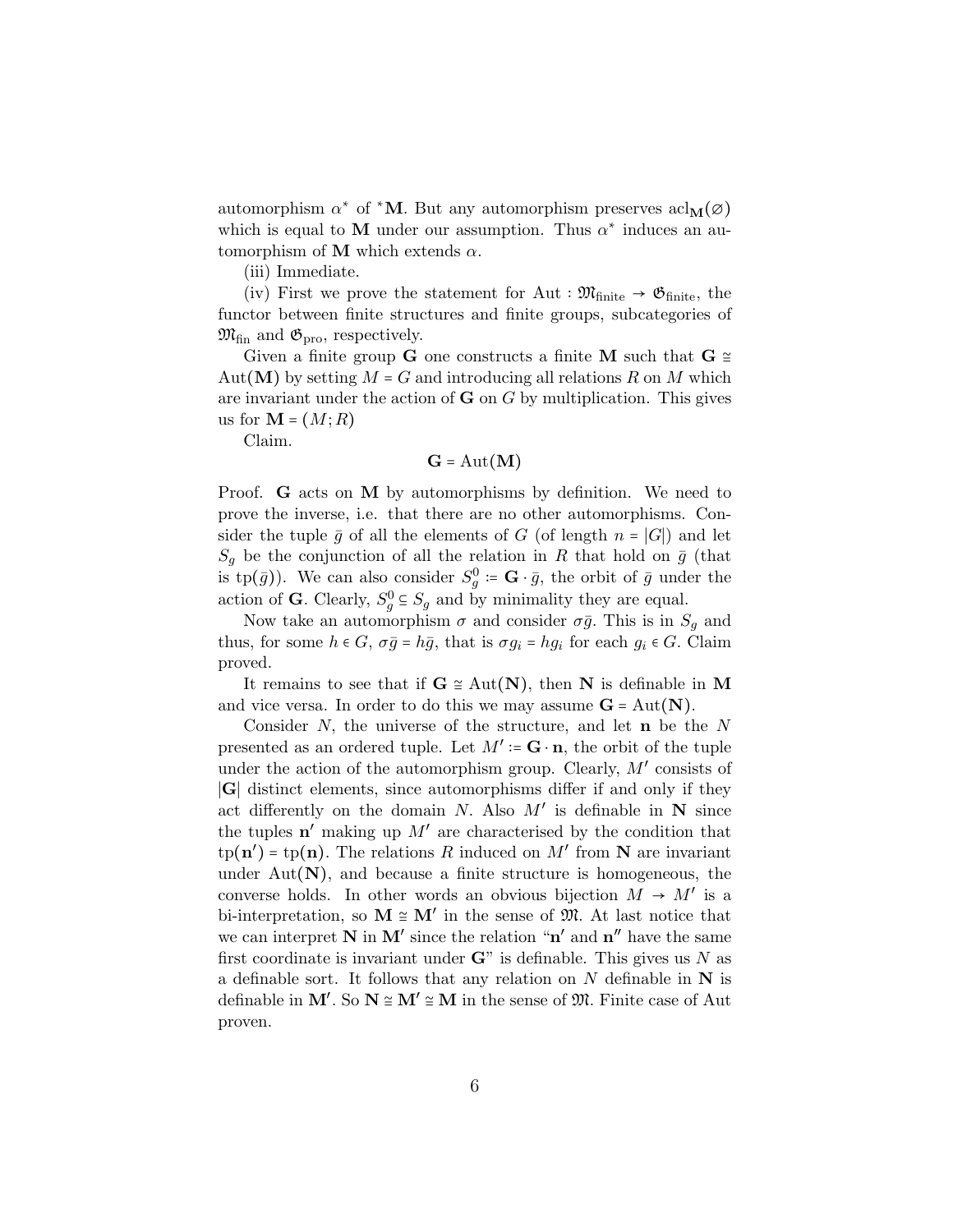Now we extend Aut to the category of finitary structures  $M \in \mathfrak{M}_{fin}$ by continuity

$$
\mathbf{M} = \lim_{\rightarrow} \mathbf{M}_{\alpha} \rightarrow \mathbf{G} = \lim_{\leftarrow} \mathbf{G}_{\alpha}, \text{ where } \mathbf{G}_{\alpha} = \text{Aut}\mathbf{M}_{\alpha}
$$

Since the functor is invertible and preserves morphisms on finite objects of the categories, it is an equivalence also on the limits.

 $\Box$ 

**2.7 Example.** Let K and L be two number fields,  $\tilde{Q} = \mathbb{F}$ . Let  $\mathbb{F}_K$  and  $\mathbb{F}_L$  be two structures with respective subfields of constants (named points). Clearly these belong to  $\mathfrak{M}_{fin}$ . A celebrated theorem by Neukirch states that

$$
\mathbb{F}_K \cong_{\mathfrak{M}} \mathbb{F}_L \Leftrightarrow K \cong L.
$$

2.8 Let  $i: \mathbb{N} \to \mathbb{M}/A$  be an interpretation of N in M over A. Then every relation R which is 0-definable in N is a point in  $\mathbf{M}^{Eq}/A$ . The definable closure of all these points denote  $[iN]$  or often just  $[N]$ where an  $i$  is assumed.

More precisely, let

$$
Aut(\mathbf{M}/[i\mathbf{N}]) \coloneqq \{ \sigma \in Aut(\mathbf{M}^{Eq}) : \sigma_{|i\mathbf{N}} \in Aut(i\mathbf{N}) \},\tag{2}
$$

Set

$$
[i\mathbf{N}] := \mathrm{Fix}_{\mathbf{M}^{Eq}}(\mathrm{Aut}(\mathbf{M}/[i\mathbf{N}]) = \{a \in \mathbf{M}^{Eq} : \forall \sigma \in \mathrm{Aut}(\mathbf{M}/[i\mathbf{N}]) \sigma(a) = a\}.
$$

Clearly,

$$
[i\mathbf{N}] \subseteq \mathbf{dcl}(A). \tag{3}
$$

Also,

and if  $i\mathbf{N}$  is 0-definable then

$$
[i\mathbf{N}] = \text{dcl}(\emptyset)
$$
 and  $\text{Aut}(\mathbf{M}/[i\mathbf{N}]) = \text{Aut}(\mathbf{M}).$ 

2.9 Proposition. Let N, M  $\in \mathfrak{M}_{fin}$ . Let  $h : \text{Aut}(\mathbf{M}) \twoheadrightarrow \text{Aut}(\mathbf{N})$  and let  $\hat{g} : \text{Aut}(\mathbf{N}) \to \text{Aut}(\mathbf{M})$  be a section of  $\hat{h}$ , that is  $\hat{h} \circ \hat{g} = \text{id}_{\text{Aut}(\mathbf{N})}$ . Then there is an interpretation-isomorphism

$$
i:\mathbf{N}\cong\mathbf{M}/A,
$$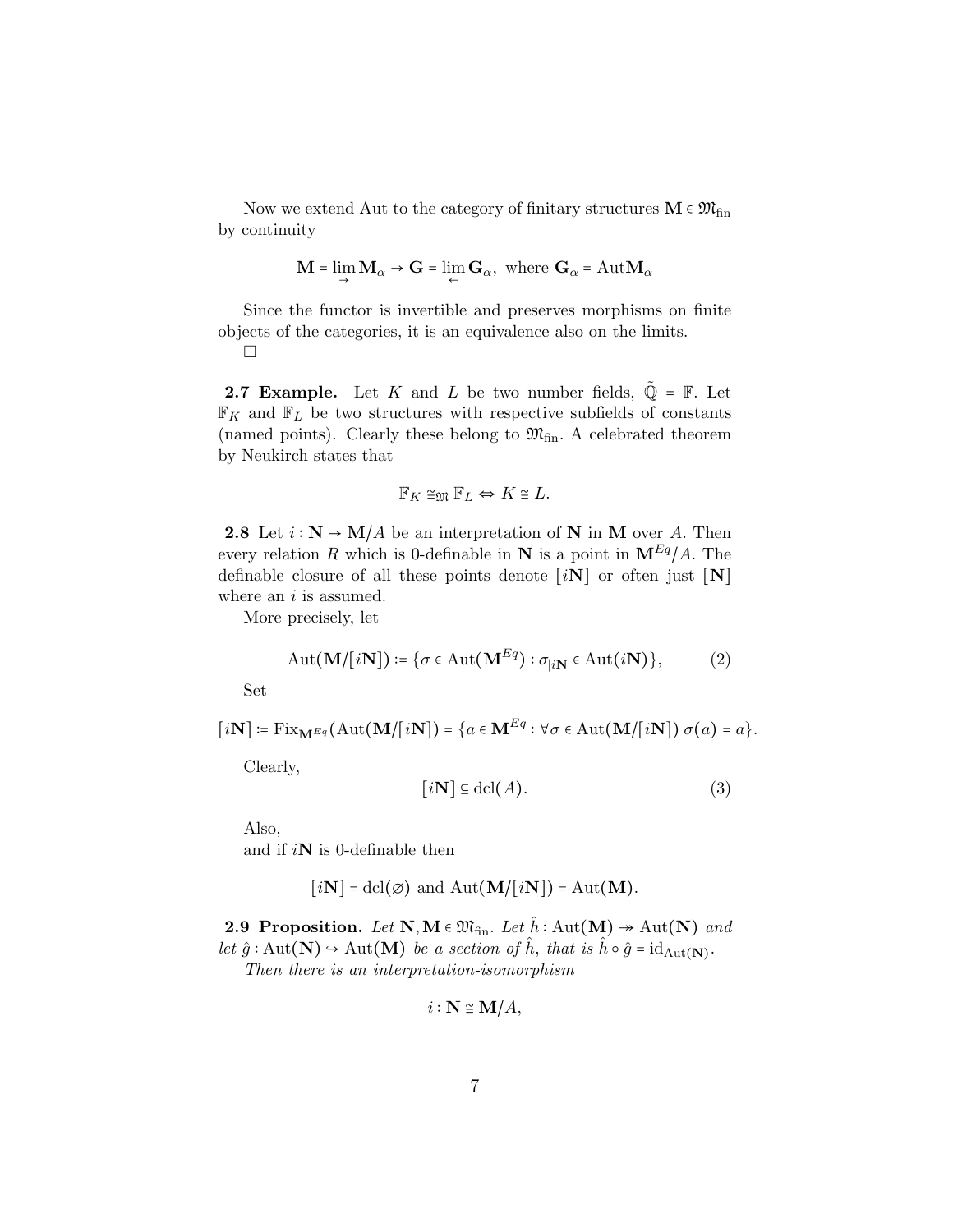for some  $A \subset M$  satisfying  $dcl_{\mathbf{M}^{Eq}}(A) = dcl_{\mathbf{M}^{Eq}}([i\mathbf{N}]),$  so we may set  $A = [iN]$ , such that

$$
M \subseteq \operatorname{dcl}_{\mathbf{M}^{Eq}}(iN \cup [i\mathbf{N}]) \ \ and \ [i\mathbf{N}] \cap iN = \operatorname{dcl}_{\mathbf{N}}(\varnothing). \tag{4}
$$

Proof. By 2.6 and the assumptions, there is an interpretation

$$
h:\mathbf{N}\hookrightarrow\mathbf{M}
$$

correponding to  $\hat{h}$ , such that any  $\sigma \in Aut(M)$  induces  $\hat{h}(\sigma) \in Aut(hN)$ and in this way we get all automorphisms of  $hN$ , that is  $\hat{h}(Aut(M))$  = Aut( $hN$ ). Without loss of generality we may assume that N is a substructure of  $\mathbf{M}^{Eq}$ , that is h is a pointwise identity embedding and  $\hat{h}(\sigma)$  is the restriction of  $\sigma$  to **N**. Thus

$$
\hat{h}(\text{Aut}(\mathbf{M})) = \text{Aut}(\mathbf{N}).\tag{5}
$$

Consider the subgroup  $\hat{g}(\text{Aut}(\mathbf{N})) \subseteq \text{Aut}(\mathbf{M})$ , an isomorphic copy of Aut(N). Since  $\hat{g}$  is a section of  $\hat{h}$  we get

$$
\hat{h}(\hat{g}(\operatorname{Aut}(\mathbf{N}))) = \operatorname{Aut}(\mathbf{N}).
$$

By assumptions  $\hat{g}$  lifts any automorphism  $\rho \in Aut(N)$  to a unique automorphism  $\hat{g}(\rho) \in Aut(M)$  giving the embedding  $\hat{g} : Aut(N) \rightarrow$  $Aut(M).$ 

Set

$$
A \coloneqq \mathrm{Fix}_{\mathbf{M}^{Eq}}(\hat{g}(\mathrm{Aut}(\mathbf{N}))).
$$

Note that according to (2)

$$
\hat{g}(\mathrm{Aut}(\mathbf{N})) = \mathrm{Aut}(\mathbf{M}/[\mathbf{N}])
$$

and this by definition in 2.8  $A = [N]$ . Moreover, N is definable in  $M^{Eq}$  over A since N as a structure is Aut $(M^{Eq}/A)$ -invariant. In other words there is a pre-morphism  $i : \mathbf{N} \to \mathbf{M}$ .

Now note that i is an  $\mathfrak{M}\text{-embedding}$  since every  $\rho \in \text{Aut}(\mathbf{N})$  lifts to an automorphism  $\hat{g}(\rho)$  of  $\mathbf{M}^{Eq}/A$ .

Next we note that i is an  $\mathfrak{M}$ -surjection, that is  $dcl_{\mathbf{M}^{Eq}/A}(N) \supseteq M$ , or equivalently

$$
\mathrm{dcl}_{\mathbf{M}^{Eq}}(N\cup A)\supseteq M.
$$

To see the latter we remark that if  $\sigma \in \text{Aut}(\mathbf{M})$  fixes  $A \cup N$  point-wise then  $\sigma \in \hat{g}(\text{Aut}(\mathbf{N}))$  (because A is fixed) and  $\sigma$  is identity on N. That is  $\sigma = 1$ .

Finally note that  $A \cap N = \text{dcl}_{\mathbf{N}}(\emptyset)$  because the intersection consists exactly of Aut(N)- fix-points of N.  $\Box$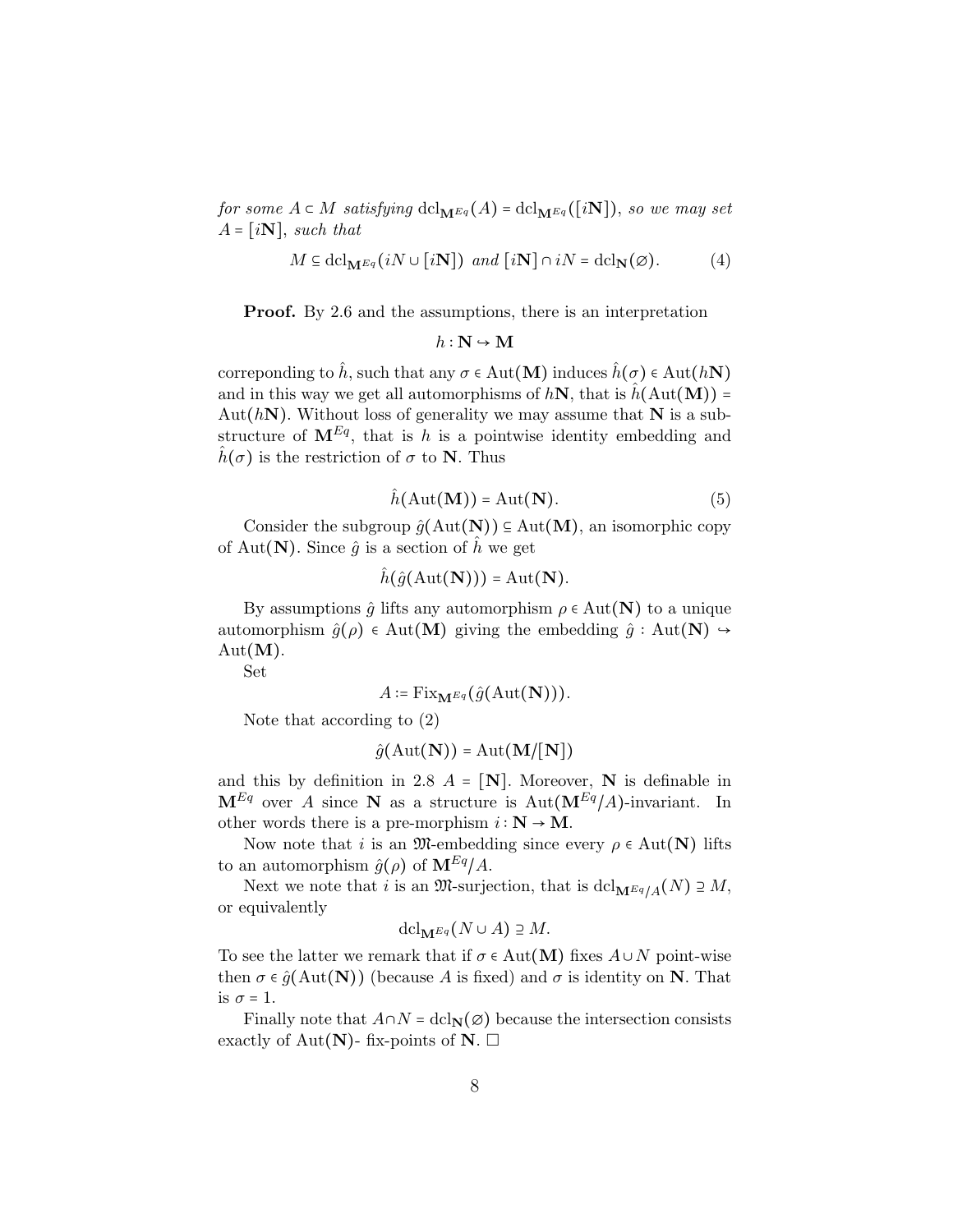**2.10 Lemma.** Suppose M is algebraic over  $\varnothing$ , M = acl $(\varnothing)$ . Let  $G \rightarrow Aut(M)$  be a closed subgroup (in the profinite topology). Then G is a pointwise stabiliser of a subset  $A \subset M$ . That is

$$
G = \mathrm{Aut}(\mathbf{M}/A)
$$

G is normal iff A can be chosen 0-definable.

**Proof.** Let  $A = \{a \in M : \forall g \in G \cup g.a = a\}$ . Then  $G \subseteq Aut(M/A)$ . The inverse follows from  $G$  being closed. This is easy to see for  $M$ finite, and this is enough since  $M$  is algebraic.

With the above choice of  $A, G$  is normal iff  $N$  is invariant under Aut(M), that is  $L_{\omega_1,\omega}$ -definable.  $\square$ 

**2.11 Proposition.** To every 0-definable N in M (write  $N \rightarrow M$ ) one associates the exact sequence

$$
1 \to \text{Aut}(\mathbf{M/N}) \to \text{Aut}(\mathbf{M}) \to \text{Aut}(\mathbf{N}) \to 1,
$$

and every exact sequence of closed subgroups has this form for some  $N \hookrightarrow M$ .

# 3 Reduced schemes and varieties over k

Our aim in this section is to clarify the relations between schemetheoretic language and the language of varieties which is more readily adaptable to model theory treatment.

By scheme we always mean a reduced scheme.

Recall that an affine k-scheme of finite type is given by a commutative unitary ring A with  $k \to A$ , finitely generated over k and without nilpotent elements. From logical perspective this should be treated as a syntax to which we still have to provide semantics. One can do it by first, associating with every A a certain language  $L^A$ , and then providing a first-order  $L^A$ -theory  $T^A$ , models of which will be seen as semantic realisations of  $A$ , not necessarily the scheme as Spec A in scheme-theoretic sense. The morphisms  $A \rightarrow B$  (in particular, automorphisms) given by homomorphisms of rings in the category of schemes must be reflected by certain "morphisms" between models of  $T^A$  and  $T^B$ .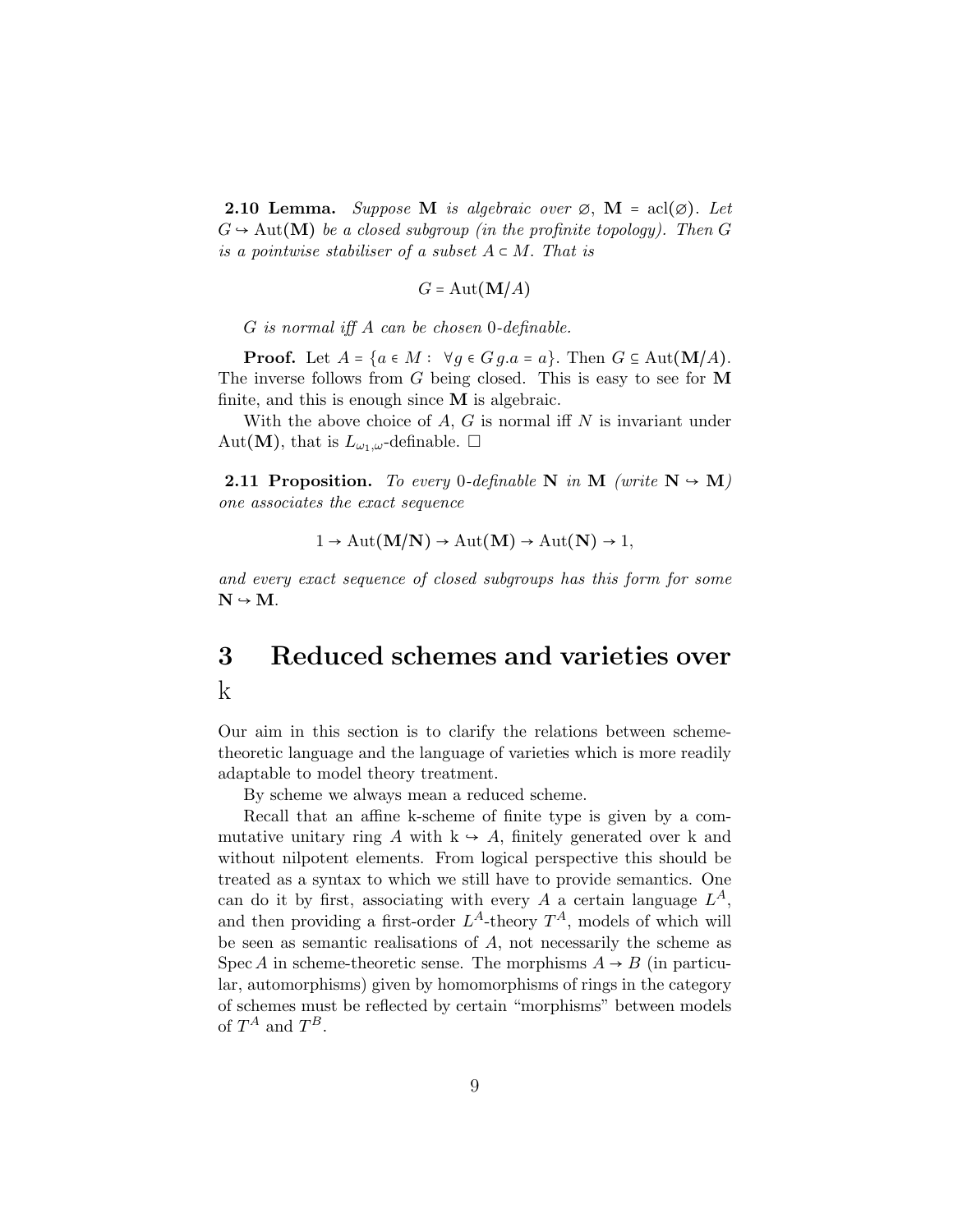**3.1 Varieties over** k. Let  $\mathbb{F}$  be an algebraically closed field containing k and  $\mathbb{F}_{/k}$  be the field  $\mathbb F$  with names for all elements of k.

A (formal) affine variety  $X$  over k realised in  $F$  (sometimes written as  $\mathbb{X}_{k}(\mathbb{F})$  or  $\mathbb{X}_{k}$  ) is the two sorted structure  $(\mathbb{X}(\mathbb{F}), \mathbb{F}_{k})$ , in a language  $L^A$ , where  $\mathbb{X}(\mathbb{F}) \subseteq \mathbb{F}^n$  is the zero set of a system of polynomials over k (the variety sort), F is the sort for the field, and  $L^A$  is the language with

- unary predicates for sorts  $X$  and  $F$ ,
- the addition and multiplication operation on sort  $\mathbb{F}$ ,
- constant symbols for each element of k in F,
- names of all the Zariski regular unary maps  $a : \mathbb{X}(\mathbb{F}) \to \mathbb{F}$  defined over k. 1

Note that since  $\mathbb{X}(\mathbb{F}) \subseteq \mathbb{F}^n$  the genuine *n* coordinate functions, projections into  $\mathbb{F}$ , generate the k algebra of regular functions  $\mathbb{X}(\mathbb{F}) \rightarrow$  $\mathbb F$  conventionally written k[X].

Fixing  $x \in \mathbb{X}(\mathbb{F})$  one gets a homomorphism (representation) of the k-algebra A into the k-algebra  $\mathbb{F}_{/k}$ 

$$
\rho_x: a \mapsto a(x), \quad A \to \mathbb{F}, \tag{6}
$$

so the points of  $X(\mathbb{F})$  are in a natural bijective correspondence with irreducible representations of A and in a natural bijective correspondence with maximal ideals of A.

Choosing a finite set  $a_1, \ldots, a_m \in A$  generating A as an algebra over k one gets an emdedding

$$
x \mapsto \langle a_1(x), \ldots, a_m(x) \rangle; \mathbb{X}(\mathbb{F}) \hookrightarrow \mathbb{F}^m
$$

3.2 To every connected (not necessarily geometrically connected) affine k-scheme A we now associate a first-order  $L^A$ -theory  $T^A$ .

Let  $k^A \subset A$  be a maximal subfield of A algebraic over k. Since A is finitely generated,  $k^A = k[a]$  for some  $a \in A$ .

Note that there is just one maximal subfield of A algebraic over k. This follows from the fact that A has no zero-divisors.

The theory  $T^A$  of two sorted structures  $(\mathbb{X}, \mathbb{F})$  will say:

1.  $(\mathbb{F}, +, \cdot)$  is an algebraically closed field;

<sup>&</sup>lt;sup>1</sup>If  $\mathbb{X} = \mathbb{X}_1 \cup ... \cup \mathbb{X}_l$  decomposition into irreducible components,  $a : \mathbb{X}(\mathbb{F}) \to \mathbb{F}$  is regular if and only if its restrictions on each component is regular.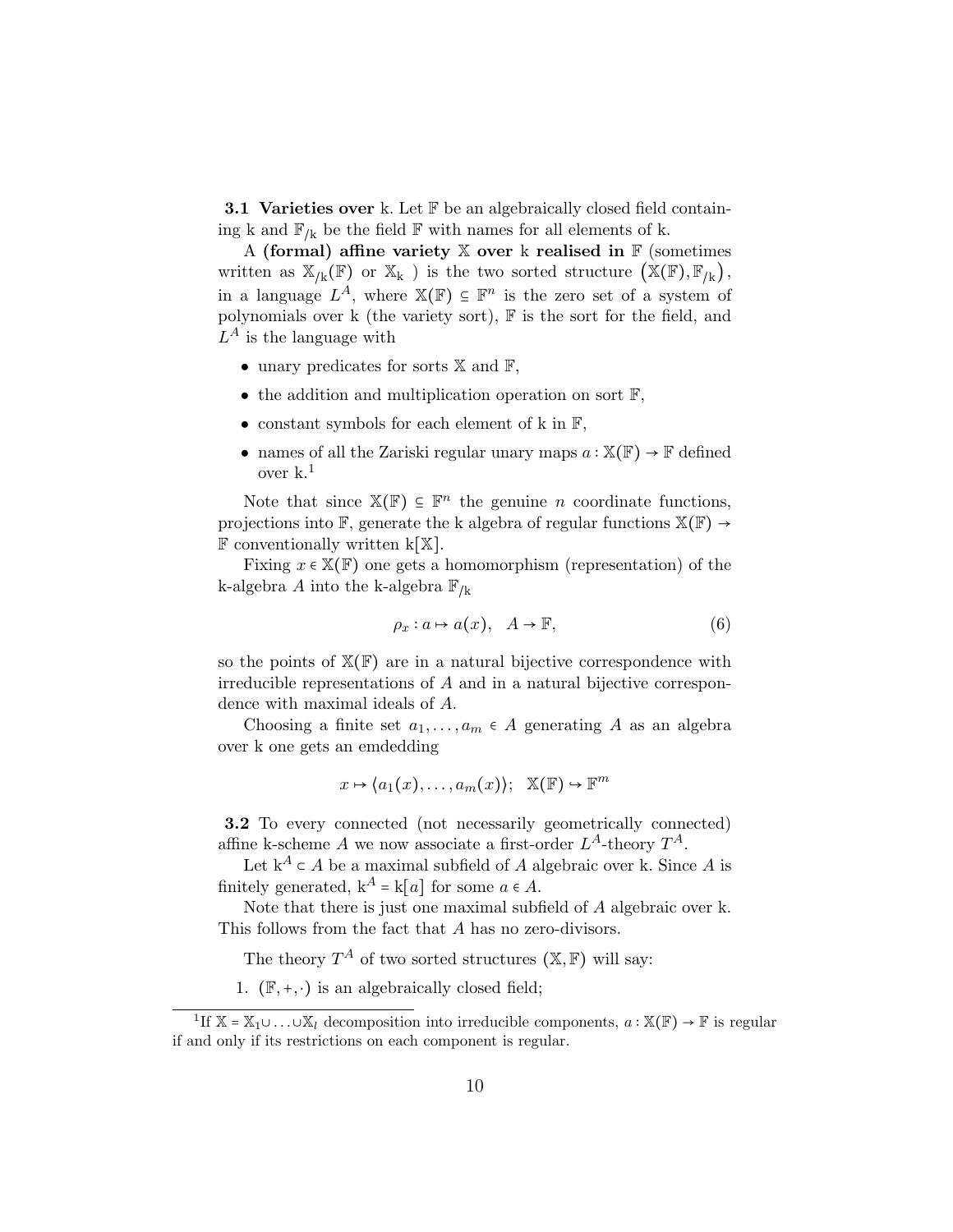- 2. For each  $\xi \in k \subseteq \mathbb{F}$ , there is  $a \in A$  such that  $\forall x \in \mathbb{X}$   $a(x) = \xi$ ; For each  $a \in k^A$  there is  $\alpha \in \mathbb{F}$  such that  $\forall x \in \mathbb{X}$   $a(x) = \alpha$ ;
- 3. For each non-constant polynomial  $p(T_1, \ldots, T_m)$  over k, for any  $a_1, \ldots, a_m \in A$ ,

$$
p(a_1,..., a_m) = 0
$$
 iff  $\forall x \in \mathbb{X} \ p(a_1(x),..., a_m(x)) = 0;$ 

4. For each  $a_1, \ldots, a_n \in A \otimes_{k^A = k[\alpha]} \mathbb{F}$ , such that the ideal  $\langle a_1, \ldots, a_n \rangle$ does not contain 1, it holds

$$
\exists x \in \mathbb{X} \ a_1(x) = \ldots = a_n(x) = 0.
$$

5. Given a generating set  $a_1, \ldots, a_n$  of A,

$$
\forall x_1, x_2 \in \mathbb{X} \; \bigl( \bigwedge_{i=1}^n a_i(x_1) = a_i(x_2) \; \rightarrow \; x_1 = x_2 \bigr).
$$

Axioms 2. - 4. are infinite sets of first-order axioms each.

**3.3 Proposition.**  $T^A$  is a complete theory categorical in uncountable cardinals. Any model of  $T^A$  is isomorphic to one of the form  $(\mathbb{X}(\mathbb{F}), \mathbb{F}_{/k})$  for some affine variety  $\mathbb{X}(\mathbb{F}) \subseteq \mathbb{F}^n$  such that the co-ordinate algebra  $k[\mathbb{X}]$  is isomorphic to A.

**Proof.** Given  $T^A$ , axioms 2 and 3 determine A as an algebra over k.

Choose an algebraically closed field  $\mathbb F$  and choose an embedding  $\iota : \mathbf{k} \to \mathbb{F}$ . Interpret of  $\iota(\xi)$  as the constant map with value  $\xi$  according to the first part of axiom 2.

Let  $k^A := k[a]$ . Choose an embedding  $i_a : k[a] \rightarrow \mathbb{F}$  extending *i*. Let  $\alpha = i_a(a)$ . Interpret a as the constant map with value  $\alpha$ .

Set

$$
\mathbb{X}(\mathbb{F}) \coloneqq \text{Hom}_{\mathbb{F}}(A \otimes_{\mathbf{k}^A} \mathbb{F}, \mathbb{F}),\tag{7}
$$

where  $k^A$  is identified with  $i_a(k^A) \in \mathbb{F}$ .

Elements  $a \in A$  interpret a functions  $a : \mathbb{X}(\mathbb{F}) \to \mathbb{F}$  by defining, for  $x \in \mathbb{X}(\mathbb{F}),$ 

$$
a(x) \coloneqq x(a).
$$

This gives us a model of  $T^A$ .

Now we note that every model of  $T^A$  is of this form. Indeed, by axiom 1 we start with an algebraically closed  $\mathbb F$  for the respective sort. Axioms 2 and 3 tell us that algebraic relations in the k-algebra A agree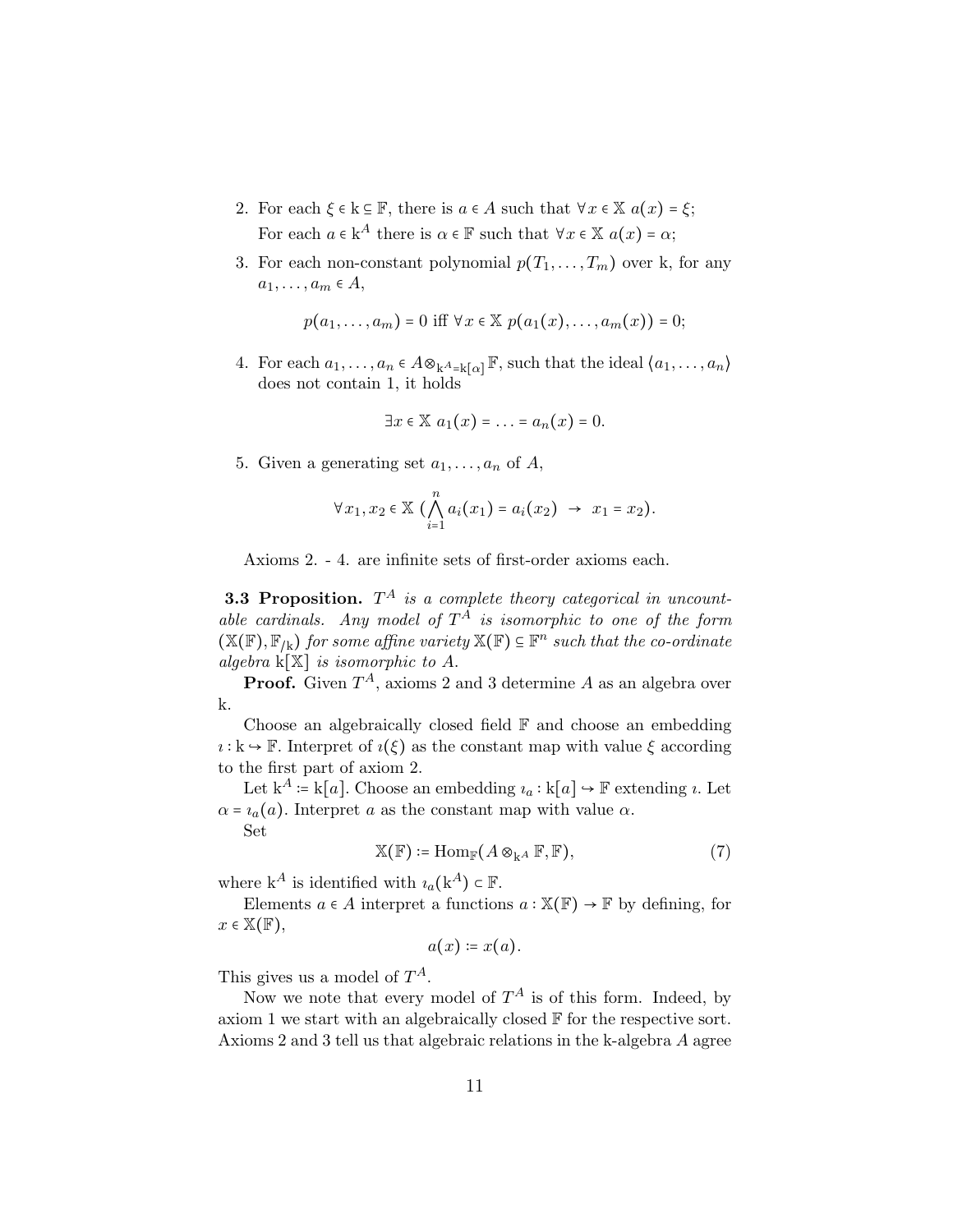with algebraic relations between the functions  $X \to \mathbb{F}$  interpreting elements of A. Axiom 4 guarantees that every homomorphism  $A \to \mathbb{F}$ gives rise to a point in X. And axiom 5 implies that the correspondence between points of X and homomorphisms is bijective.

It remains to prove categoricity of  $T^A$  in uncountable cardinals. We prove a stronger statement, that any two models with the same  $\mathbb F$ are isomorphic. Indeed, once  $k^A = k[a]$  is identified with  $k[\alpha] \subset \mathbb{F}$ , and a with  $\alpha$ , the F-algebra  $A \otimes_{kA} F$  is a coordinate algebra of a unique connected variety  $\mathbb{X}(\mathbb{F})$  over  $\mathbb{F}$ . We write it as  $\mathbb{X}_{\alpha}(\mathbb{F})$ . Any other model with the same F is obtained by choosing an embedding  $k[a] \to F$ , that is by identifying a with an  $\alpha' \in \mathbb{F}$ , Galois conjugated to  $\alpha$ . By construction (7), a field isomorphism  $\mathbb{F}_{/k[\alpha]} \to \mathbb{F}_{/k[\alpha']}$ ,  $\alpha \mapsto \alpha'$ , induces an isomorphism  $\mathbb{X}_{\alpha}(\mathbb{F}) \to \mathbb{X}_{\alpha'}(\mathbb{F})$  which gives us an isomorphism between the two models.  $\square$ 

Note that given  $T^A$  we are given the language  $L^A$  and the axioms 2. and 3. provide the description of the ring structure on A as well as embedding  $k \to A$ . Hence  $T^A$  uniquely recovers A.

This describes a bijective correspondence between the class of affine geometrically connected reduced k-schemes and theories of the form  $T^A$ , equivalently, between schemes and elementary classes of  $L^A$ structures of the form  $(\mathbb{X}(\mathbb{F}), \mathbb{F}_{/k})$ , or more precisely  $(\mathbb{X}_{\alpha}(\mathbb{F}), \mathbb{F}_{/k})$ .

**3.4 Remark.** By associating  $\alpha \in \mathbb{F}$  with  $a \in A$  we identify  $\mathbb{X}_{\alpha}(\mathbb{F})$  as a connected affine variety defined over  $k_{\alpha} := k[\alpha]$ , a  $k_{\alpha}$ -variety.

The respective embedding  $k[\alpha] \rightarrow A$  allows us to see  $\mathbb{X}_{\alpha}(\mathbb{F})$  as a  $k[\alpha]$ -scheme, a connected component of scheme A.

**3.5** Morphisms  $f : A \rightarrow B$  between affine k-schemes are homomorphisms of k-algebras.

f canonically induces an interpretation of models  $(\mathbb{X}_{\alpha}(\mathbb{F}), \mathbb{F}_{k})$  of  $T^A$  in appropriate models  $(\mathbb{Y}_{\beta}(\mathbb{F}), \mathbb{F}_{/k})$  of  $T^B$ .

Let  $k^A = k[a]$  be as above and  $k^B = k[b]$  be the algebraic closure of k in B.

We will have  $f_{\vert k[a]}$  an embedding into k[b] and hence  $f(a)$  is a constant function on  $\mathbb{Y}_{\beta}(\mathbb{F})$ ,  $f(a)(y) = \alpha'$ , where  $\alpha' \in k[\beta]$ ,  $k[\alpha'] \cong$  $k[\alpha]$ .

Note that the choice of the constant functions identifies  $k[\alpha]$  with  $k^A$  and  $k[\beta]$  with  $k^B$ .

We will say that the choice of model  $(\mathbb{Y}_{\beta}(\mathbb{F}), \mathbb{F}_{/k})$  of  $T^B$  is appropriate to the choice of model  $(\mathbb{X}_{\alpha}(\mathbb{F}), \mathbb{F}_{/k})$  of  $T^A$  with respect to f if  $\alpha' = \alpha$ .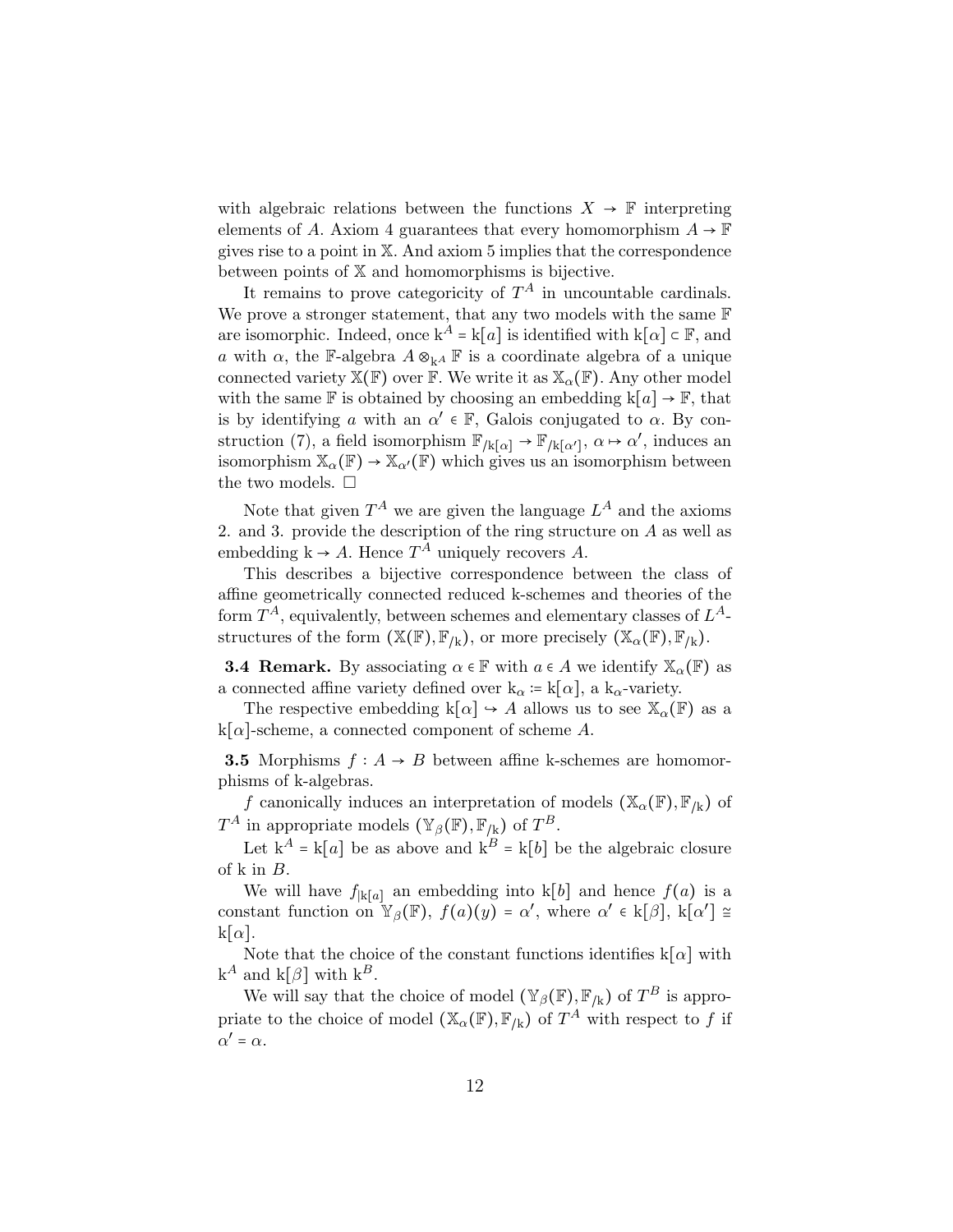When  $\alpha'$  =  $\alpha$  we can define the unique homomorphism of  $\mathbb F$  algebras

$$
f_{\alpha,\beta}:A\otimes_{\mathbf{k}[\alpha]} \mathbb{F} \rightarrow B\otimes_{\mathbf{k}[\beta]} \mathbb{F}
$$

which is given as  $f$  on  $A$  and as identity on  $\mathbb{F}$ .

By commutative algebra, there is a canonical regular map between varieties

$$
f_{\beta,\alpha}^* : \mathbb{Y}_{\beta}(\mathbb{F}) \to \mathbb{X}_{\alpha}(\mathbb{F})
$$
 (8)

functorially correponding to  $f_{\alpha,\beta}$ .

The family of all the maps  $f^*_{\beta,\alpha}$  between variety sorts of appropriate pairs of models  $T^B$  and  $T^A$  we define as the morphism

$$
f^*: T^A \to T^B \tag{9}
$$

which corresponds to  $f : A \rightarrow B$  (note that  $\rightarrow$  in (8) is inverse to that of (10)).

Finally we note that  $f_{\beta,\alpha}^* : \mathbb{Y}_{\beta}(\mathbb{F}) \to \mathbb{X}_{\alpha}(\mathbb{F})$ , for any choice of appropriate  $\alpha, \beta$ , determines  $f : A \rightarrow B$ . Indeed, given  $a \in A$  together with its interpretation  $a : \mathbb{X}_{\alpha}(\mathbb{F}) \to \mathbb{F}$  in the models we can define  $b = f(a)$  uniquely by setting,

$$
b(y) = f(a)(y) = a(f_{\beta,\alpha}^*(y)).
$$

**3.6** In case f is an embedding,  $f_{\beta,\alpha}^*$  is a surjective map and can be classified as an interpretation of model  $(\mathbb{X}_{\alpha}(\mathbb{F}), \mathbb{F})$  of  $T^A$  in model  $(\mathbb{Y}_{\beta}(\mathbb{F}), \mathbb{F})$  of  $T^B$ . Indeed  $\mathbb{X}_{\alpha}(\mathbb{F})$  can be identified with a quotient of  $\mathbb{Y}_{\beta}(\mathbb{F})$  by a Zariski closed equivalence relation definable in  $L^B$ . Coordinate functions  $a \in A$  on  $\mathbb{X}_{\alpha}(\mathbb{F})$  will be interpreted by  $f(a) = b \in B$ and hence  $L^A$ -relations are interpretable in the language  $L^B$ .

We will say in this case that theory  $T^A$  is interpreted in theory  $T^B$ .

In case f is an embedding and  $f(k^A) = k^B$  for appropriate pairs of models we have  $\alpha = \beta$  and thus both  $\mathbb{X}_{\alpha}(\mathbb{F})$  and  $\mathbb{Y}_{\alpha}(\mathbb{F})$  are  $k[\alpha]$ varieties. Now the interpretation of  $\mathbb{X}_{\alpha}(\mathbb{F})$  in  $\mathbb{Y}_{\alpha}(\mathbb{F})$  does not induce new relations on  $\mathbb{X}_{\alpha}(\mathbb{F})$  since any automorphism of  $\mathbb{F}_{/k[\alpha]}$  can be extended uniquely to (abstract) automorphisms of  $\mathbb{X}_{\alpha}(\mathbb{F})$  and  $\mathbb{Y}_{\alpha}(\mathbb{F})$ respecting  $f^*_{\alpha,\alpha}$ .

Thus we have proved

**3.7 Proposition.** The category of affine k-schemes with morphisms  $f: A \rightarrow B$  is equivalent to the category of theories of varieties with morphisms  $f^*: T^A \to T^B$  described above. The morphisms  $f^*$  acts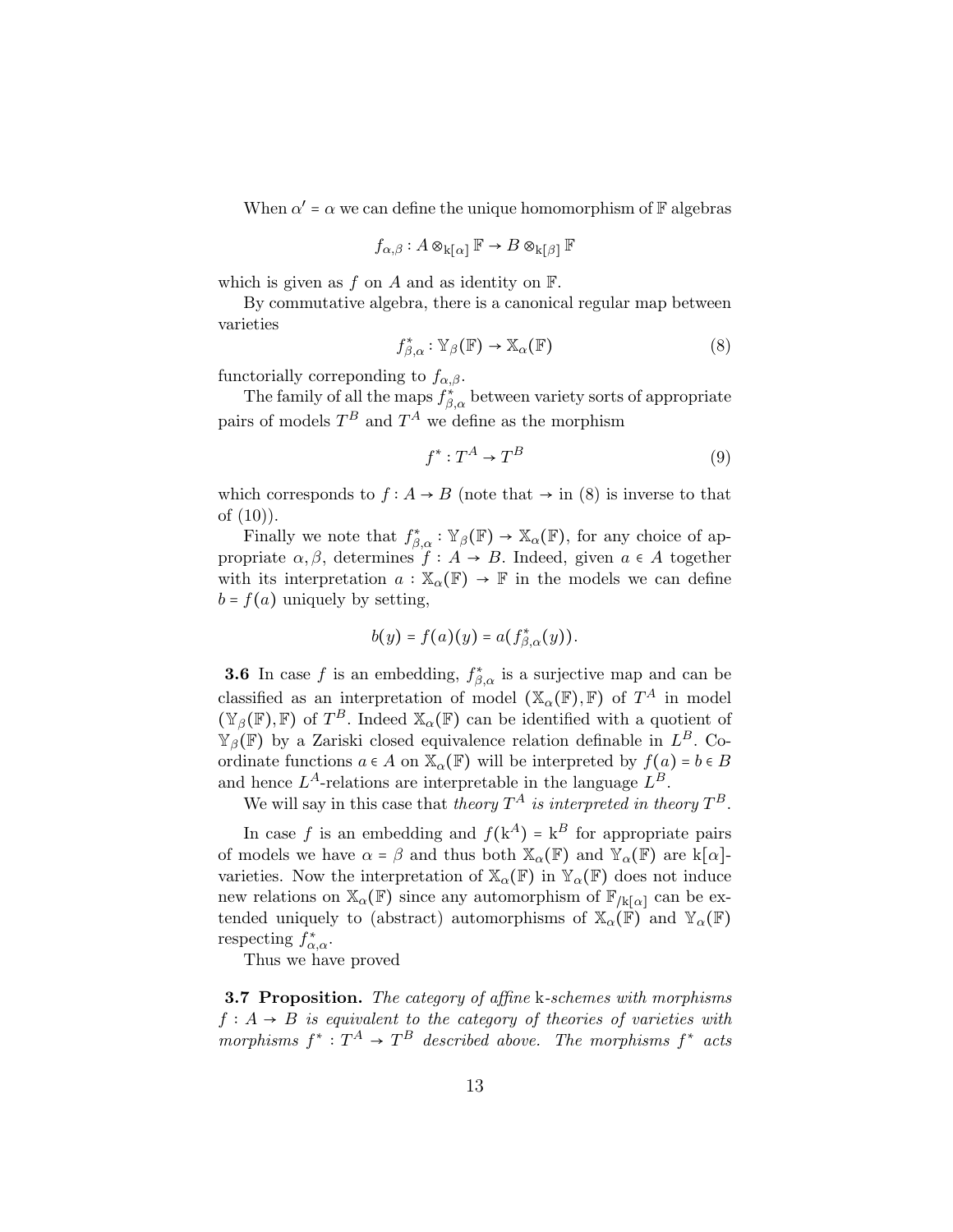between models as a regular map  $f_{\beta,\alpha}^* : \mathbb{Y}_{\beta}(\mathbb{F}) \to \mathbb{X}_{\alpha}(\mathbb{F})$  where  $\mathbb{Y}_{\beta}$  is a  $k[\beta]$ -variety,  $\mathbb{X}_{\alpha}$  is a k[ $\alpha$ ]-variety and there is an embedding k[ $\alpha$ ] ⊆  $k[\beta]$  induced by the embedding  $f : k^A \to k^B$ .

If f is an embedding,  $f^*$  determines an interpretation  $f^*: T^A \rightarrow$ T  $^B$  of appropriate models of the theory  $T^A$  in models of the theory  $T^B.$ 

If, in addition,  $f(k^A) = k^B$  the interpretation  $f^*$  is an embeddinginterpretation.

The more general notion of a quasi-projective k-schemes A of finite type is based on the **gluing construction** between several affine schemes  $A_1, \ldots, A_n$ . The gluing construction between schemes can be routinely translated into a definable gluing construction between models of  $T^{A_1}, \ldots, T^{A_n}$  thus furnishing a theory  $T^A$  with two-sorted models of the form  $\mathbb{X}(\mathbb{F}), \mathbb{F}_{/k}$ , where  $\mathbb{X}(\mathbb{F})$  is a quasi-projective variety. Morphisms between models of respective theories are defined accordingly.

We skip the detail and claim the following generalisation of 3.7

**3.8 Theorem.** The category of quasi-projective k-schemes with morphisms  $f : A \rightarrow B$  is equivalent to the category of theories of varieties with morphisms  $f^*: T^A \to T^B$  described above. The morphisms  $f^*$ acts between models as as a regular map  $f_{\beta,\alpha}^* : \mathbb{Y}_{\beta}(\mathbb{F}) \to \mathbb{X}_{\alpha}(\mathbb{F})$  where  $\mathbb{Y}_{\beta}$  is a k[ $\beta$ ]-variety,  $\mathbb{X}_{\alpha}$  is a k[ $\alpha$ ]-variety and there is an embedding  $\mathbf{k}[\alpha] \subseteq \mathbf{k}[\beta]$  induced by the embedding  $f : \mathbf{k}^A \to \mathbf{k}^B$ .

If f is an embedding,  $f^*$  determines an interpretation  $f^*: T^A \rightarrow$  $T^B$  of appropriate models of the theory  $T^A$  in models of the theory  $T^B.$ 

If, in addition,  $f(k^A) = k^B$  the interpretation  $f^*$  is an embeddinginterpretation.

**3.9** Let  $\mathbb{X}_{\alpha}(\mathbb{F})$  be given by its embedding  $\mathbb{X}_{\mu,\alpha}(\mathbb{F}) \subset \mathbf{P}^N(\mathbb{F})$ . This defines the coordinate algebra over  $\mathbb F$  of affine charts of the variety and so defines the respective F-scheme, up to isomorphism of schemes. In particular, the embedding defines the respective  $k(\alpha)$ -scheme up to isomorphism of schemes.

Equivalently, defines  $T^A$  up to an isomorphism of the language  $L^A$ .

**3.10 Remark.** (i) Note that for X over k

$$
\mathbb{X}_{/k}(\mathbb{F}) \cong_{\mathfrak{M}} \mathbb{F}_{/k}.
$$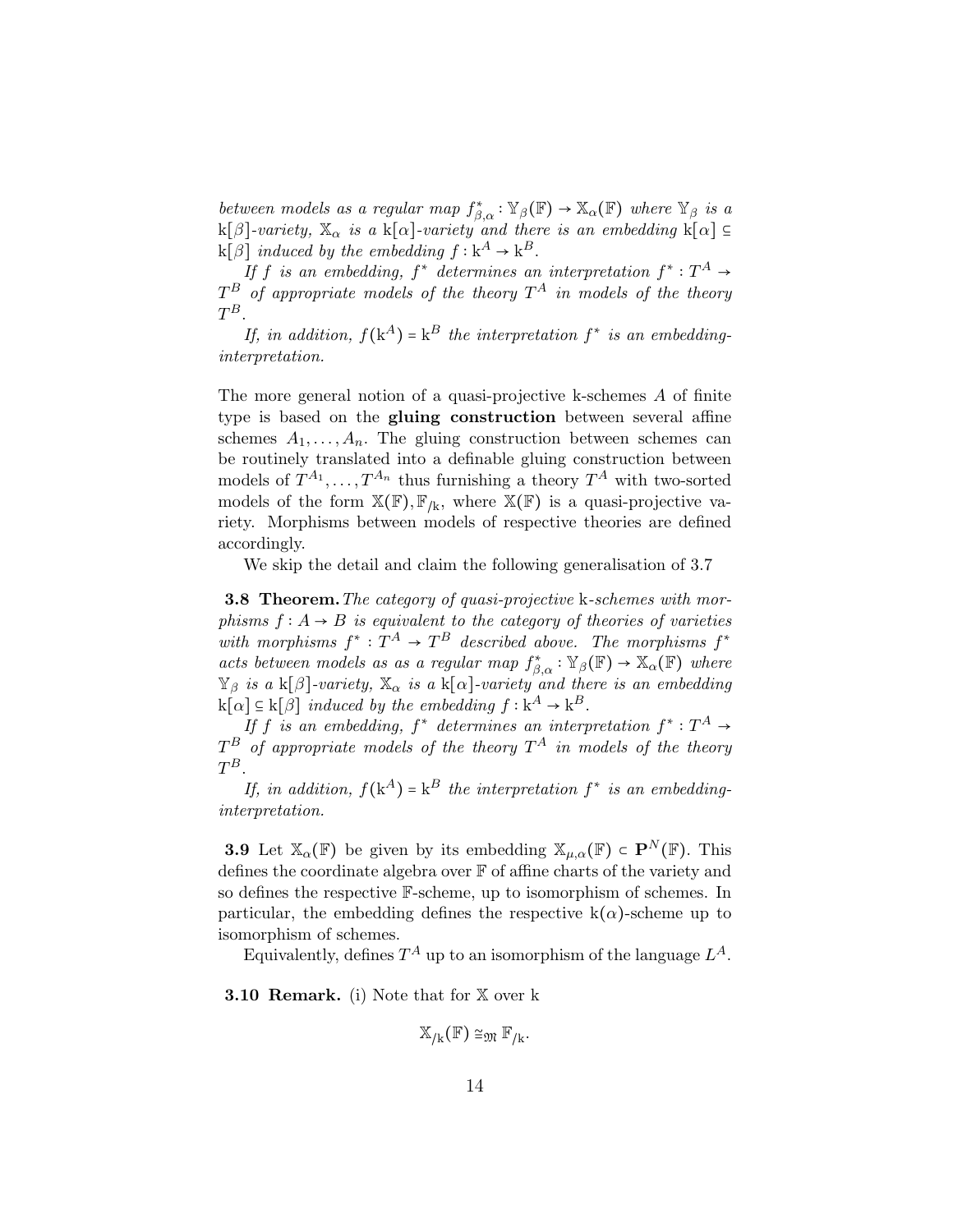This is immediate from definitions.

(ii) Besides the obvious interpretation of  $\mathbb F$  in  $\mathbb{X}(\mathbb F)$  by the sort  $\mathbb F$ we have interpretations associated with each non-constant coordinate function  $a: \mathbb{X} \to \mathbb{F}$ . The field structure  $\mathbb{F}$  is interpreted then on the set  $\mathbb{X}(\mathbb{F})/E_a$  (plus-minus a finite subset) where  $E_a$  is an equivalence relation given by  $x E_a x' \Leftrightarrow a(x) = a(x')$ .

This interpretation is isomorphic to (bi-interpretable with) the obvious interpretation on the sort  $\mathbb F$  since the map a induces a definable isomorphism between  $\mathbb{X}(\mathbb{F})/E_a$  and  $\mathbb{F}$  and in characteristic 0 the only definable automorphism of  $\mathbb F$  is the identity.

**3.11 Remark.** Let  $\mathbb{X}_{\alpha}(\mathbb{F})$  and  $\mathbb{X}_{\alpha'}(\mathbb{F})$  be the variety sorts in two models of  $T^A$ . Let as in 3.5  $k^A = k[a]$  where a interpreted as the constant function with value  $\alpha$  in  $\mathbb{X}_{\alpha}(\mathbb{F})$  and the constant function with value  $\alpha'$  in  $\mathbb{X}_{\alpha'}(\mathbb{F})$ .

Let  $f: A \to A$  be an automorphism such that  $f(a) = a' \in k^A$ , where  $a'$  is the name corresponding to the constant function with value  $\alpha'$  in  $\mathbb{X}_{\alpha}(\mathbb{F})$ . Then the automorphism f of schemes induces the isomorphism of  $f^*_{\alpha,\alpha'} : \mathbb{X}_{\alpha}(\mathbb{F}) \to \mathbb{X}_{\alpha'}(\mathbb{F})$  of models, and conversely, every isomorphism of models by changing the embedding  $k^A \rightarrow \mathbb{F}$  is induced by an automorphism  $f$  of the scheme.

### 4 Finite étale covers

4.1 Let  $\mathbb{X}(\mathbb{F})$  be a geometrically connected variety over a number field k which we also will treat as the sort in the model  $(\mathbb{X}(\mathbb{F}), \mathbb{F}_{/k})$ for a theory  $T^A$  corresponding to a geometrically connected reduced k-scheme A.

We develop below a uniform model for the category of all finite Galois étale covers of  $X$ .

**4.2** The sort  $\mathbb{F}$  will be considered along with the projective space  $\mathbf{P}^{N}(\mathbb{F})$ , where N is chosen so that X and étale covers Y of X embed in  $\mathbf{P}^N$  (for X a curve,  $N = 3$  suffices).

Each finite étale covering of a scheme  $X$  over k according to 3.8 corresponds to a finite family of varieties

$$
\mathbb{X}_{\mu}(\mathbb{F}) \coloneqq \{ \mathbb{X}_{\mu,\alpha}(\mathbb{F}) : \mathbf{f}_{\mu}(\alpha) = 0 \}
$$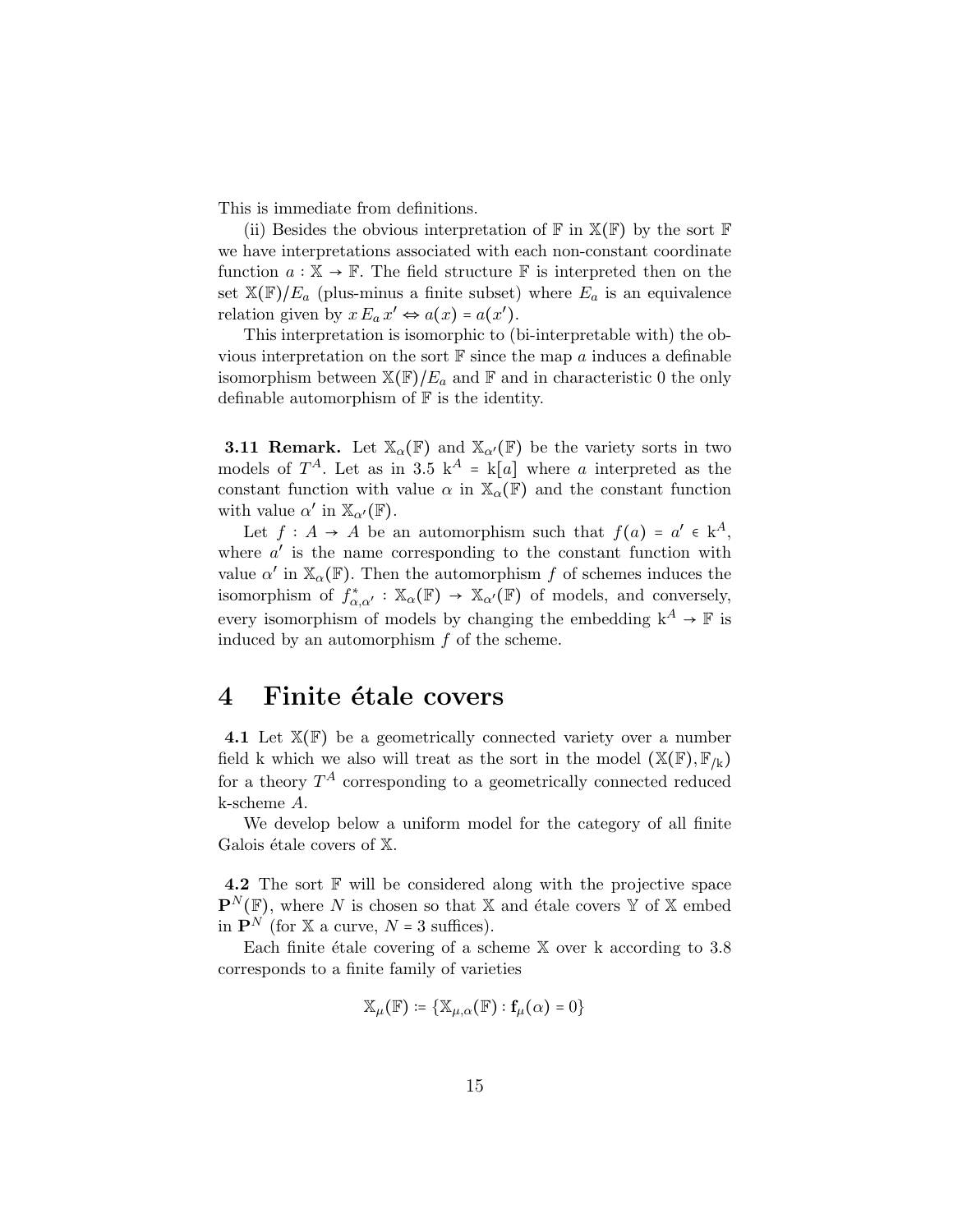and regular covering maps (morphisms)

$$
\mu \coloneqq \{ \mu_\alpha : \mathbb{X}_{\mu,\alpha}(\mathbb{F}) \to \mathbb{X}(\mathbb{F}) : \mathbf{f}_{\mu}(\alpha) = 0 \}
$$

where  $\mathbb{X}_{\mu,\alpha}(\mathbb{F})$  are varieties defined over  $k[\alpha]$ ,  $f_{\mu} \in k[T]$  is the minimal polynomial of  $\alpha$ . Also  $\mu$  is the name marking the étale cover and the collection of all such names will be denoted  $\mathcal{M}_{\mathbb{X}}$  (or just  $\mathcal M$  if an X is clear from the context) In order to include the identity étale cover  $1: \mathbb{X} \to \mathbb{X}$  we assume  $1 \in \mathcal{M}$  and  $\mathbb{X}_1 = \mathbb{X}$ .

We assume that  $\mathcal{M}_{\mathbb{X}}$  represents all finite étale covers of  $\mathbb{X}$ , up to isomorphisms.

It is not true in general that, given k( $\alpha$ ) and  $\mathbb{X}_{\mu,\alpha}$  the map  $\mu_{\alpha}$ is the only étale cover. Our notation just fixes one among possibly many.

Note that  $\mathbb{X}_{\mu,\alpha}(\mathbb{F})$  in this setting is a k( $\alpha$ )-definable subset of  $\mathbf{P}^{N}(\mathbb{F})$  and  $\mu_{\alpha}$  a k( $\alpha$ ) definable map, so both are given by certain formulas in the language of fields.

Claim. We can choose family  $\mu$  to be invariant under automorphisms of  $F$  over k. Equivalently, we may assume

$$
\mu = \{ \mu_{\alpha} : \alpha \in \text{Zeros}(\mathbf{f}_{\mu}) \}
$$

is invariant under  $Gal_{k}$ .

Proof. Given  $\alpha$  and  $\mu_{\alpha} : \mathbb{X}_{\mu,\alpha}(\mathbb{F}) \to \mathbb{X}(\mathbb{F})$  define, for  $\alpha' \in \text{Zeros}(\mathbf{f}_{\mu}),$  $\mathbb{X}_{\mu,\alpha'}(\mathbb{F})$  and  $\mu_{\alpha'} : \mathbb{X}_{\mu,\alpha}(\mathbb{F}) \to \mathbb{X}(\mathbb{F})$  by applying an automorphism  $\sigma \in \text{Aut } \mathbb{F}_{/k}$  to parameters in the definitions of  $\mathbb{X}_{\mu,\alpha}(\mathbb{F})$  and  $\mu_{\alpha'}$ . Equivalently, replacing  $\alpha$  by  $\alpha'$  in the definitions.

#### 4.3 Intermediate morphisms between étale covers of  $X$ .

Given étale covers  $\mu_{\alpha} : \mathbb{X}_{\mu,\alpha} \to \mathbb{X}$  and  $\nu_{\beta} : \mathbb{X}_{\nu,\beta}(\mathbb{F}) \to \mathbb{X}(\mathbb{F})$  we consider now étale morphisms

$$
f^* : \mathbb{X}_{\mu,\alpha} \to \mathbb{X}_{\nu,\beta} \tag{10}
$$

such that

$$
\nu_{\beta} \circ f^* = \mu_{\alpha}.
$$

We call such  $f^*$  an intermediate morphism. By 3.5 and 3.8  $f^*$  is uniquely determined by a morphism  $f$  between respective schemes and the correspondence is functorial.

For each such  $\mu_{\alpha}$  and  $\nu_{\beta}$  such that a morphism (10) exists we distinguish one particular morphism which we call

$$
(\nu_{\beta}^{-1}\mu_{\alpha}):\mathbb{X}_{\mu,\alpha}\to \mathbb{X}_{\nu,\beta},
$$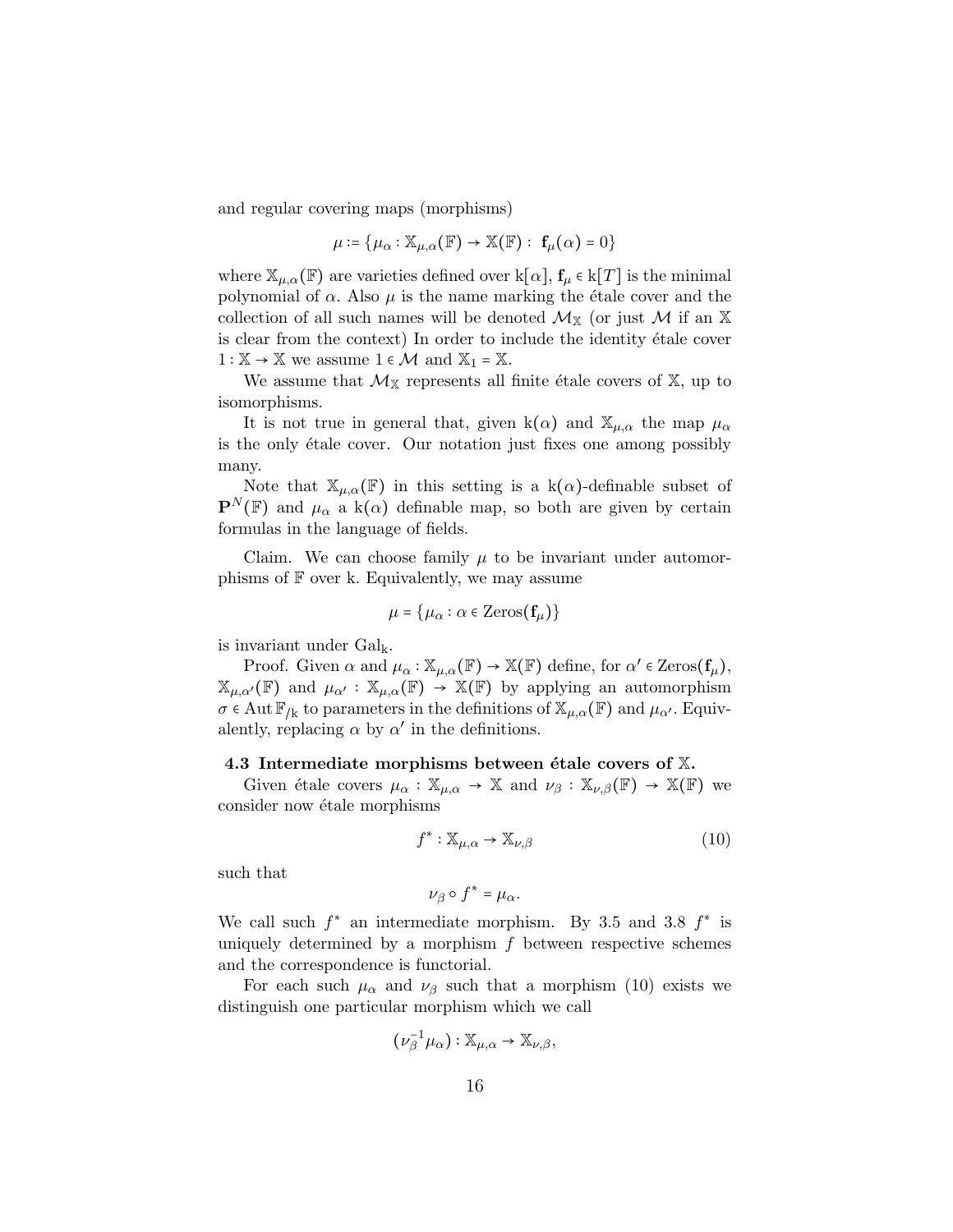The notation indicates the fact that

$$
\nu_\beta\circ\big(\nu_\beta^{-1}\mu_\alpha\big)=\mu_\alpha
$$

not to be confused with  $\nu_{\beta}^{-1} \circ \mu_{\alpha}$  which in general is not well-defined as function but is a correspondence.

In general one can not make a  $Gal_k$ -invariant choice of all the distingushed  $(\nu_{\beta}^{-1}\mu_{\alpha})$ .

4.4 More notations and definitions. In what follows  $K_{\mu,\alpha}$  will stand for the field of definable functions of  $\mathbb{X}_{\mu,\alpha}(\mathbb{F})$ , which is the same as the function field of the variety  $\mathbb{X}_{\mu,\alpha}(\mathbb{F})$  over k[ $\alpha$ ]. Note that since the covers are Galois,  $k[\alpha] = k[\alpha']$  for  $\alpha'$  Galois-conjugated to  $\alpha$ . Moreover,  $k[\alpha] \cong k^{\mu}$ , the field of definable constant functions on  $\mathbb{X}_{\mu,\alpha}(\mathbb{F})$ . (Note the notation  $k^{\mu}$  which agrees with the notation  $k^A$  of 3.5).

It follows also that

$$
K_{\mu,\alpha} \cong K_{\mu,\alpha'}
$$

as fields. One must be aware that the isomorphism between the two fields is not canonical, however, any two isomorphisms differ by an automorphism of the field fixing the subfield K.

We sometimes use the notation

$$
\mathrm{K}_{\mu}\coloneqq \mathrm{K}_{\mu,\alpha}
$$

identifying the field as an abstract extension of K.

#### 4.5 Pure syntactic morphisms. A morphism

$$
(\nu_\beta^{-1}\mu_\alpha):\mathbb{X}_{\mu,\alpha}(\mathbb{F})\to\mathbb{X}_{\nu,\beta}(\mathbb{F})
$$

is pure syntactic if  $(\nu_{\beta}^{-1}\mu_{\alpha})$  as a map is a bijection of varieties and the field  $K_{\mu}$  of definable functions of  $\mathbb{X}_{\mu,\alpha}(\mathbb{F})$  is of the form  $K_{\nu} \otimes_{k^{\nu}} k^{\mu}$ , i.e. obtained by adjoining a constant co-ordinate function with value  $\alpha.$ 

It follows from definitions that pure syntactic  $(\nu_{\beta}^{-1}\mu_{\alpha})$  is finite ´etale.

Next we are going to prove that pure syntactic covers of a given  $\mathbb{X}_{\nu,\beta}$  can be amalgamated and the amalgamation is pure syntactic. For this purposes we may assume consider just covers of  $\mathbb{X}(\mathbb{F})$ .

It is clear that up to isomorphism pure étale morphism  $\mu_{\alpha}$  is determined by  $\alpha \in k^{alg}$  so we may write it as  $\alpha : \mathbb{X}_{\alpha}(\mathbb{F}) \to \mathbb{X}(\mathbb{F})$ .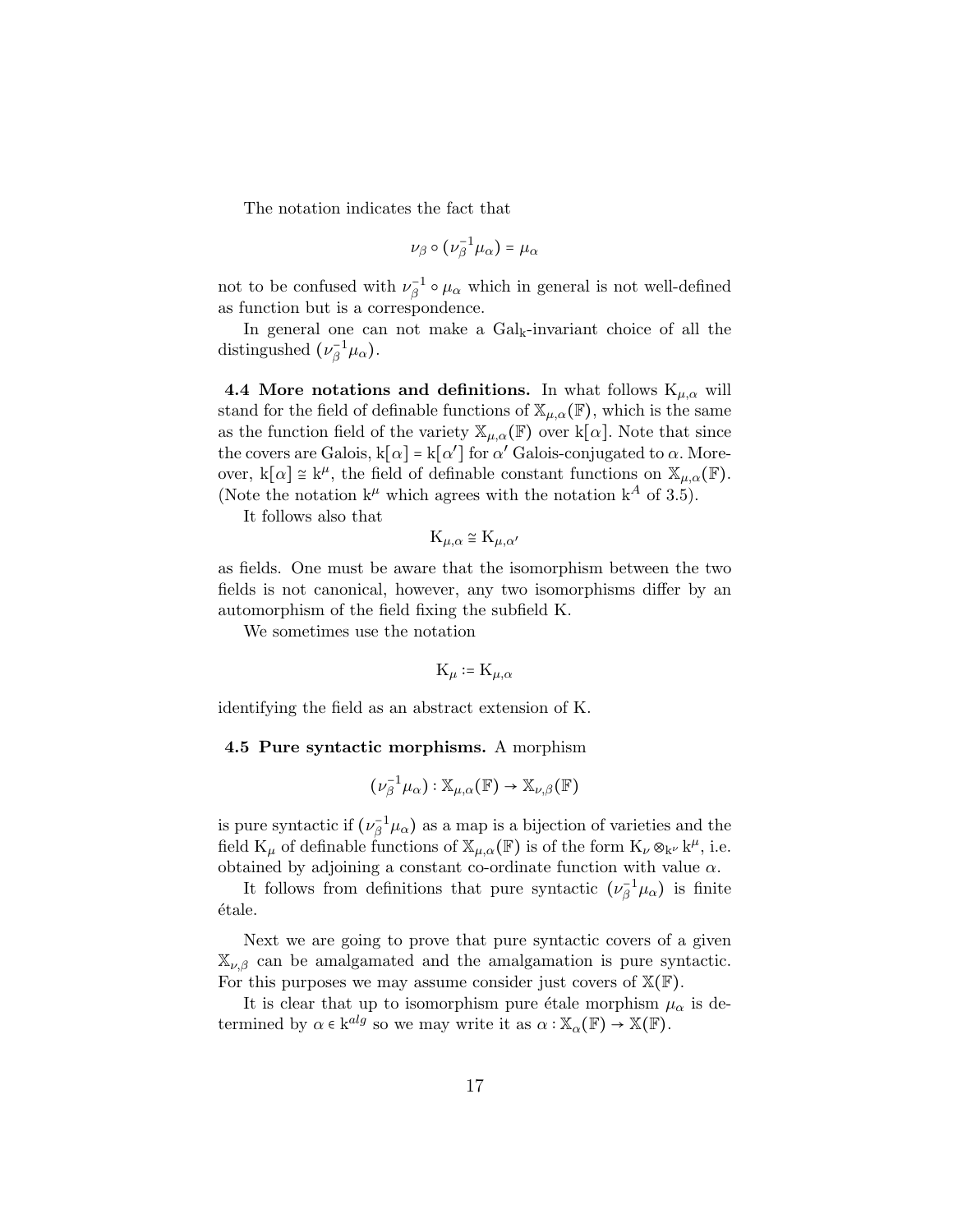**Lemma.** Let  $\alpha : \mathbb{X}_{\alpha}(\mathbb{F}) \to \mathbb{X}(\mathbb{F})$  and  $\beta : \mathbb{X}_{\beta}(\mathbb{F}) \to \mathbb{X}(\mathbb{F})$  be pure syntactic. There exists a pure syntactic  $\gamma : \mathbb{X}_{\gamma}(\mathbb{F}) \to \mathbb{X}(\mathbb{F})$  amalgamating both.

**Proof.** Treating the schemes locally we may assume that  $\mathbb{X}, \mathbb{X}_{\alpha}$ and  $\mathbb{X}_{\beta}$  are affine and their co-ordinate rings are R, A and B, respectively. Moreover, by definition,  $k^R = k$  and  $A = R \otimes_k k[a], B = R \otimes_k k[b]$ for some  $a \in A$  and  $b \in B$  such that  $k[a] \cong k[\alpha]$  and  $k[b] \cong k[\beta]$ .

Moreover,  $a(x) = \alpha$  on  $\mathbb{X}_{\alpha}(\mathbb{F})$  and  $b(x) = \beta$  on  $\mathbb{X}_{\beta}(\mathbb{F})$ .

Let  $k[\gamma] = k[\alpha, \beta]$ . Let the ring  $C \cong_{\phi} R \otimes_{k} k[\gamma]$ , where  $\gamma$  corresponds to an abstract element  $c \in C$  by the isomorphism  $\phi$ . Let  $a'$  and  $b'$  be the uniquely defined elements of C which correspond under  $\phi$  to  $\alpha$ and  $\beta$  respectively.

We now have obvious embeddings

$$
g: A \to C
$$
,  $a \mapsto a'$  and  $h: B \to C$ ,  $b \mapsto b'$ .

These give us étale morphisms of respective schemes and we can now construct a model of  $T^C$  given by a variety  $\mathbb{X}_{\gamma}(\mathbb{F})$  which is setwise just  $\mathbb{X}(\mathbb{F})$  and which has constant co-ordinate functions  $a'(x) = \alpha$ and  $b'(x) = \beta$  for  $x \in \mathbb{X}(\mathbb{F})$ . By our choices  $\mathbb{X}_{\alpha}(\mathbb{F})$  and  $\mathbb{X}_{\gamma}(\mathbb{F})$  is an appropriate pair of models of  $T^A$  and  $T^C$  and so is the pair  $\mathbb{X}_{\beta}(\mathbb{F})$ and  $\mathbb{X}_{\gamma}(\mathbb{F})$ . Thus we have defined morphisms

$$
g_{\gamma,\alpha}^*: \mathbb{X}_{\gamma}(\mathbb{F}) \to \mathbb{X}_{\alpha}(\mathbb{F}) \text{ and } h_{\gamma,\beta}^*: \mathbb{X}_{\gamma}(\mathbb{F}) \to \mathbb{X}_{\beta}(\mathbb{F}),
$$

as required.  $\square$ 

#### 4.6 Pure geometric morphisms. A morphism

$$
(\nu_{\beta}^{-1}\mu_{\alpha}):\mathbb{X}_{\mu,\alpha}(\mathbb{F})\to\mathbb{X}_{\nu,\beta}(\mathbb{F}),
$$

is pure geometric (semantic) if the field  $k^{\mu}$  of definable constant functions of  $\mathbb{X}_{\mu,\alpha}(\mathbb{F})$  is equal to k<sup>v</sup>. That is both varieties are defined over  $k[\beta]$  and  $k[\beta] = k[\alpha]$ .

**Warning.** It is not true in general that  $(\nu_{\beta}^{-1}\mu_{\alpha})$  is defined over  $k[\beta].$ 

**Remark.** If  $(\nu_{\beta}^{-1}\mu_{\alpha})$  is pure geometric then both absolutely irreducible varieties  $\mathbb{X}_{\mu,\alpha}(\mathbb{F})$  and  $\mathbb{X}_{\nu,\beta}(\mathbb{F})$  are defined over k[ $\beta$ ] and hence their function fields, as varieties over  $\mathbb{F}$ , are  $K_{\mu} \otimes_{k[\beta]} \mathbb{F}$  and  $K_{\nu} \otimes_{k[\beta]} \mathbb{F}$ respectively.

Since  $k[\beta]$  is algebraically closed in each of the fields,

$$
\mathrm{Gal}(K_{\mu}\otimes_{k[\beta]}\mathbb{F}:K_{\nu}\otimes_{k[\beta]}\mathbb{F})\cong\mathrm{Gal}(K_{\mu}:K_{\nu}). \tag{11}
$$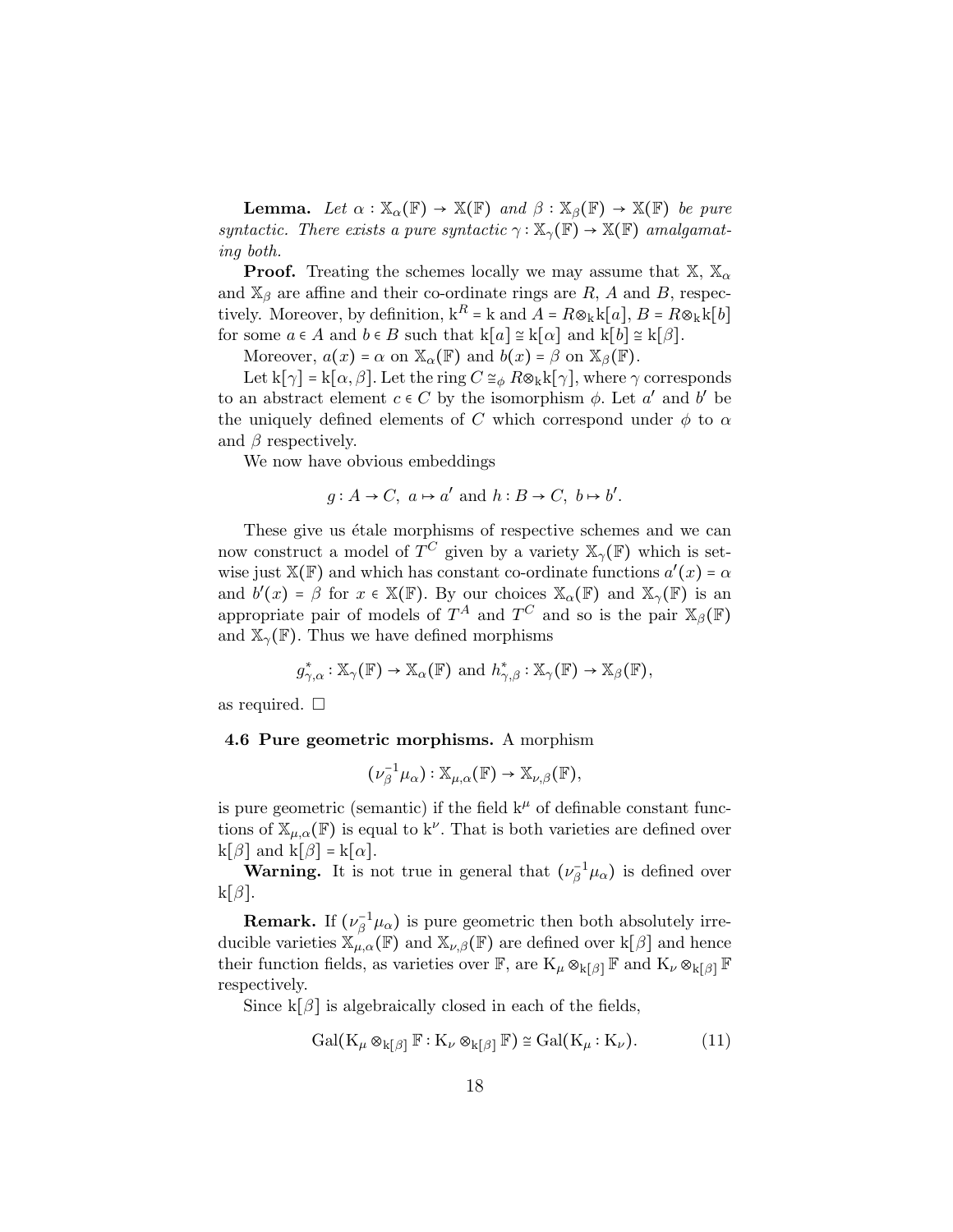**4.7 Lemma.** Every finite étale  $\mu_{\alpha} : \mathbb{X}_{\mu,\alpha}(\mathbb{F}) \to \mathbb{X}(\mathbb{F})$  can be presented as a composition of pure syntactic  $\nu_\beta : \mathbb{X}_{\nu,\beta}(\mathbb{F}) \to \mathbb{X}(\mathbb{F})$  and a pure geometric  $(\nu_{\beta}^{-1}\mu_{\alpha}) : \mathbb{X}_{\mu,\alpha}(\mathbb{F}) \to \mathbb{X}_{\nu,\beta}(\mathbb{F})$ .

**Proof.** First assume  $X$  to be affine and let A to be its coordinate ring over k. Define the coordinate ring of  $\mathbb{X}_{\nu,\beta}$  to be  $k^{\mu} \otimes_k A$ . Now the embedding  $A \rightarrow k^{\mu} \otimes_{k} A$  induces a pure syntactic morphism  $\nu_\beta : \mathbb{X}_{\nu,\beta}(\mathbb{F}) \to \mathbb{X}(\mathbb{F})$  which further lifts to pure geometric  $(\nu_{\beta}^{-1}\mu_{\alpha}) : \mathbb{X}_{\mu,\alpha}(\mathbb{F}) \to \mathbb{X}_{\nu,\beta}(\mathbb{F}).$ 

The same procedure applies to open charts of  $X$  in the general case.  $\Box$ 

4.8 In the following chapters we will be interested in the special cases of complex algebraic varieties. This corresponds to the case  $\mathbb{F} = \mathbb{C}$ . In particular, if  $(\nu_\beta^{-1}\mu_\alpha)$  is pure geometric then by Remark in 4.6  $(\nu_\beta^{-1}\mu_\alpha)$ is a morphism in the category of complex algebraic varieties, and hence in the category of complex manifolds.

We are going to use a standard fact in the theory of étale covers (easily following from definitions): a morpism between complex algebraic varieties is étale if and only if it is unramified in the category of complex manifolds.

4.9 Recall the definition of the deck-transformation group for an unramified cover:

 $\mathrm{GDeck}(\mathbb{X}_{\mu,\alpha}(\mathbb{C})/\mathbb{X}_{\nu,\beta}(\mathbb{C}))$  is the group of biholomorphic transformations of  $\mathbb{X}_{\mu,\alpha}(\mathbb{C})$  as a complex manifold fixing fibres of  $\mathbb{X}_{\mu,\alpha}(\mathbb{C}) \to$  $\mathbb{X}_{\nu,\beta}(\mathbb{C}).$ 

By standard algebra/analytic comparison facts we get the same group by replacing "biholomorphic transformations of  $\mathbb{X}_{\mu,\alpha}(\mathbb{C})$  as a complex manifold" by "biregular transformations of  $\mathbb{X}_{\mu,\alpha}(\mathbb{C})$  as a complex algebraic variety.

This can be equivalently given in terms of function fields of the varieties defined over respective subfieds,

$$
\mathrm{GDeck}(\mathbb{X}_{\mu,\alpha}(\mathbb{C})/\mathbb{X}_{\nu,\beta}(\mathbb{C})) \cong \mathrm{Gal}( \mathrm{K}_\mu \otimes_{\mathbf{k}[\alpha]} \mathbb{C} : \mathrm{K}_\nu \otimes_{\mathbf{k}[\beta]} \mathbb{C}).
$$

In the right-hand side we can replace  $\mathbb C$  by any algebraically closed field F containing  $k[\alpha]$  and  $k[\beta]$ .

Given pure geometric morphism

$$
(\nu_{\beta}^{-1}\mu_{\alpha}):\mathbb{X}_{\mu,\alpha}(\mathbb{F})\to\mathbb{X}_{\nu,\beta}(\mathbb{F}),
$$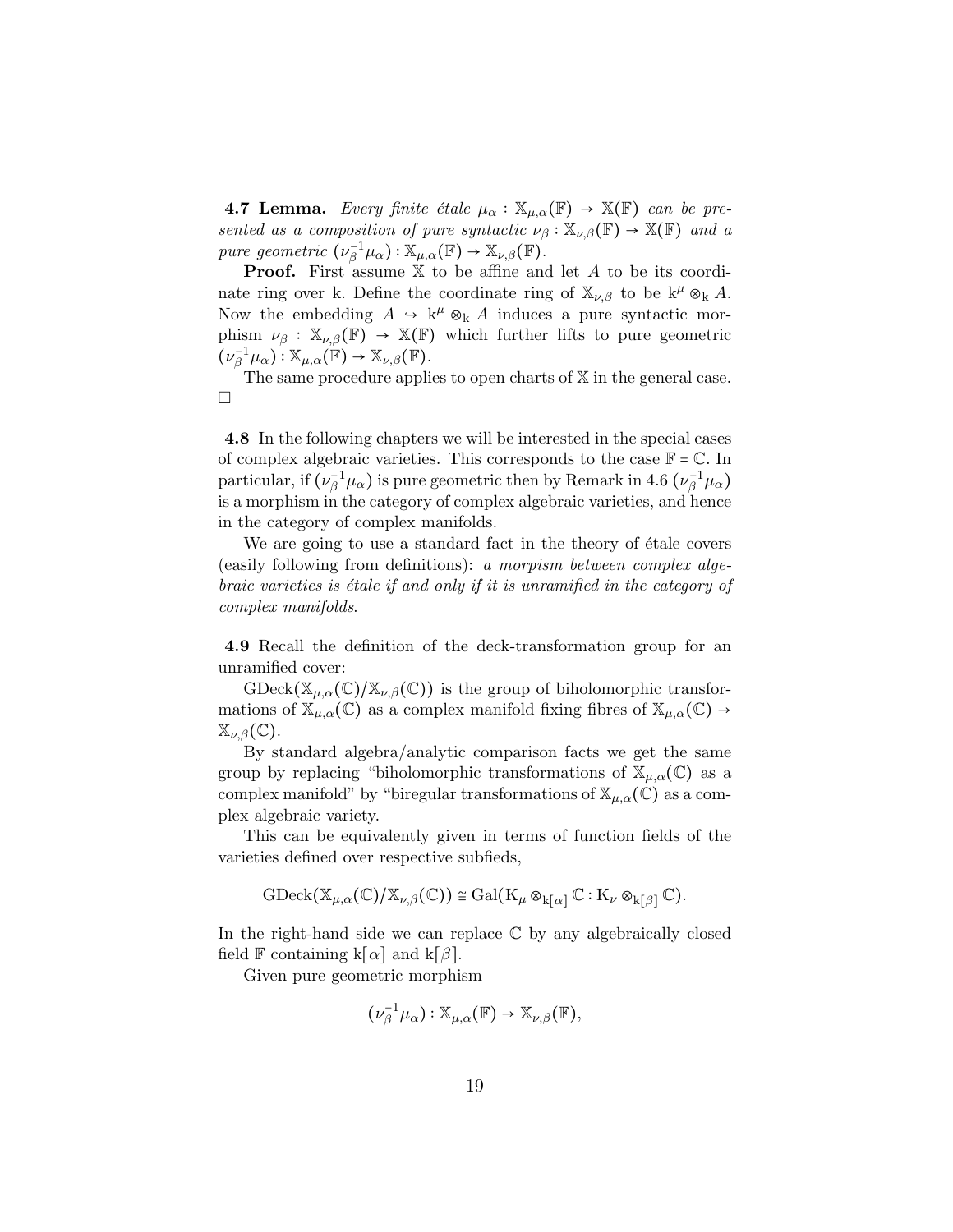we call the **geometric deck-transformation group** the group of biregular transformations of  $\mathbb{X}_{\mu,\alpha}(\mathbb{F})$  fixing fibres of  $\mathbb{X}_{\mu,\alpha}(\mathbb{F}) \to \mathbb{X}_{\nu,\beta}(\mathbb{F})$ as algebraic varieties over F.

We often refer to a deck-transformation group without mentioning F and we always assume that the cover is pure geometric. In particular, one easily deduces from the above,

$$
\text{GDeck}(\mathbb{X}_{\mu,\alpha}/\mathbb{X}_{\nu,\beta}) \cong \text{Gal}(K_{\mu}:K_{\nu}).
$$
\n(12)

**4.10 Lemma.** Suppose  $(\nu_{\beta}^{-1}\mu_{\alpha})': \mathbb{X}_{\mu,\alpha}(\mathbb{F}) \to \mathbb{X}_{\nu,\beta}(\mathbb{F})$  is a pure geometric morphism with the property  $\nu_\beta \circ (\nu_\beta^{-1} \mu_\alpha)' = \mu_\alpha$ . Then there is  $g \in \text{GDeck}(\mathbb{X}_{\nu,\beta}/\mathbb{X})$  such that

$$
(\nu_{\beta}^{-1}\mu_{\alpha})'=g\circ(\nu_{\beta}^{-1}\mu_{\alpha}).
$$

Proof. Consider

$$
S \coloneqq \{ \langle x, x' \rangle \in \mathbb{X}_{\nu,\beta}(\mathbb{F}) \times \mathbb{X}_{\nu,\beta}(\mathbb{F}) : \exists y \in \mathbb{X}_{\mu,\alpha}(\nu_{\beta}^{-1}\mu_{\alpha})(y) = x \& (\nu_{\beta}^{-1}\mu_{\alpha})'(y) = x' \}.
$$

We may assume  $\mathbb{F} = \mathbb{C}$  and work in the category of complex manifolds.

Since étale coverings are closed unramified maps,  $S$  is a Zariski closed subset of the set

$$
E \coloneqq \{ \langle x, x' \rangle \in \mathbb{X}_{\nu,\beta}(\mathbb{F}) \times \mathbb{X}_{\nu,\beta}(\mathbb{F}) : \nu_{\beta}(x) = \nu_{\beta}(x') \}.
$$

and is locally holomorphically isomorphic to  $\mathbb{X}_{\nu,\beta}(\mathbb{F})$ .

We claim that the irreducible components of  $E$  are in one-to-one correspondence with elements  $g \in \text{GDeck}(\mathbb{X}_{\nu,\beta}/\mathbb{X})$  and are indeed of the form

$$
E_g = \{ \langle x, x' \rangle : g * x = x' \}.
$$

Indeed, pick a point  $\langle x_0, x'_0 \rangle \in E$  and an irreducible component  $C_0$ of E containing the point. Since  $\text{GDeck}(\mathbb{X}_{\nu,\beta}/\mathbb{X})$  acts transitively on fibres of  $\nu_{\beta}$  there is g such that  $g * x_0 = x'_0$ , that is  $\langle x_0, x'_0 \rangle \in E_g$ . Thus  $C_0$  and  $E_g$  have a common point which is only possible if  $C_0 = E_g$ , since  $E$  is non-singular.

The claim implies the required.

4.11 Projective limit of étale covers along distinguished morphisms. The scheme-theoretic category of finite Galois étale covers allows a profinite universal object, the fundamental pro-object in terminology of SGA1, see also [10], pp.26-27. Our construction below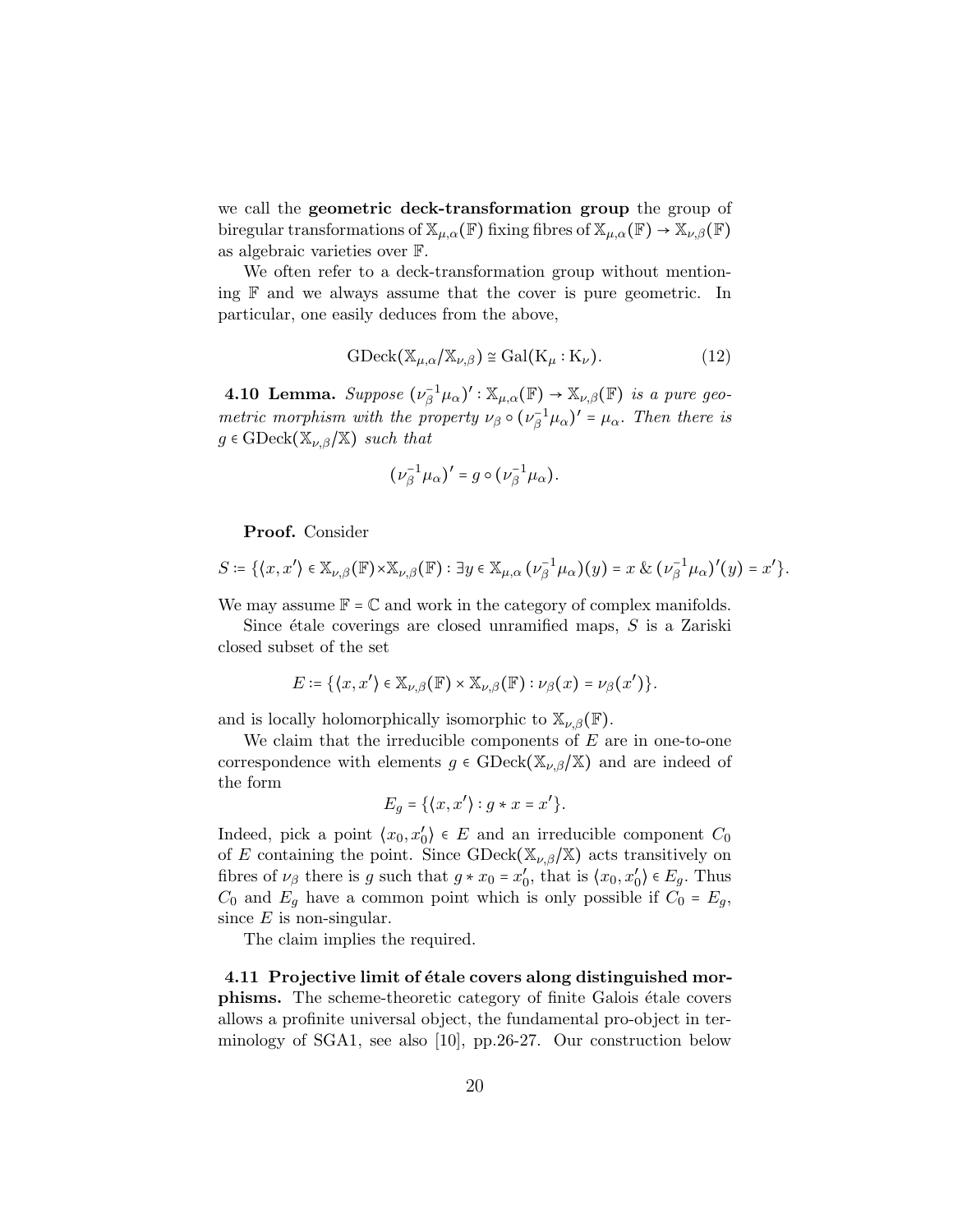in this section corresponds to a different object which depends on extra data, namely a system of distinguished morphisms. The structure which properly represents Grothendieck's pro-object will be constructed later in section 7.

We work with the family

$$
\mathcal{X} \coloneqq \{ \mathbb{X}_{\mu,\alpha}(\mathbb{F}) : \ \mu \in \mathcal{M}_X, \alpha \in \mathsf{Zeros}\,\mathbf{f}_{\mu} \}
$$

of varieties, covers of X, and the family of all the intermediate morphisms between them.

We aim to construct a projective system of distinguished intermediate morphisms  $(\nu_{\beta}^{-1}\mu_{\alpha}): \mathbb{X}_{\mu,\alpha}(\mathbf{k}^{alg}) \to \mathbb{X}_{\nu,\beta}(\mathbf{k}^{alg}),$  equivalently, distinguished morphisms  $(\nu_{\beta}^{-1}\mu_{\alpha}): \mathbb{X}_{\mu,\alpha}(\mathbb{F}) \to \mathbb{X}_{\nu,\beta}(\mathbb{F})$ , satisfying the conditions:

(i) For each  $\mu_\alpha$  a distinguished  $(\mu_\alpha^{-1}\mu_\alpha):\mathbb{X}_{\mu,\alpha}\to \mathbb{X}_{\mu,\alpha}$  is an identity on  $\mathbb{X}_{\mu,\alpha}$ .

(ii) if  $(\nu_\beta^{-1}\mu_\alpha) : \mathbb{X}_{\mu,\alpha}(\mathbb{F}) \to \mathbb{X}_{\nu,\beta}(\mathbb{F})$  and  $(\lambda_\gamma^{-1}\nu_\beta) : \mathbb{X}_{\lambda,\gamma}(\mathbb{F}) \to$  $\mathbb{X}_{\mu,\alpha}(\mathbb{F})$  are distinguished then their composite

$$
\big(\lambda_\gamma^{-1}\mu_\alpha\big)\coloneqq\big(\nu_\beta^{-1}\mu_\alpha\big)\circ\big(\lambda_\gamma^{-1}\nu_\beta\big)
$$

is distinguished.

In the Appendix (section 8) we prove:

Claim.A projective system of distiguished morphisms exists. Hence there is a well-defined projective limit

$$
\tilde{\mathbb{X}}^{et}(\mathbb{F})\coloneqq\lim_{\leftarrow}\mathbb{X}_{\mu,\alpha}(\mathbb{F})
$$

along the system of morphisms  $(\nu_{\beta}^{-1}\mu_{\alpha})$ 

This gives us a cover of  $\mathbb{X}(\mathbb{F}),$ 

$$
\mathbf{p}:\tilde{\mathbb{X}}^{et}(\mathbb{F})\rightarrow\mathbb{X}(\mathbb{F})
$$

and of each intermediate  $\mathbb{X}_{\mu,\alpha}(\mathbb{F}),$ 

$$
\mathbf{p}_{\mu,\alpha}:\mathbb{\tilde{X}}^{et}(\mathbb{F})\rightarrow \mathbb{X}_{\mu,\alpha}(\mathbb{F})
$$

which satisfy the relations

$$
\left(\nu_{\beta}^{-1}\mu_{\alpha}\right)\circ\mathbf{p}_{\mu,\alpha}=\mathbf{p}_{\nu,\beta}\tag{13}
$$

for the distingushed  $(\nu_{\beta}^{-1}\mu_{\alpha})$ .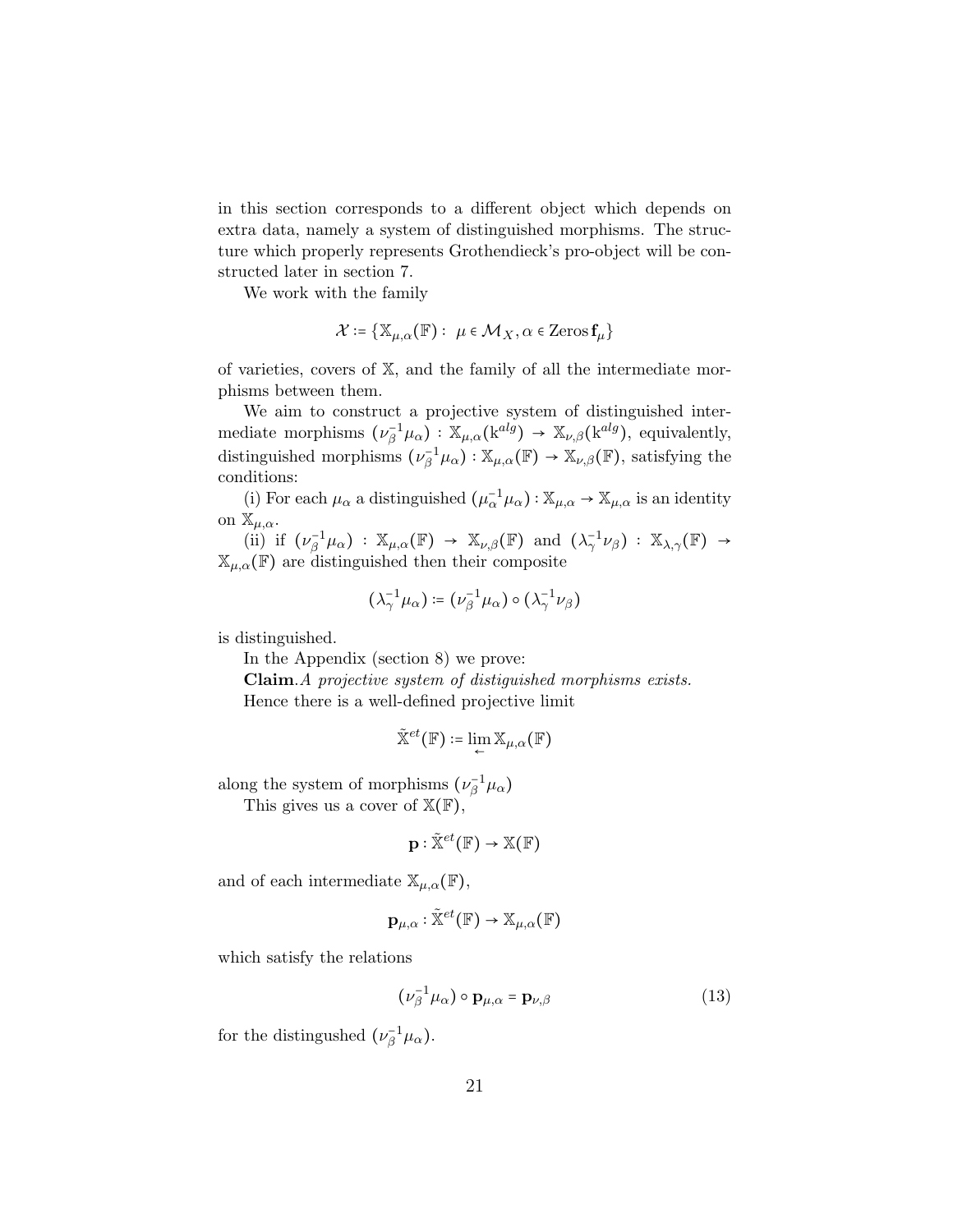#### 4.12 Remarks.

1. The construction of  $\mathbb{X}^{et}$  depends on the choice of the projective system of distinguished morphisms.

2. By definition

$$
\tilde{\mathbb{X}}^{et}(\mathbb{F}) \in (\mathbf{P}^N(\mathbb{F}))^{\mathcal{M}_{\mathbb{X}}}
$$

where the right-hand side is the set of all functions  $u : \mathcal{M}_{\mathbb{X}} \to \mathbf{P}^N(\mathbb{F})$ .

The automorphism group Aut  $\mathbb{F}_{/k}$  acts on  $\mathbf{P}^N(\mathbb{F})$ . In general,  $\tilde{\mathbb{X}}^{et}(\mathbb{F})$ is not Aut  $\mathbb{F}_{/k}$ -invariant.

In particular, it is not true in general that the families

$$
\mathbf{p}_{\mu} \coloneqq \{\mathbf{p}_{\mu,\alpha} : \alpha \in \operatorname{Zeros} \mathbf{f}_{\mu}\}
$$

are Aut $\mathbb{F}_{/k}$  -invariant even if  $\mathbb{F} = k^{alg}$ . However, the families of sets

$$
\tilde{\mathbf{p}}_{\mu} := \{ g \circ \mathbf{p}_{\mu,\alpha} : g \in \text{GDeck}(\mathbb{X}_{\mu,\alpha}/\mathbb{X}), \alpha \in \text{Zeros} \mathbf{f}_{\mu} \}
$$

are Aut  $\mathbb{F}_{/k}$ -invariant since the initial system  $\{\mu_{\alpha} : \alpha \in \operatorname{Zeros} f_{\mu}\}\$ is  $\mathrm{Aut}\, \mathbb{F}_{/k}$ -invariant.

**4.13 Remark.** The maps  $\mathbf{p}_{\mu,\alpha}$  are determined by the  $\mu_{\alpha}$  up two regular transformation of  $\mathbb{X}_{\mu,\alpha}$  preserving fibres of  $\mu_{\alpha}$ , that is up to the action of  $g \in \text{GDeck}(\mathbb{X}_{\mu,\alpha}/\mathbb{X})$ . Indeed,

$$
\mu_{\alpha} = \mathbf{p} \circ (g \circ \mathbf{p}_{\mu,\alpha})^{-1}.
$$

To see this we note that  $\mathbf{p}_{\mu,\alpha}$  is the inverse limit of the system of distinguished  $(\mu_{\alpha}^{-1}\nu_{\beta})$ , for  $\nu \in M_{\mathbb{X}}$ , "above"  $\mu$ , so is uniquely determined by the choices of  $(\mu_{\alpha}^{-1}\nu_{\beta}) : \mathbb{X}_{\nu,\beta} \to \mathbb{X}_{\mu,\alpha}$ . A different choice  $\mathbf{p}'_{\mu,\alpha}$ results from a different choice  $(\mu_{\alpha}^{-1}\nu_{\beta})': \mathbb{X}_{\nu,\beta} \to \mathbb{X}_{\mu,\alpha}$  at some stage  $\nu \in \mathcal{M}_{\mathbb{X}}$ . By 4.10

$$
\big(\mu_{\alpha}^{-1}\nu_{\beta}\big)'=g\circ\big(\mu_{\alpha}^{-1}\nu_{\beta}\big), \text{ for some } g\in \text{GDeck}\big(\mathbb{X}_{\mu,\alpha}\big/\mathbb{X}\big)
$$

which proves the claim.

**4.14 Lemma.** Suppose  $\mathbb{X}_{\mu,\alpha}(\mathbf{k}^{alg}) = \mathbb{X}_{\nu,\beta}(\mathbf{k}^{alg})$  as sets and the setto-set maps

$$
\mu_{\alpha} : \mathbb{X}_{\mu,\alpha}(\mathbf{k}^{alg}) \to \mathbb{X}(\mathbf{k}^{alg}) \text{ and } \nu_{\beta} : \mathbb{X}_{\nu,\beta}(\mathbf{k}^{alg}) \to \mathbb{X}(\mathbf{k}^{alg})
$$

are equal. Then

$$
\mathbf{p}_{\mu,\alpha}=\mathbf{p}_{\nu,\beta}.
$$

**Proof.** The assumptions of the lemma imply that  $\mathbb{X}_{\mu,\alpha}(\mathbf{k}^{alg})$  =  $\mathbb{X}_{\nu,\beta}$ (k<sup>alg</sup>) as varieties over k<sup>alg</sup> and  $\mu_{\alpha} = \nu_{\beta}$  as morphisms over k<sup>alg</sup>. Hence  $\mathbf{p}_{\mu,\alpha} = \mathbf{p}_{\nu,\beta}$  by construction.  $\Box$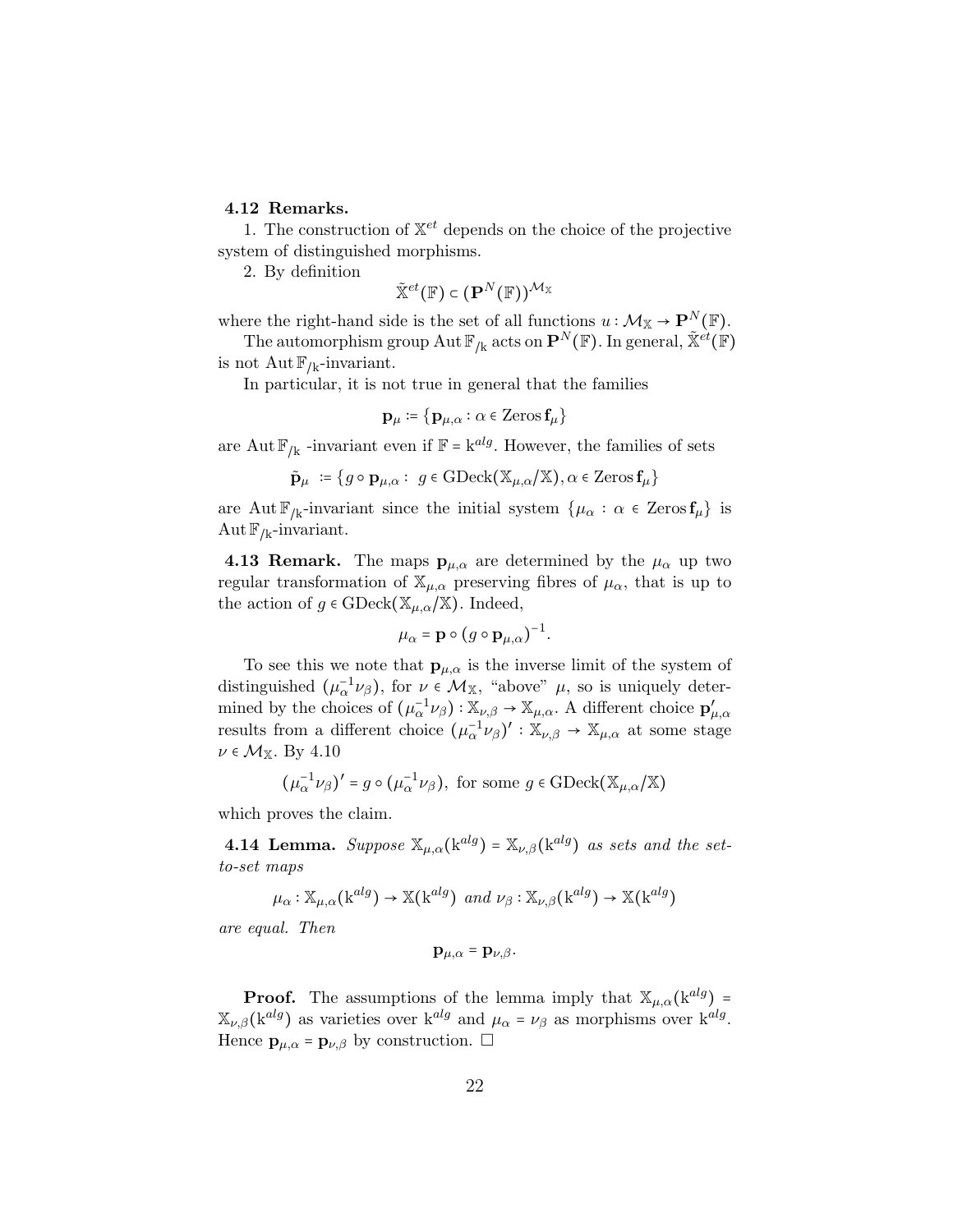4.15 Along with the projective limit  $\tilde{\mathbb{X}}^{et}(\mathbb{F})$  of covers one obtains also the projective limit of deck transformation groups which we denote

$$
\hat{\Gamma} \coloneqq \lim_{\leftarrow} \mathrm{GDeck}(\mathbb{X}_{\mu,\alpha}/\mathbb{X}).
$$

This group acts freely on  $\tilde{\mathbb{X}}^{et}(\mathbb{F})$  in agreement with the actions of  $\mathrm{GDeck}(\mathbb{X}_{\mu,\alpha}/\mathbb{X})$  on  $\mathbb{X}_{\mu,\alpha}(\mathbb{F})$ .

In terms of the action of  $\hat{\Gamma}$  on  $\tilde{\mathbb{X}}^{et}(\mathbb{F})$  one defines period subgroups

$$
\hat{\Delta}_{\mu,\alpha} \coloneqq \mathrm{Per}(\mathbf{p}_{\mu,\alpha}) \coloneqq \{ \gamma \in \tilde{\Gamma} : \forall x \; \mathbf{p}_{\mu,\alpha}(\gamma * x) = \mathbf{p}_{\mu,\alpha}(x) \}.
$$

It follows from 4.7 and (12) that  $\hat{\Delta}_{\alpha}$  is a normal subgroup of  $\hat{\Gamma}$  and that

• GDeck $(\mathbb{X}_{\mu,\alpha}/\mathbb{X}) \cong \hat{\Gamma}/\hat{\Delta}_{\mu,\alpha}.$ 

In particular,  $\hat{\Delta}_{\mu,\alpha}$  is of finite index in  $\hat{\Gamma}$ . Moreover, one sees that

$$
\bigcap_{\mu,\alpha}\hat{\Delta}_{\mu,\alpha}=\{1\},\
$$

that is  $\hat{\Gamma}$  is residually finite.

#### 4.16 The language  $\mathcal{L}^{\mathbb{I}}_{\mathbb{X}}.$

We consider  $\tilde{\mathbb{X}}^{et}(\mathbb{F})$  in a formalism of a structure with two basic sorts  $\tilde{\mathbf{x}}^{et}(\mathbb{F})$  and  $\mathbb{F}_{/k}$ . The sorts interact via the families  $\mathbf{p}_{\mu,\alpha}$  of maps which we formalise as follows.

We use  $\mathbf{p}_{\mu}$ ,  $\mu \in \mathcal{M}_{\mathbb{X}}$ , as names which are interpreted as maps

$$
\mathbf{p}_{\mu} : \tilde{\mathbb{X}}^{et}(\mathbb{F}) \times \mathrm{Zeros}\, \mathbf{f}_{\mu} \to \mathbf{P}^N(\mathbb{F})
$$

such that

$$
{\bf p}_{\mu}(u,\alpha)\coloneqq {\bf p}_{\mu,\alpha}(u),
$$

where on the right we use the notation of previous subsections for individual  $\alpha$ -definable maps. (So we continue to think of  $\mathbf{p}_{\mu}$  as families of maps.)

We will denote

$$
\tilde{\mathbf{X}}_{\sharp}^{et}(\mathbb{F})\coloneqq\big(\tilde{\mathbb{X}}^{et}(\mathbb{F}),\,\mathbb{F}_{/\mathbf{k}}, \{\mathbf{p}_{\mu}\}_{\mu\in\mathcal{M}_{\mathbb{X}}}\big)
$$

the structure obtained by the inverse limit construction from the Fmodel  $\mathbb{X}(\mathbb{F})$  of the curve  $\mathbb{X}$ , where  $\mathbb{F}$  is an algebraically closed field containing k.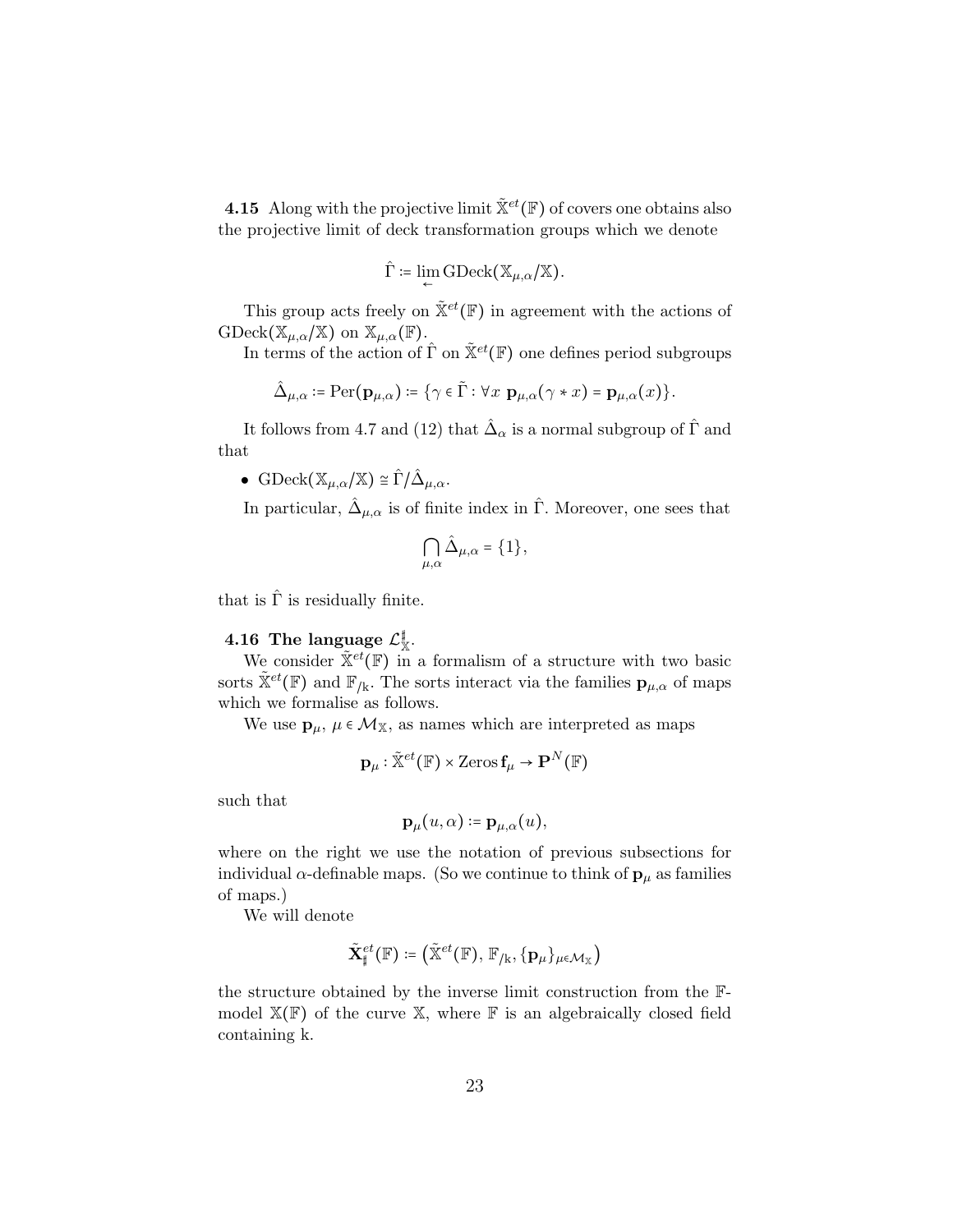The language of the structure: sort  $\mathbb U$  for  $\tilde{\mathbb X}$ , sort  $\mathbb F$  with the language of rings, and names (for the families)  ${\bf p}_\mu$  of maps, we denote as  $\mathcal{L}^{\sharp}_{\mathbb{X}}.$ 

The superscript  $\#$  indicates that the language we use here for describing the universal étale cover is *excessive*, and thus not all the possible symmetries of the cover can be realised as automorphisms. The adequate language  $\mathcal{L}_{\mathbb{X}}$  and the adequate étale cover structure  $\mathbf{X}^{et}$ will be introduced in section 7.

We now note that the language  $\mathcal{L}^{\sharp}_{\mathbb{X}}$  of the structure is sufficient to express all the notions of 4.2 - 4.11. Namely,

$$
\mathbb{X}_{\mu,\alpha}(\mathbb{F}) = \mathbf{p}_{\mu,\alpha}(\tilde{\mathbb{X}}(\mathbb{F}))
$$

as a subset of  $\mathbf{P}^{N}(\mathbb{F})$ . Then the k( $\alpha$ )-definable structure on  $\mathbb{X}_{\mu,\alpha}(\mathbb{F})$ is defined by the embedding in  $\mathbf{P}^N$  over  $\mathbb{F}_{/k}$ .

**4.17 Remark.** Each  $v \in \mathbb{X}(\mathbb{F})$  can be identified with the type  $\tau_v$  in one variable u

$$
\tau_v = \{ u \in \mathbb{U} \& \mathbf{p}_{\mu,\alpha}(u) = \mathbf{p}_{\mu,\alpha}(v) : \ \mu \in \mathcal{M}, \ \mathbf{f}_{\mu}(a) = 0 \}.
$$

This is a type over the countable subset of  $\mathbb F$ 

$$
\mathrm{Supp}(v) = \{ \mathbf{p}_{\mu,\alpha}(v) : \ \mu \in \mathcal{M}, \ \mathbf{f}_{\mu}(a) = 0 \}.
$$

### 5 Analytic Covers

In this section we are using the language  $\mathcal{L}_{\mathbb{X}}^{\mathbb{I}}$  to describe the analytic cover  $\tilde{\mathbb{X}}^{an}(\mathbb{C})$  of the complex variety  $\mathbb{X}(\mathbb{C})$ , seen also as a complex manifold.

5.1 We start agin with a reduced smooth geometrically connected quasi-projective k-scheme X and  $\mathbb{X}(\mathbb{C}) \subset \mathbb{P}^N(\mathbb{C})$  as in 3.1 and section 4.

5.2 Let

$$
\mathbf{p} : \tilde{\mathbb{X}}^{an}(\mathbb{C}) \to \mathbb{X}(\mathbb{C})
$$

be the universal cover (complex manifold) of the complex variety  $\mathbb{X}(\mathbb{C})$ with the covering holomorphic map. The (topological) fundamental group  $\Gamma$  of  $\mathbb{X}(\mathbb{C})$  acts properly discontinuously on  $\tilde{\mathbb{X}}^{an}(\mathbb{C})$ , so

$$
\Gamma \backslash \tilde{\mathbb{X}}^{an}(\mathbb{C}) \cong \mathbb{X}(\mathbb{C}) \tag{14}
$$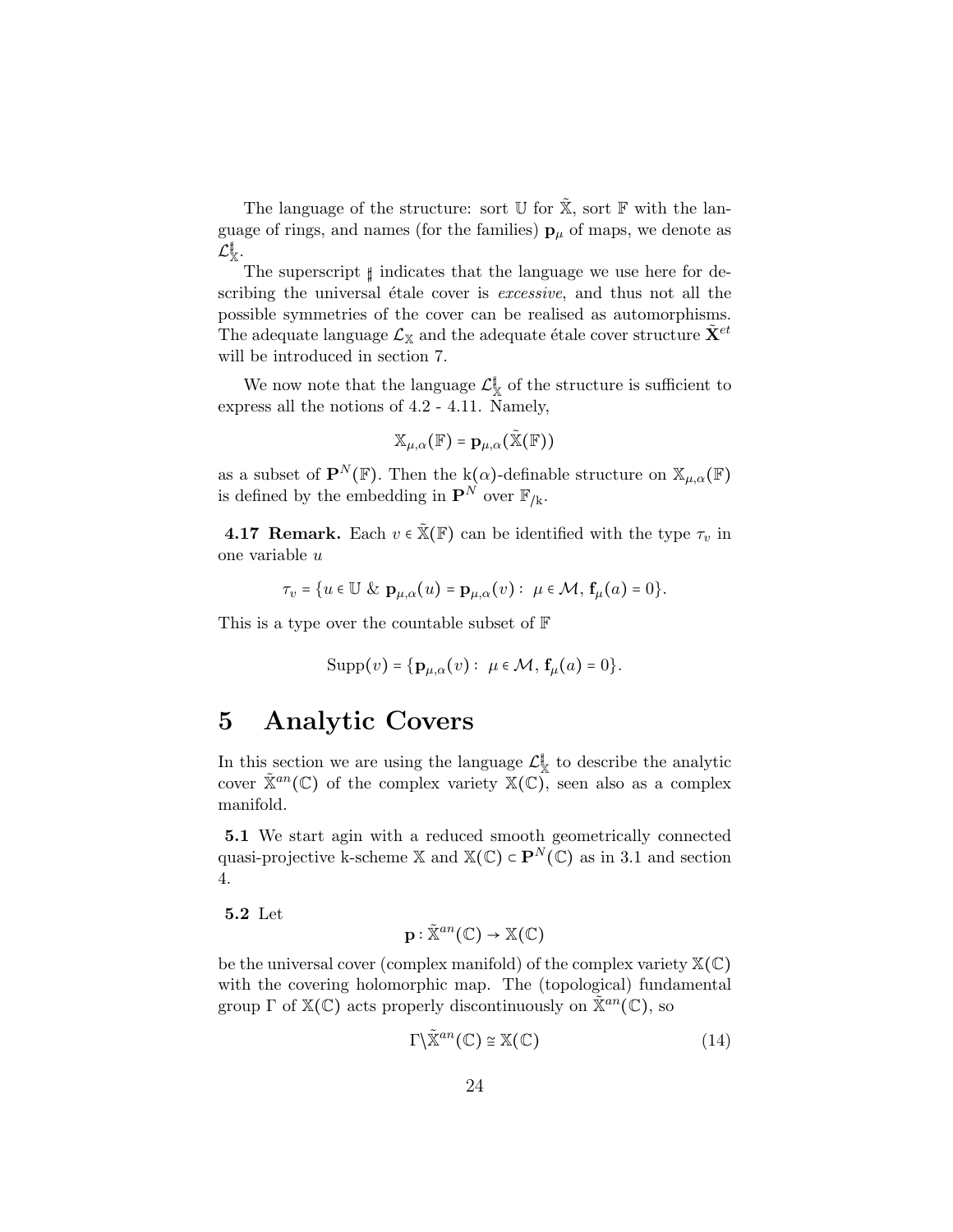as complex analytic manifolds.

It is clear that the cartesian product  $\Gamma^n$  acts properly discontinuously on the *n*-th cartesian power of  $\tilde{\mathbb{X}}^{an}(\mathbb{C})$ .

**5.3** Let  $\mu_{\alpha} : \mathbb{X}_{\mu,\alpha}(\mathbb{C}) \to \mathbb{X}(\mathbb{C})$  be a finite regular covering map as in section 4 which corresponds to an étale covering. Then  $\mu_{\alpha}$  is unramified in the sense of complex Hausdorff topology. Since  $\mathbb{X}^{an}(\mathbb{C})$  is the universal cover of  $\mathbb{X}(\mathbb{C})$  there is a normal subgroup  $\Delta_{\mu,\alpha}$  of  $\Gamma$  of finite index and a holomorphic map

$$
\mathbf{p}_{\mu,\alpha} : \tilde{\mathbb{X}}^{an}(\mathbb{C}) \to \mathbb{X}_{\mu,\alpha}(\mathbb{C}) \cong \Delta_{\mu,\alpha} \backslash \tilde{\mathbb{X}}^{an}(\mathbb{C})
$$

where the last isomorphism is understood as a biholomorphic isomorphism between complex manifolds. It is clear from the general facts that the group  $\Gamma/\Delta_{\mu,\alpha}$  acts on  $\mathbb{X}_{\mu,\alpha}(\mathbb{C})$  and

$$
\Gamma/\Delta_{\mu,\alpha} \cong \mathrm{GDeck}(\mathbb{X}_{\mu,\alpha}(\mathbb{C})/\mathbb{X}(\mathbb{C})).
$$

Using that action of this group one can always adjust the choice of  $\mathbf{p}_{\mu,\alpha}$  so that for a given finite unramified cover  $\mu_{\alpha} : \mathbb{X}_{\mu,\alpha}(\mathbb{C}) \to \mathbb{X}(\mathbb{C}),$ 

•  $\mu_{\alpha} \circ \mathbf{p}_{\mu,\alpha} = \mathbf{p}$ 

Note also that by definition

 $\bullet~~\mathbf{p}_{\mu,\alpha}(x)$  =  $\mathbf{p}_{\mu,\alpha}(x')$   $\Leftrightarrow$   $\Delta_{\mu,\alpha} \cdot x$  =  $\Delta_{\mu,\alpha} \cdot x'$ 

5.4 Finite unramified covers and étale covers of  $\mathbb{X}(\mathbb{C})$ . The biholomorphic isomorphism type of  $\Delta_{\mu,\alpha} \backslash \widetilde{X}^{an}(\mathbb{C})$  according to algebraic/analytic comparison theorems corresponds to the isomorphism type of the complex algebraic variety  $\mathbb{X}_{\mu,\alpha}(\mathbb{C})$ . So, if  $\mathbb{X}_{\nu,\beta}(\mathbb{C})$  is a pure syntactic cover of  $\mathbb{X}_{\mu,\alpha}(\mathbb{C})$ , then the respective complex manifolds are the same and  $\Delta_{\mu,\alpha} = \Delta_{\nu,\beta}$ .

Conversely, when a normal subgroup  $\Delta$  of  $\Gamma$  of finite index is given one can always identify the complex manifold  $\Delta \setminus \tilde{\mathbb{X}}^{an}(\mathbb{C})$  as an unramified cover of the complex manifold  $\mathbb{X}(\mathbb{C})$  and by the Riemann Existence Theorem  $\Delta \setminus \tilde{\mathbb{X}}^{an}(\mathbb{C})$  can be identified as an algebraic variety over  $\mathbb{C}$ , étale covering  $\mathbb{X}(\mathbb{C})$ . Since X is defined over k, the algebraic variety  $\Delta \setminus \tilde{\mathbb{X}}^{an}(\mathbb{C})$  can be defined over an algebraic extension k( $\alpha$ ) of k, thus taking the form  $\mathbb{X}_{\mu,\alpha}(\mathbb{C})$ .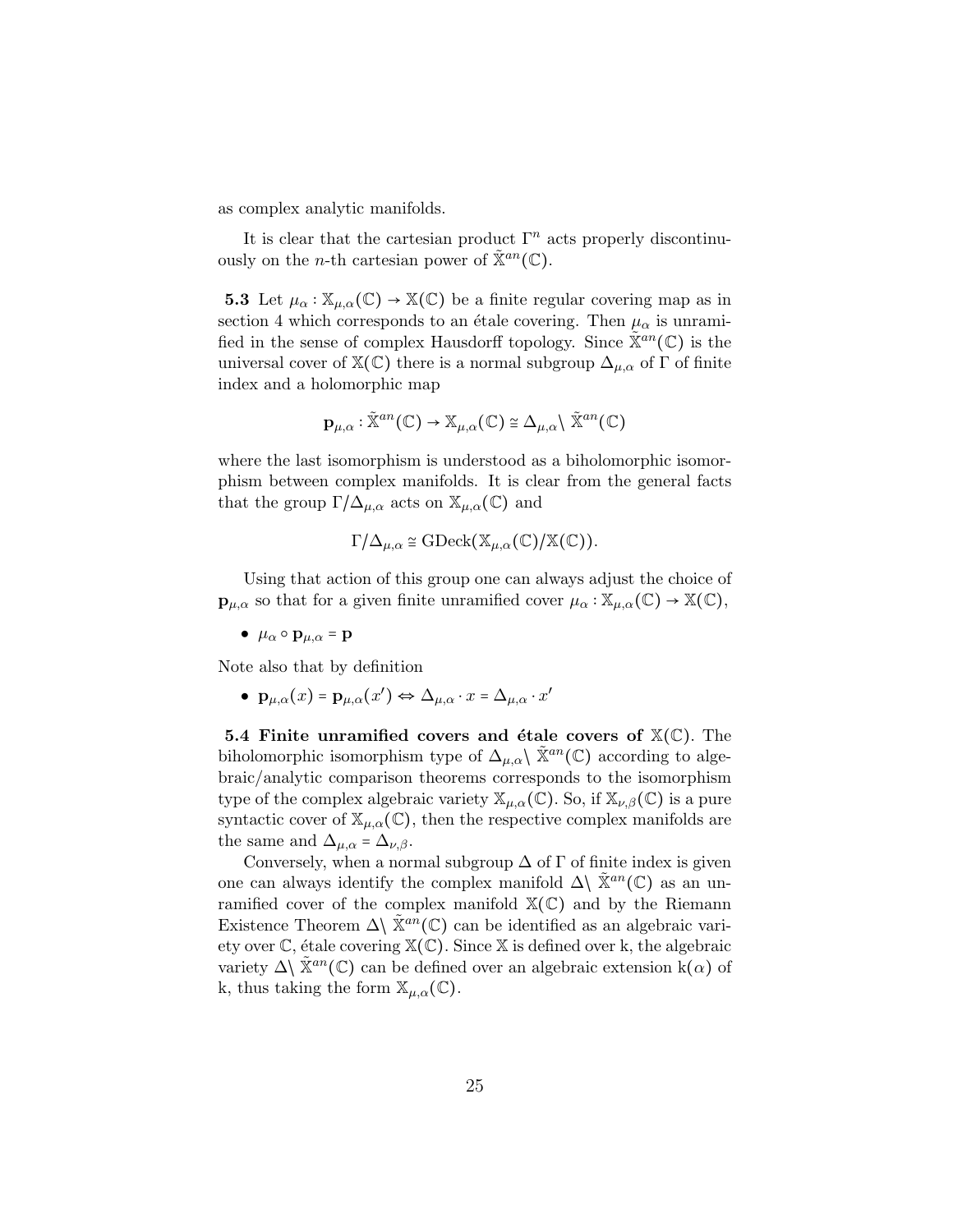5.5 The standard analytic structure. The two-sorted structure

$$
\tilde{\mathbf{X}}_{\sharp}^{an}(\mathbb{C}) = (\tilde{\mathbb{X}}^{an}(\mathbb{C}), \mathbb{C}_{/k}, {\mathbf{p}}_{\mu} {\}_{\mu \in \mathcal{M}_{\mathbb{X}}})
$$

where, as above,  $\tilde{\mathbb{X}}^{an}(\mathbb{C})$  is the complex universal cover of  $\mathbb{X}(\mathbb{C})$  seen as a set,  $\mathbb{C}_{/k}$  is the complex numbers in the language of rings and names for points of k. For each  $\mu \in \mathcal{M}_{\mathbb{X}}$  and each zero  $\alpha$  of corresponding polynomial  $f_{\mu}$  there is a  $\mathbf{p}_{\mu,\alpha} \in \mathbf{p}_{\mu}$ ,

$$
\mathbf{p}_{\mu,\alpha} : \tilde{\mathbb{X}}^{an}(\mathbb{C}) \to \mathbb{X}_{\mu,\alpha}(\mathbb{C}) \subset \mathbf{P}^N(\mathbb{C}).
$$

### 6 The first order theory of covers

#### 6.1 The theory  $T^{\sharp}_{\mathbb{X}}$

The axioms describe a two-sorted structure  $(\mathbb{U}; \mathbb{F}, {\{p_\mu\}}_{\mu \in \mathcal{M}_{\mathbb{X}}})$ :

A1  $\mathbb F$  is an algebraically closed field of characteristic 0 with subfield k of constants.

Remark.  $\mathbb{X}(\mathbb{F})$  and each of the varieties  $\mathbb{X}_{\mu,\alpha}(\mathbb{F})$  together with étale morphisms  $\mu_{\alpha}$  and  $(\nu_{\beta}^{-1}\mu_{\alpha})$  are given by  $k^{alg}$ -definable subsets of  $\mathbf{P}^{N}(\mathbb{F})$  and k<sup>alg</sup>-definable maps between them, as described in 4.2 - 4.11.

A2 ( $\mu$ ) Given  $\mu \in \mathcal{M}_{\mathbb{X}}$ ,  $\mathbf{p}_{\mu}$  is a map with domain  $\mathbb{U} \times \operatorname{Zeros} \mathbf{f}_{\mu}$  and values in  $\mathbf{P}^{N}(\mathbb{F})$ , and

$$
\mathbf{p}_{\mu}(\mathbb{U}\times\{\alpha\})=\mathbb{X}_{\mu,\alpha}(\mathbb{F}).
$$

A3  $(\mu, \nu)$  There is an evaluation of parameters  $\alpha, \beta, \ldots$  in  $k^{alg} \subseteq \mathbb{F}$ such that for all  $\mu, \nu \in \mathcal{M}$ , for respective zero  $\alpha$  of  $f_{\mu}$  and  $\beta$  of  $f_{\nu}$ 

$$
(\nu_\beta^{-1}\mu_\alpha)\circ {\bf p}_{\mu,\alpha}={\bf p}_{\nu,\beta}.
$$

Remark. A3 is given by an infinite system of ∃∀-sentences each of which states that a finite system of identities (13) which hold in  $\tilde{\mathbf{X}}_{\sharp}^{et}(\mathbb{F})$  is consistent.

**6.2 Comparison Theorem.**  $\tilde{\mathbf{X}}_{\mathbf{t}}^{an}(\mathbb{C})$  and  $\tilde{\mathbf{X}}_{\mathbf{t}}^{et}(\mathbb{F})$  are models of  $T_{\mathbb{X}}^{\sharp}$ , with  $\mathbb{U} = \tilde{\mathbb{X}}^{an}(\mathbb{C})$  and  $\mathbb{F} = \mathbb{C}$  in the first case and  $\mathbb{U} = \tilde{\mathbb{X}}^{et}(\mathbb{F})$  in the second case.

**Proof.** Immediate from 4.2 - 4.11.  $\Box$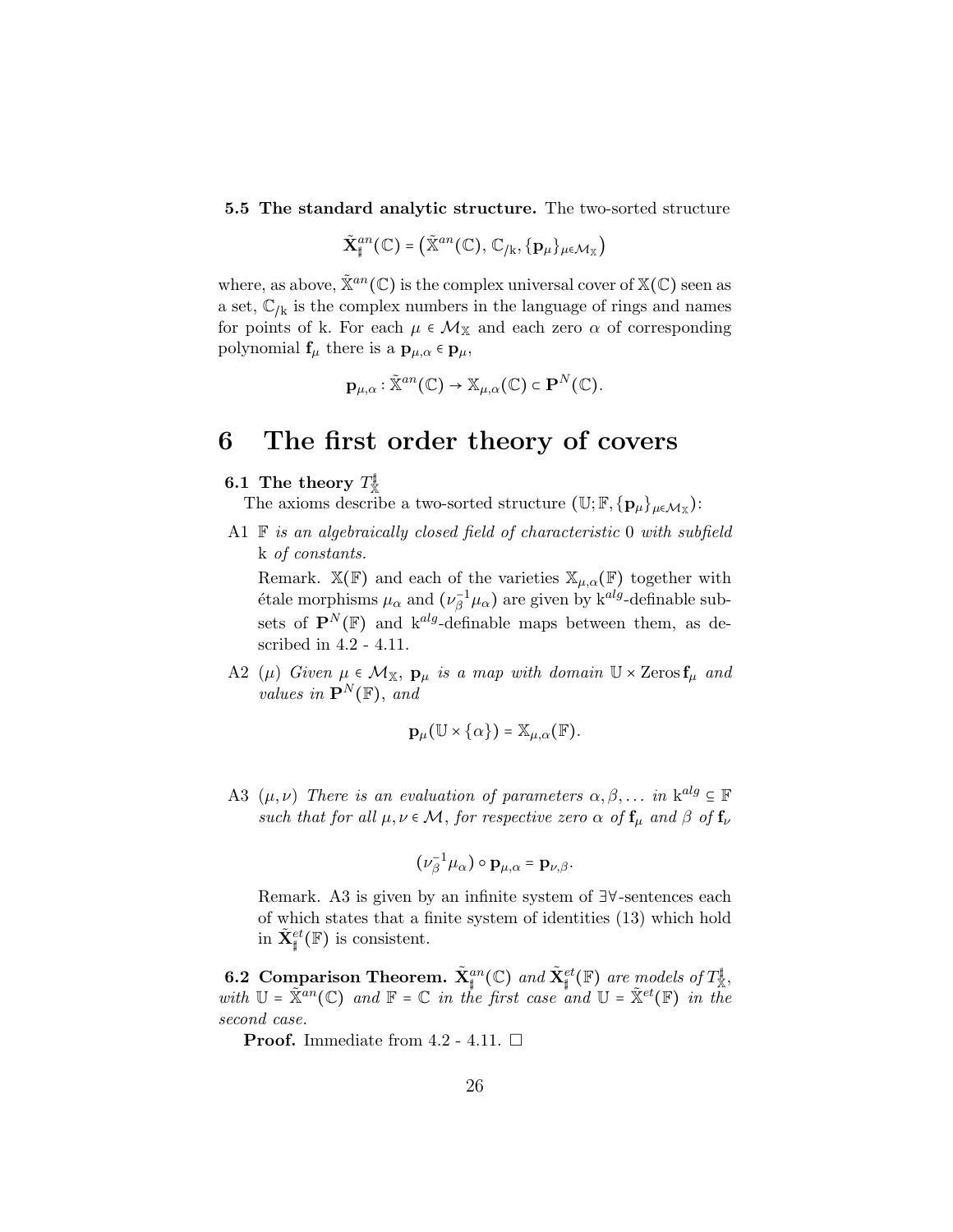**6.3** Let  $G^{\sharp}$  be the subgroup of  $Gal_{k}$  which preserves the family of all the distinguished morphisms  $(\nu_{\beta}^{-1}\mu_{\alpha})$ , that is,

 $\sigma \in G^{\sharp}$  if and only if  $(\nu_{\beta}^{-1}\mu_{\alpha})^{\sigma} = (\nu_{\sigma(\beta)}^{-1}\mu_{\sigma(\alpha)})$ , distinguished.

Define  $k^{\sharp}$  to be the subfield of  $k^{alg}$  which is point-wise fixed by  $G^{\sharp}$ . We note that in  $\tilde{\mathbf{X}}^{et}(\mathbb{F})$  by construction  $\sigma(\mathbf{p}_{\mu,\alpha}) = \mathbf{p}_{\mu,\sigma(\alpha)}$  for  $\sigma \in$ 

 $G^{\sharp}$ , since the  $\mathbf{p}_{\mu,\alpha}$  are limits of chains of distinguished morphisms. Consider the sort  $\mathbb F$  with the families of the distinguished mor-

phisms as a structure, call it  $\mathbb{F}_k^{\sharp}.$ 

6.4 Lemma.  $In \mathbb{F}_k^{\sharp}$ 

$$
\mathrm{k}^{\sharp}=\mathbb{F}\cap\operatorname{dcl}(\varnothing).
$$

In any model of  $T^{\sharp}_{\mathbb{X}}$ 

$$
k^{\sharp} \subseteq \mathbb{F} \cap \operatorname{dcl}(\varnothing).
$$

**Proof.**  $\mathbb{F}_{k}^{\sharp}$  is interpretable in the field structure  $\mathbb{F}$  with parameters. By elimination of imaginaries in the theory of algebraically closed fields,  $\mathbb{F}_k^{\sharp}$  is bi-interpretable with  $\mathbb{F}_{k^{\sharp}}.$ 

The second statement is just a consequence of the first one.  $\Box$ 

The next theorem was proved by A.Harris [6] in a less flexible language.

#### 6.5 Theorem.

1. The first-order theory  $T^{\sharp}_{\mathcal{R}}$  is complete. In particular,

$$
\tilde{\mathbf{X}}_{\sharp}^{an}(\mathbb{C})\equiv\tilde{\mathbf{X}}_{\sharp}^{et}(\mathbb{F})
$$

2. In a model  $(\mathbb{U}, \mathbb{F}_{/k})$  of the theory, a  $\mathcal{L}^{\parallel}_{\mathbb{X}}$ -first-order definable subset of  $\mathbb{U}^n$  is of a form  $\mathbf{p}^{-1}(S)$  for  $S \subseteq \mathbb{X}^n(\mathbb{F})$ ,  $\mathcal{L}^{\sharp}_{\mathbb{X}}$ -definable.

A first order  $\mathcal{L}_{X}^{\sharp}$ -definable subset of  $X^{n}(\mathbb{F})$  is definable in the field language using parameters in  $k^{\sharp}$ .  $T^{\sharp}_{\mathbb{X}}$  has elimination of quantifiers in the language  $\mathcal{L}^{\mathbb{I}}_{\mathbb{X}}$  expanded by names for  $k^{\mathbb{I}}$ .

3.  $T^{\sharp}_{\mathbb{X}}$  is superstable.

**Proof.** We may assume by 6.4 that  $\mathcal{L}_{\mathbb{X}}^{\llbracket}$  has names for elements of  $\mathbf{k}^{\sharp}$ , so below  $\mathbb{F}$  is always  $\mathbb{F}_{/\mathbf{k}^{\sharp}}$ .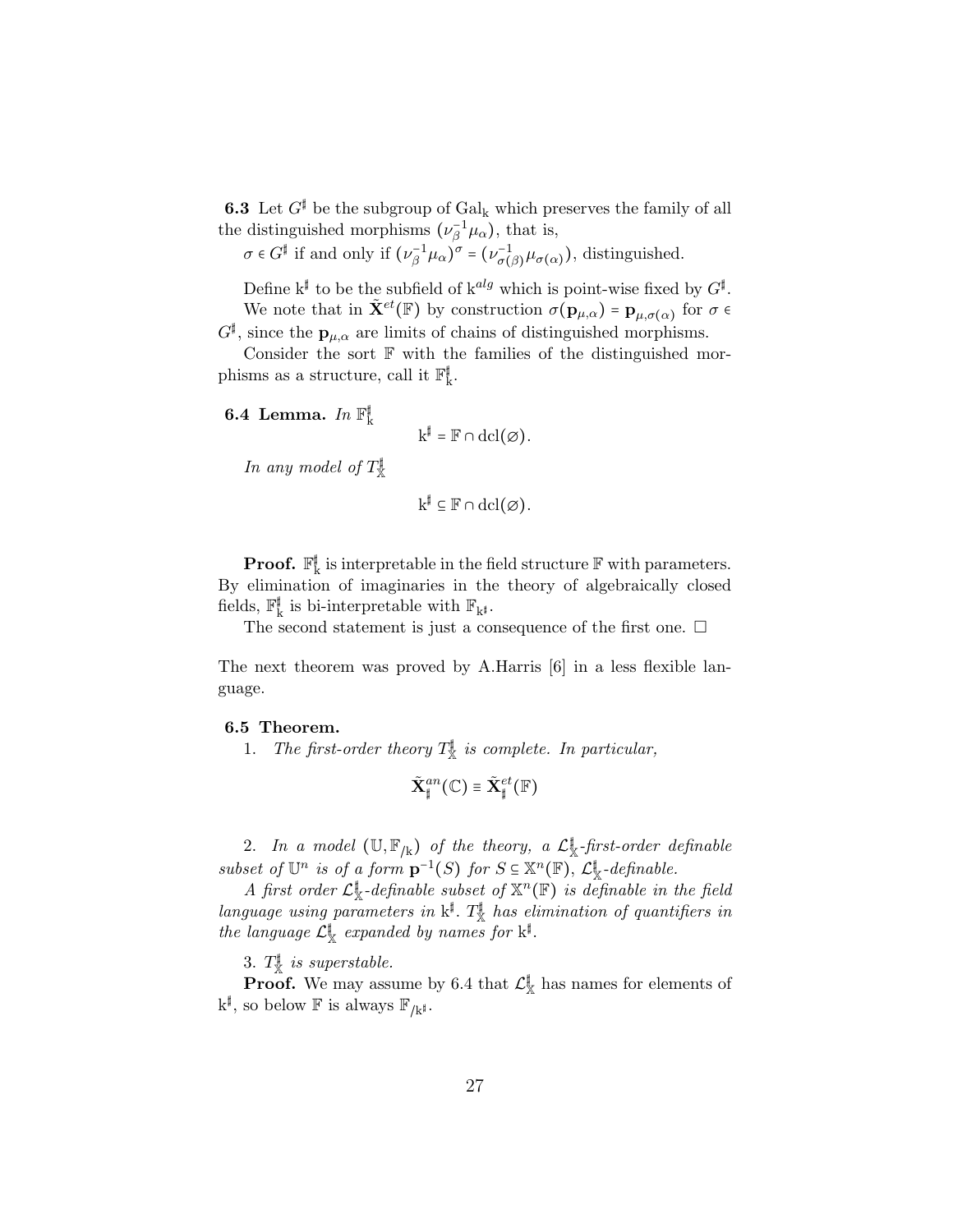Let  $(\mathbb{U}, \mathbb{F})$  be a  $\kappa$ -saturated model  $T^{\sharp}_{\mathbb{X}}, \kappa$  uncountable cardinal. For each  $u\in\mathbb{U}$  define the type  $\tau_u$  in variable  $v$  over  $\mathbb F$ 

$$
\tau_u(v) \coloneqq \{ \mathbf{p}_{\mu,\alpha}(v) = \mathbf{p}_{\mu,\alpha}(u) \}
$$

We will construct an elementary submodel

$$
(\mathbb{U}^*,\mathbb{F}^*)\preccurlyeq (\mathbb{U},\mathbb{F})
$$

such that

- (i)  $|\mathbb{U}^*| = |\mathbb{F}^*| = \kappa$ .
- (ii) any type of the form  $\tau_u$ , for  $u \in \tilde{\mathbb{X}}(\mathbb{F}^*)$ , is realised in  $\mathbb{U}^*$  by exactly  $\kappa$  distinct elements.
- (iii) any element of  $\mathbb{U}^*$  realises a type  $\tau_u$ , for  $u \in \tilde{\mathbb{X}}(\mathbb{F}^*)$ .

We call  $(\mathbb{U}^*, \mathbb{F}^*)$  as above a  $\kappa$ -good elementary submodel of  $(\mathbb{U}, \mathbb{F})$ .

(Remark. Any  $\kappa$ -saturated model of cardinality  $\kappa \geq \mathfrak{c}$  is  $\kappa$ -good. Saturated model of cardinality  $\kappa \geq c$  exist provided CH holds or  $T_{\mathbb{X}}$  is stable.)

Let  $\mathbb{F}^0 \subseteq \mathbb{F}$  be an algebraically closed subfield of cardinality  $\kappa.$  By axiom A2 and A3 each type  $\tau_u$  is realised in a saturated enough model of  $T_{\mathbb{X}}^{\sharp}$ , so we can embed

$$
\tilde{\mathbb{X}}(\mathbb{F}^0) \subseteq \mathbb{U}.
$$

For each  $u \in \tilde{\mathbb{X}}(\mathbb{F}^0)$  the set  $\tau_u(\mathbb{U})$  of realisations of the type  $\tau_u$  in  $\mathbb{U}$ is at least of cardinality  $\kappa$ . Let  $S_u^0 \subseteq \tau_u(\mathbb{U})$  be a subset of cardinality exactly  $\kappa$ .

Let

$$
\mathbb{U}^0=\bigcup\{S_u^0:u\in\tilde{\mathbb{X}}(\mathbb{F}^0)\}.
$$

 $(\mathbb{U}^0, \mathbb{F}^0)$  is a submodel of  $(\mathbb{U}, \mathbb{F})$  (check the axioms of  $T_{\mathbb{X}}$ ) satifying (i) and (ii), but we can not claim it is an elementary submodel. By Løwenheim-Skolem we can construct

$$
(\mathbb{U}^0,\mathbb{F}^0) \subseteq (\mathbb{U}^{(0)},\mathbb{F}^{(0)}) \leq (\mathbb{U},\mathbb{F})
$$

such that  $|\mathbb{U}^{(0)}| = |\mathbb{F}^{(0)}| = \kappa$ .

Now we repeat our construction starting with  $\mathbb{F}^1 = \mathbb{F}^{(0)}$  in place of  $\mathbb{F}^0$  and set

$$
\mathbb{U}^1 = \bigcup \{ S_u^1 : u \in \tilde{\mathbb{X}}(\mathbb{F}^1) \},
$$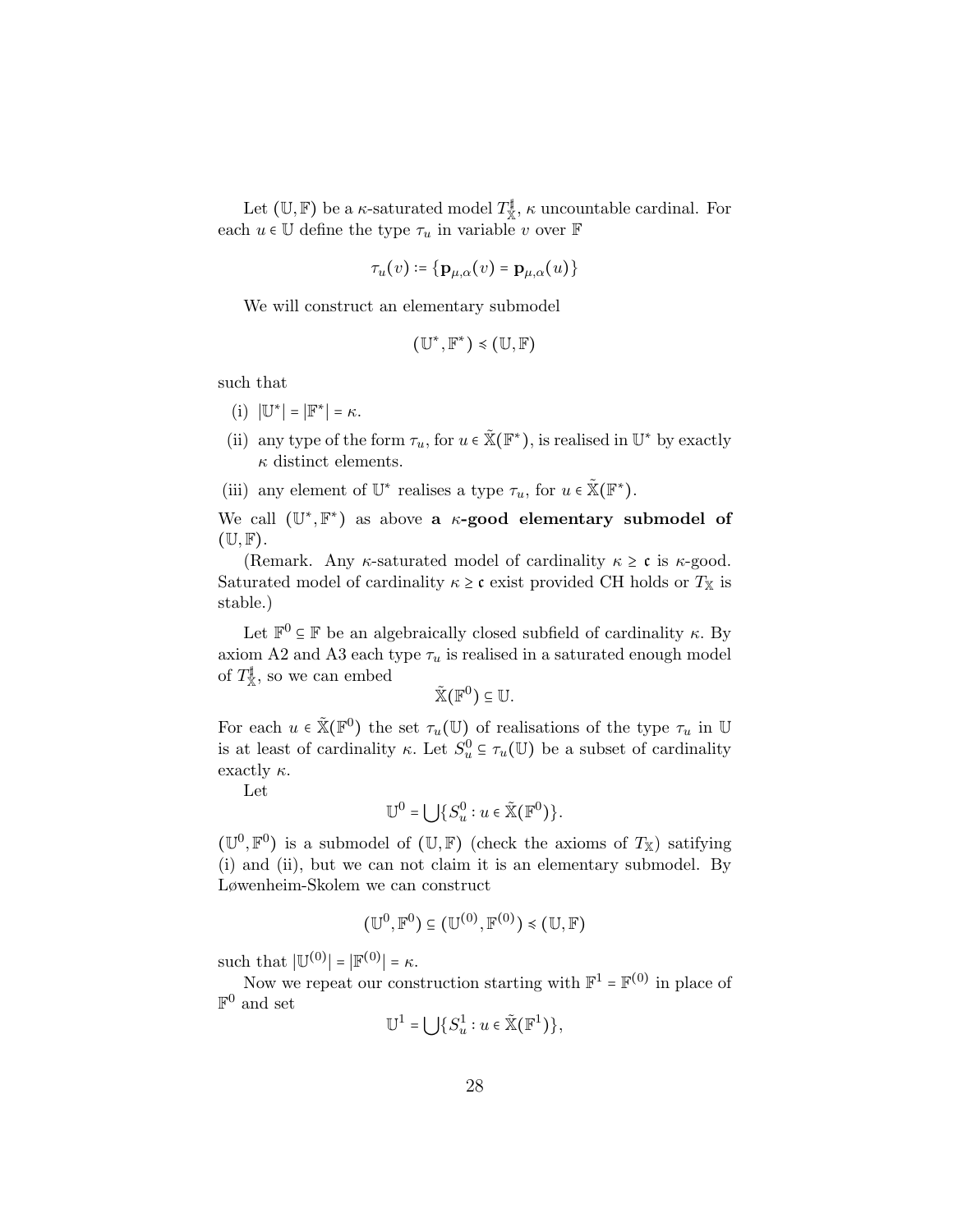where  $S_u^1 \supseteq S_u^0$  for  $u \in \tilde{\mathbb{X}}(\mathbb{F}^0)$ . Again,  $(\mathbb{U}^1, \mathbb{F}^1)$  is a submodel of  $(\mathbb{U}, \mathbb{F})$ satifying (i) and (ii) and we can continue

$$
(\mathbb{U}^{0},\mathbb{F}^{0})\subseteq (\mathbb{U}^{(0)},\mathbb{F}^{(0)})\subseteq (\mathbb{U}^{1},\mathbb{F}^{1})\subseteq (\mathbb{U}^{(1)},\mathbb{F}^{(1)})\ldots \subseteq (\mathbb{U}^{i},\mathbb{F}^{i})\subseteq (\mathbb{U}^{(i)},\mathbb{F}^{(i)})\ldots
$$

where all models satisfy (i) and (ii) and

$$
(\mathbb{U}^{(0)},\mathbb{F}^{(0)})\leq (\mathbb{U}^{(1)},\mathbb{F}^{(1)})\ldots\leq (\mathbb{U},\mathbb{F})
$$

Set

$$
(\mathbb{U}^*,\mathbb{F}^*)=\bigcup_{i<\omega}(\mathbb{U}^{(i)},\mathbb{F}^{(i)}).
$$

This satisfies all the requirements.

**Claim.** For any  $\kappa$ -good models  $(\mathbb{U}_1, \mathbb{F}_1)$  and  $(\mathbb{U}_2, \mathbb{F}_2)$  of cardinality  $\kappa$  there exists an isomorphism

$$
\mathbf{i} : (\mathbb{U}_1, \mathbb{F}_1) \to (\mathbb{U}_2, \mathbb{F}_2)
$$

Proof. The fields in both structures have to be of the same cardinality  $\kappa$  and hence they are isomorphic over  $k^{\sharp}$ , the subfield of definable elements. We assume without loss of generality that  $\mathbb{F}_1 = \mathbb{F}_2 = \mathbb{F}$ , and i is an identity map on  $\mathbb{F}$ .

Now X and all the  $\mathbb{X}_{\mu,\alpha}$  along with morphisms  $\mu_{\alpha}$  have the same meaning  $\mathbb{X}(\mathbb{F})$ ,  $\mathbb{X}_{\mu,\alpha}(\mathbb{F})$  and so on, in the two structures.

We need to construct  $\mathbf{i} : \mathbb{U}_1 \to \mathbb{U}_2$ .

By assumptions each type  $\tau_u$  is realised in both models  $(\mathbb{U}_1,\mathbb{F})$  and  $(\mathbb{U}_2, \mathbb{F})$  by  $\kappa$ -many points of the sort  $\mathbb{U}$ , call the set of realisations  $\tau_u^{\mathbb{U}_1}$ and  $\tau_u^{\mathbb{U}_2}$ , respectively. Moreover,

$$
\mathbb{U}_1 = \bigcup_u \tau_u^{\mathbb{U}_1} \text{ and } \mathbb{U}_2 = \bigcup_u \tau_u^{\mathbb{U}_2}.
$$

Set  $\mathbf{i} : \mathbb{U}_1 \to \mathbb{U}_2$  to be equal to  $\bigcup_u \tau_u$ , where  $\mathbf{i}_u : \tau_u^{\mathbb{U}_1} \to \tau_u^{\mathbb{U}_2}$  are bijections. This preserves all the maps  $\mathbf{p}_{\mu_{\alpha}}$  and hence is an isomorphism. Claim proved.

It follows that any two  $\kappa$ -saturated models of  $T^{\sharp}_{\mathbb{X}}$  have isomorphic elementary submodels, that is the models are elementarily equivalent. The first statement of the Theorem follows.

- 2. Follows from the claim.
- 3. Is a direct consequence of 2.  $\Box$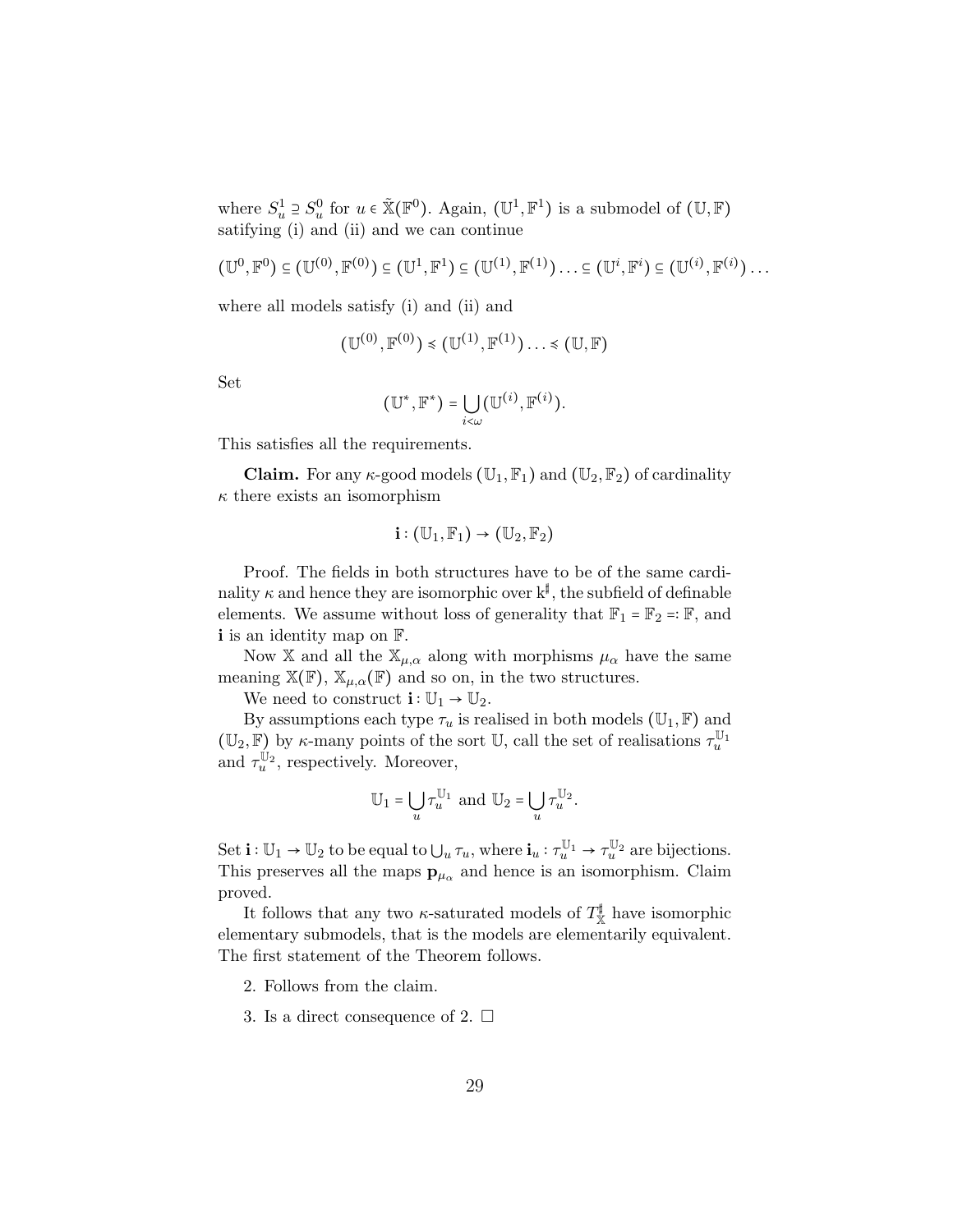#### 6.6 Proposition.

$$
\operatorname{Aut}\tilde{\mathbf{X}}_{\sharp}^{et}(\mathbb{F})\cong\operatorname{Aut}\mathbb{F}_{/\!\!k^{\sharp}}
$$

canonically. In particular,

$$
\operatorname{Aut}\tilde{\mathbf{X}}_{\sharp}^{et}(\mathrm{k}^{alg})\cong \operatorname{Gal}_{\mathrm{k}^{\sharp}}
$$

Proof. It follows from 6.5.3 and the fact that the theory of algebraically closed fields eliminates imaginaries that the substructure  $\mathbb{F}_{/k^{\sharp}}$  on sort **F** is homogeneous. An automorphism  $\sigma \in$ Aut **F**<sub>/k<sup>‡</sup></sub> induces a unique bijection on the space of complete types of the form  $\tau_u$  which induces a bijection on  $\mathbb{X}(\mathbb{F})$ , an automorphism of the structure, by 6.5.2.  $\Box$ 

# 7 The language of universal covers and the étale fundamental group

**7.1** Define, for each  $\mu \in \mathcal{M}_{\mathbb{X}}$  and  $\alpha \in \mathbb{Z}$ eros  $\mathbf{f}_{\mu}$  the set of maps

$$
\tilde{\mathbf{p}}_{\mu,\alpha} \coloneqq \{p : \mathbb{U} \to \mathbb{X}_{\mu,\alpha} | \ p = g \circ \mathbf{p}_{\mu,\alpha}, \ g \in \text{GDeck}(\mathbb{X}_{\mu,\alpha}/\mathbb{X})\}.
$$

This is a GDeck( $\mathbb{X}_{\mu,\alpha}/\mathbb{X}$ )-set, that is there is a canonical free and transitive action of the group on the set.

Define, for each  $\mu \in \mathcal{M}_{\mathbb{X}},$ 

$$
\widetilde{\mathbf{p}}_{\mu} = \bigcup \{ \widetilde{\mathbf{p}}_{\mu,\alpha} : \mathbf{f}_{\mu}(\alpha) = 0 \},
$$

the finite set which is split into subsets indexed by  $\alpha \in \mathsf{Zeros}\, \mathbf{f}_{\mu}$ .

**7.2** We define the language  $\mathcal{L}_{\mathbb{X}}$  to contain:

• sorts  $\mathbb{U}$ ,  $\mathbb{F}$  and finite sorts  $\tilde{\mathbf{p}}_{\mu}$ . for  $\mu \in \mathcal{M}_{\mathbb{X}}$ .

The subsets  $\tilde{\mathbf{p}}_{\mu,\alpha}$  of sorts  $\tilde{\mathbf{p}}_{\mu}$  are definable using binary predicates which we write as a relation  $p \in \tilde{\mathbf{p}}_{\mu,\alpha}$  between  $p \in \tilde{\mathbf{p}}_{\mu}$  and  $\alpha \in \mathbb{F}$ .

• F has a ring language on it along with the names for elements of the subfield k. In particular,  $\mathbb{X}$  is a imaginary sort in  $\mathbb{F}_{|k|}$  (a definable subset of  $\mathbf{P}^{N}(\mathbb{F})$ .  $\mu_{\alpha} : \mathbb{X}_{\mu,\alpha} \to \mathbb{X}$  are definable using parameters  $\alpha$ .

The group  $\text{GDeck}(\mathbb{X}_{\mu,\alpha}/\mathbb{X})$  is another structure interpretable in  $\mathbb{F}_{\vert k}$  using parameter  $\alpha$ , uniformly on  $\alpha \in \mathbb{Z}$ eros  $f_{\mu}$ .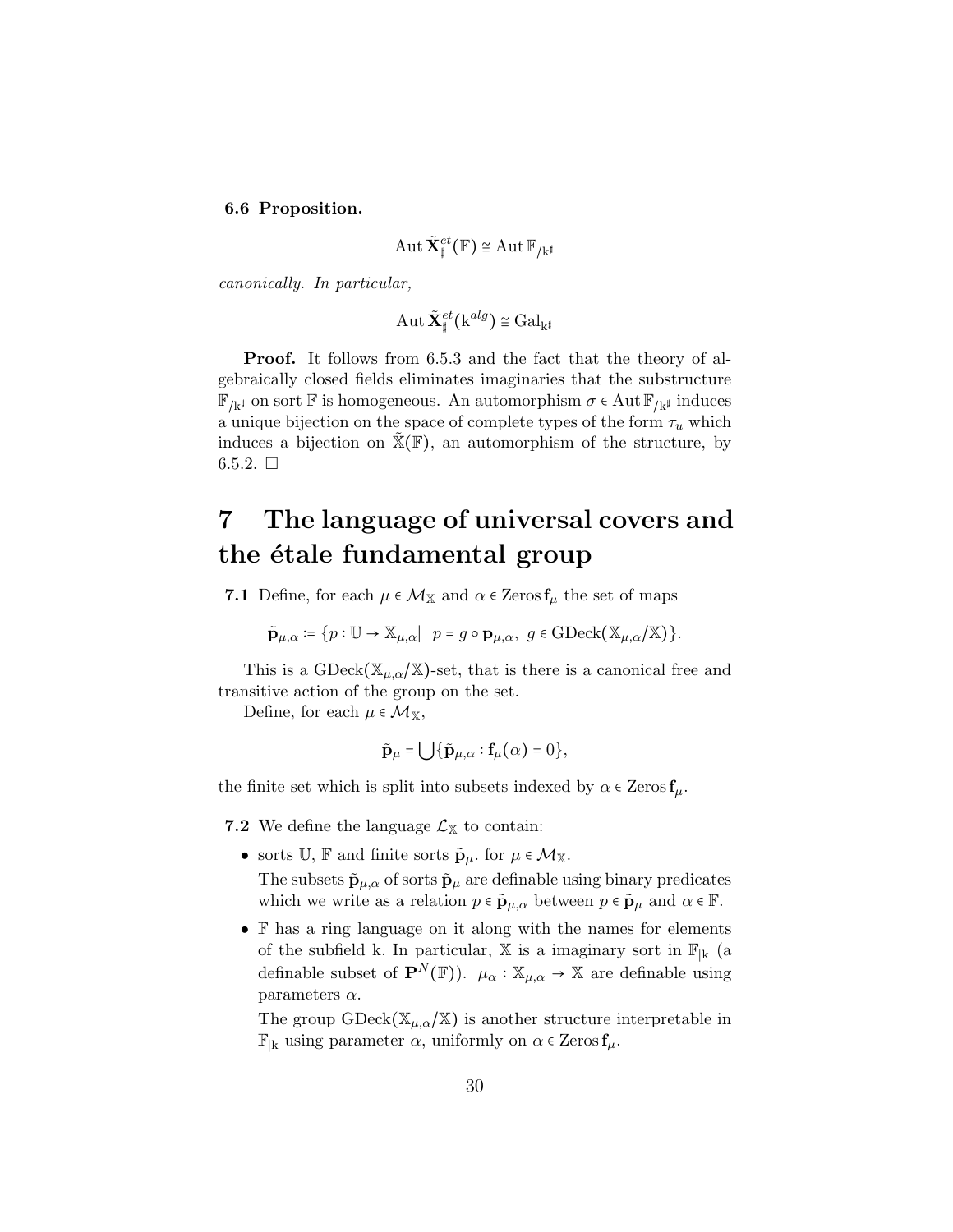• For each  $\mu \in \mathcal{M}_{\mathbb{X}}, \alpha \in \text{Zeros}(\mathbf{f}_{\mu})$  there is a binary function symbol ∗ defining the action

$$
\text{GDeck}(\mathbb{X}_{\mu,\alpha}/\mathbb{X}) \times \tilde{\mathbf{p}}_{\mu,\alpha} \to \tilde{\mathbf{p}}_{\mu,\alpha}, \quad (g,p) \mapsto g * p.
$$

• For each  $\mu \in \mathcal{M}_{\mathbb{X}}$ , there is a relation symbol  $\Phi_{\mu}$  between U, F and  $\tilde{\mathbf{p}}_{\mu}$  which, for  $\alpha \in \text{Zeros}(\mathbf{f}_{\mu})$ , defines a map

$$
\Phi_{\mu,\alpha} : \tilde{\mathbf{p}}_{\mu,\alpha} \times \mathbb{U} \to \mathbb{X}_{\mu,\alpha}.
$$

Given  $p \in \tilde{\mathbf{p}}_{\mu,\alpha}$ , which has an interpretation of a map  $\mathbb{U} \to \mathbb{X}_{\mu,\alpha}$ we set

$$
\Phi_{\mu,\alpha}(p,u)=p(u).
$$

It is clear from the definition of  $\mathcal{L}_{\mathbb{X}}$  that any model  $(\mathbb{U},\mathbb{F}_{/k})$  of  $T^{\sharp}_{\mathbb{X}}$  can be transformed into a structure in the language  $\mathcal{L}_{\mathbb{X}}$  by adding certain 0-definable maps and sorts of  $(\mathbb{U}, \mathbb{F}_{/k}, {\{\tilde{\mathbf{p}}_{\mu}\}}_{\mu \in \mathcal{M}})$  and forgetting the names for maps  $\mathbf{p}_{\mu,\alpha}$  of  $\mathcal{L}_{\mathbb{X}}^{\mathbb{I}}$ .

We denote  $\tilde{\mathbf{X}}^{et}(\mathbb{F})$  the structure in the language  $\mathcal{L}_{\mathbb{X}}$  which corresponds in this way to  $\tilde{\mathbf{X}}_{\sharp}^{et}(\mathbb{F})$  considered in 4.11.

7.3 Define the theory  $T_{\mathbb{X}}$  in the language  $\mathcal{L}_{\mathbb{X}}$  by the following axioms:

A1  $\mathbb F$  is an algebraically closed field of characteristic 0 with subfield k of constants.

 $A2'(\mu)$  For the given  $\mu \in \mathcal{M}_{\mathbb{X}}$ , for any zero  $\alpha$  of  $f_{\mu}$  and  $p \in \tilde{\mathbf{p}}_{\mu,\alpha}$ , the map

$$
u \mapsto \Phi_{\mu,\alpha}(p,u), \quad \mathbb{U} \to \mathbb{X}_{\mu,\alpha}
$$

is surjective.

For any  $g \in \text{GDeck}(\mathbb{X}_{\mu,\alpha}/\mathbb{X})$ 

$$
\Phi_{\mu,\alpha}(g * p, u) = g(\Phi_{\mu,\alpha}(p, u)).
$$

For any  $p_1, p_2 \in \tilde{\mathbf{p}}_{\mu,\alpha}$  there is  $g \in \text{GDeck}(\mathbb{X}_{\mu,\alpha}/\mathbb{X})$  such that  $g * p_1 =$  $p_2$ . In particular,  $\tilde{p}$  is a set with single element p.

A3' For given  $\mu \in \mathcal{M}_{\mathbb{X}}$  and a zero  $\alpha$  of  $f_{\mu}$  there is  $q \in \tilde{\mathbf{p}}_{\mu,\alpha}$  such that

$$
\mathbf{p} \circ q^{-1} = \mu_{\alpha}.
$$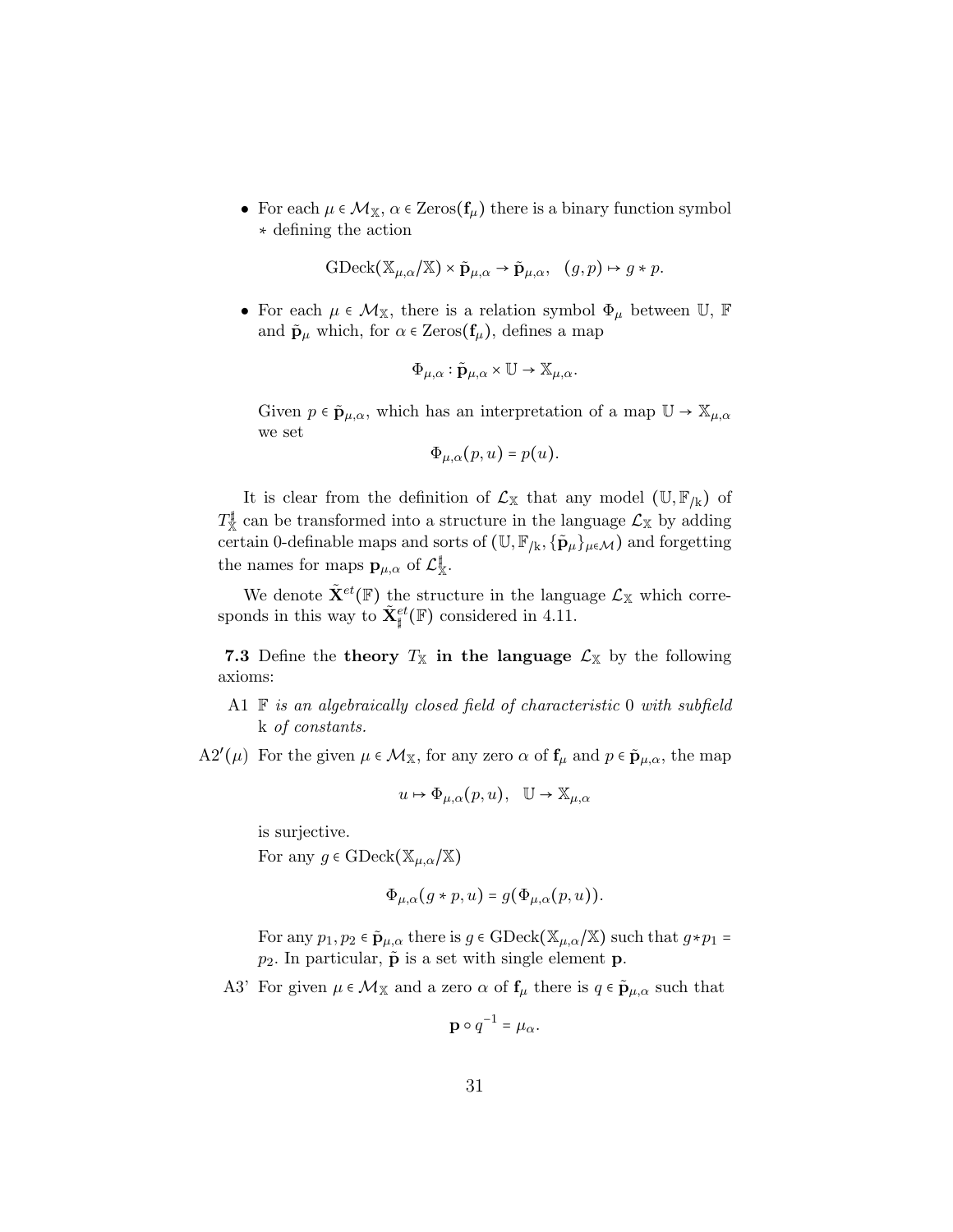**7.4 Lemma.** Given a model  $(\mathbb{U}, \mathbb{F}_{/k}, {\{p_\mu\}}_{\mu \in \mathcal{M}})$  of  $T_{\mathbb{X}}^{\sharp}$  there is a  $model$  (U,  $\mathbb{F}_{/k}, {\tilde{p}_{\mu}}_{\mu \in \mathcal{M}}$ ) of  $T_{\mathbb{X}}$  interpretable in (U,  $\mathbb{F}_{/k}, {\tilde{p}_{\mu}}_{\mu \in \mathcal{M}}$ ).

**Proof.** The interpretation is just by definition 7.1: the set  $\tilde{\mathbf{p}}_{\mu,\alpha}$  is in bijective correspondence with the set  $\text{GDeck}(\mathbb{X}_{\mu,\alpha}/\mathbb{X}) \times \{p_{\mu,\alpha}\}\$  and  $\tilde{\mathbf{p}}_{\mu}$  with the family GDeck $(\mathbb{X}_{\mu,\alpha}/\mathbb{X}) \times {\{\mathbf{p}}_{\mu,\alpha}\}\colon \mathbf{f}_{\mu}(\alpha) = 0.$ 

**7.5 Theorem.**  $T_{\mathbb{X}}$  is a complete theory allowing elimination of quantifiers.

**Proof.** Any model of  $T_{\mathbb{X}}$  can be made into a model of  $T_{\mathbb{X}}^{\mathbb{I}}$  by setting

$$
\mathbf{p}_{\mu,\alpha}(u) \coloneqq \Phi_{\mu,\alpha}(q,u) \tag{15}
$$

for some choice of  $q \in \tilde{\mathbf{p}}_{\mu,\alpha}$ , which is possible by axiom A3'.

It follows that any two saturated model of  $T<sub>X</sub>$  of the same cardinality are isomorphic and hence the completeness.

Elimination of quantifiers follows by the same back-and-forth construction in the proof of 6.5 in the language  $\mathcal{L}_{X}$ .  $\square$ 

From now on we work in the language  $\mathcal{L}_{\mathbb{X}}$ .

For each  $\mu \in \mathcal{M}_{\mathbb{X}}$ ,  $\alpha \in \operatorname{Zeros} f_{\mu}$  we fix  $b_{\mu,\alpha} \in k_{\alpha}(\mathbb{X}_{\mu,\alpha})$  which generates the function field over K( $\alpha$ ), that is  $K_{\mu,\alpha} = K(\alpha, b_{\mu,\alpha})$ . We set  $b_{\mu,\alpha}$ to be the orbit of  $b_{\mu,\alpha}$  under the Galois group  $Gal(K(\alpha, b): K(\alpha))$ . We may identify  $b_{\mu,\alpha}$  and its conjugates as rational functions  $b: \mathbb{X}_{\mu,\alpha}(\mathbb{F}) \to$ **F** defined over  $k(\alpha)$ , with domain of definition dense in the variety.

Note that applying  $\sigma \in \text{Gal}(k(\alpha):k)$  to  $b_{\mu,\alpha}$  and to  $\mathbb{X}_{\mu,\alpha}$  we obtain a rational function  $b_{\mu,\alpha'} : \mathbb{X}_{\mu,\alpha'}(\mathbb{F}) \to \mathbb{F}$  where  $\alpha' = \sigma(\alpha) \in k(\alpha)$ , and so  $b_{\mu,\alpha'} \in k(\alpha')(\mathbb{X}_{\mu,\alpha'}).$ 

**7.6 Lemma.** There is a family  $i_{\mu,\alpha} : \mu \in \mathcal{M}_{\mathbb{X}}, \ \alpha \in \mathbb{Z}$ eros  $\mathbf{f}_{\mu}$  of bijections

$$
i_{\mu,\alpha} : \tilde{\mathbf{p}}_{\mu_{\alpha}} \to \tilde{b}_{\mu_{\alpha}} \subset \mathbf{K}_{\mu,\alpha}
$$

which is an isomorphism between the finite structures induced by the ambient structures in the category  $\mathfrak{M}$  (a bi-interpretation) over  $\mathbf{k}(\alpha)$ .

Moreover, there is a  $L_{\omega_1,\omega}$ -interpretation of a field  $P_{\mu,\alpha}$  in structure  $\tilde{\mathbf{p}}_{\mu_{\alpha}}$  so that  $\tilde{\mathbf{p}}_{\mu_{\alpha}} \in \mathbf{P}_{\mu, \alpha}$  and  $i_{\mu, \alpha}$  can be extended to an isomorphism of fields

$$
i_{\mu,\alpha}: P_{\mu,\alpha} \to K_{\mu,\alpha}.
$$

**Proof.** Note that  $(12)$  of 4.9 asserts the existence of an isomorphism

 $j_{\mu,\alpha}$  : GDeck( $\mathbb{X}_{\mu,\alpha}/\mathbb{X}$ ) → Gal( $K(\alpha, b_{\mu,\alpha})$  :  $K(\alpha)$ ).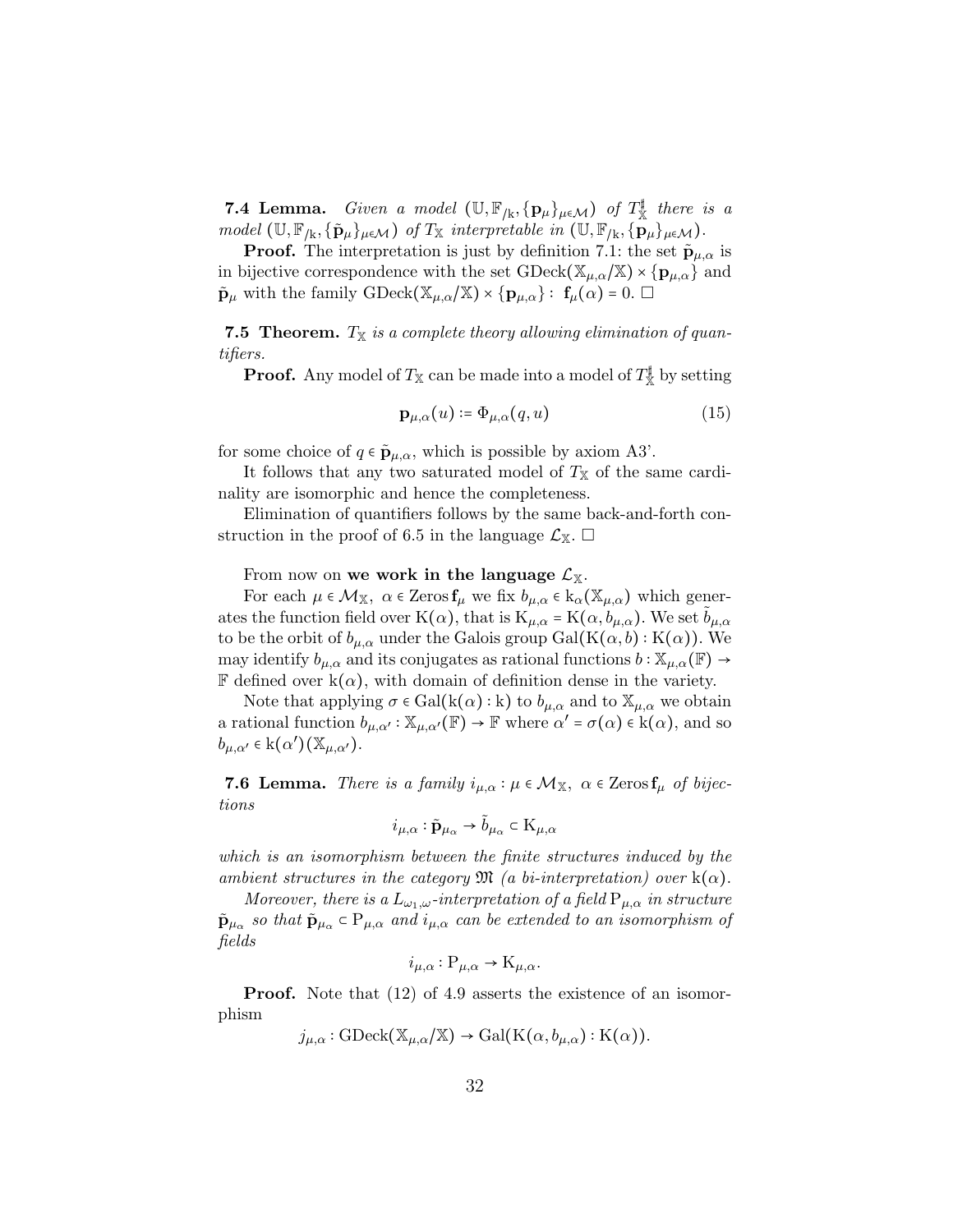Clearly, given  $g \in \text{GDeck}(\mathbb{X}_{\mu,\alpha}/\mathbb{X})$  we get a Galois automorphism of the field of rational functions  $K_{\mu,\alpha}$  over  $k_{\alpha}$ ,

$$
\hat{g}: b \mapsto b \circ g.
$$

Thus we may assume  $j_{\mu,\alpha}(g) = \hat{g}$ .

Set, for  $b \in \tilde{b}_{\mu,\alpha}$ ,

$$
i_b : g \circ \mathbf{p}_{\mu,\alpha} \mapsto b \circ g, \quad g \in \text{GDeck}(\mathbb{X}_{\mu,\alpha}/\mathbb{X}).
$$

This is injective and gives us

$$
\tilde{b}_{\mu,\alpha} = i_b(\tilde{\mathbf{p}}_{\mu,\alpha}).
$$

Set  $i_{\mu,\alpha} \coloneqq i_{b_{\mu,\alpha}}$ .

The k( $\alpha$ )-definable relations between elements  $b_1, \ldots, b_k$  of  $b_{\mu,\alpha}$ induced from the ambient field (equivalently, the relation invariant under Gal( $K(\alpha, b_{\mu,\alpha}): K(\alpha)$ ) are boolean combinations of relations of the form  $f(\alpha, b_1, \ldots, b_k) = 0$ , where f is a polynomial over k.

Set a relation between  $p_1, \ldots, p_k \in \tilde{\mathbf{p}}_{\mu,\alpha}$  and  $\alpha$ 

$$
R_f(\alpha, p_1,\ldots,p_k)\coloneqq f(\alpha,i_{b_{\mu,\alpha}}(p_1),\ldots,i_{b_{\mu,\alpha}}(p_k))=0.
$$

Note that

$$
f(\alpha, i_{b_{\mu,\alpha}}(p_1), \ldots, i_{b_{\mu,\alpha}}(p_k)) = 0 \Leftrightarrow \exists b \in \tilde{b}_{\mu,\alpha} \ f(\alpha, i_b(p_1), \ldots, i_b(p_k)) = 0
$$

since  $i_{b_{\mu,\alpha}}(p) \mapsto i_b(p)$  is a Gal(K $(\alpha, b_{\mu,\alpha})$ : K $(\alpha)$ )-transformation. Thus,  $R_f$  is 0-definable (definable over k).

Now we interpret the field structure  $P_{\mu,\alpha}$  in the substructure with the universe  $\tilde{\mathbf{p}}_{\mu,\alpha}$  using language  $L_{\omega_1,\omega}$  as follows:

The universe of  $P_{\mu,\alpha}$  will be interpreted as  $S_{\mu,\alpha}/E_{\mu,\alpha}$  where  $S_{\mu,\alpha}$ is the  $L_{\omega_1,\omega}$ -definable set consisting of formal terms  $F(\alpha, p_1, \ldots, p_N)$ , for  $F \in k[X_0, X_1, \ldots, X_N], p_1, \ldots, p_N$  the list of all elements of  $\tilde{\mathbf{p}}_{\mu,\alpha}$ , and  $E_{\mu,\alpha}$  is the equivalence relation between the terms  $F_1, F_2$ ,

$$
R_{F_1-F_2}(\alpha, p_1,\ldots, p_N).
$$

That is  $F_1(\alpha, p_1, \ldots, p_N) - F_2(\alpha, p_1, \ldots, p_N) = 0$  when interpreted by  $i_{\mu,\alpha}$ .

The operations + and  $\times$  on the set of terms  $S_{\mu,\alpha}$  gives it the structure of a ring. And taking the quotient by  $E_{\mu,\alpha}$  we get, by construction, field  $P_{\mu,\alpha}$  isomorphic to  $K_{\mu,\alpha}$ . Clearly,  $\tilde{\mathbf{p}}_{\mu,\alpha} \in P_{\mu,\alpha}$  since the equivalence  $E_{\mu,\alpha}$  is trivial on  $\tilde{\mathbf{p}}_{\mu,\alpha}$ .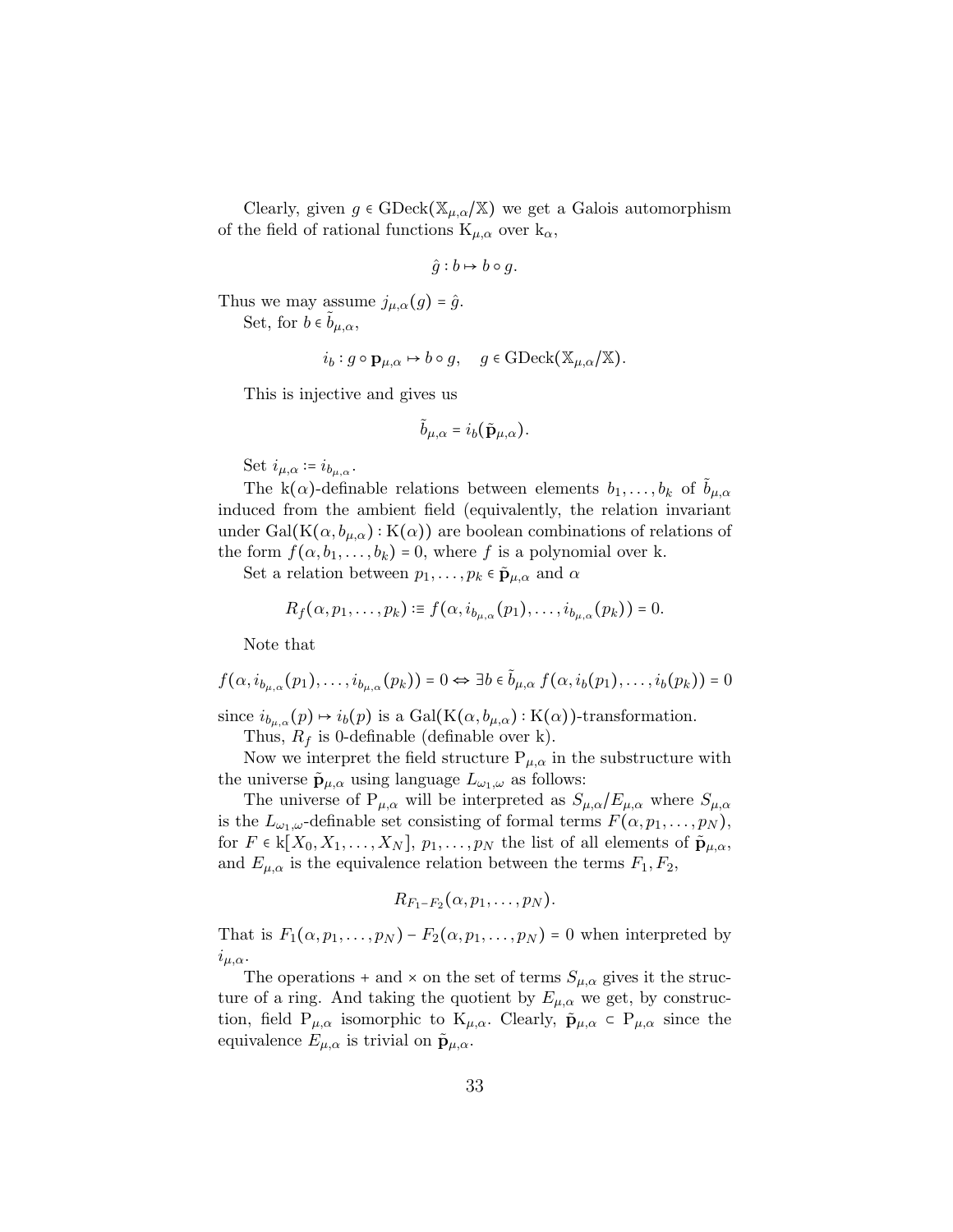Finally, we claim that  $\tilde{\mathbf{p}}_{\mu,\alpha}$  with the structure induced from  $\tilde{\mathbf{X}}^{et}(\mathbb{F})$ is interpreted in the field structure  $P_{\mu,\alpha}$ . We first note that by the construction of  $\tilde{\mathbf{X}}^{et}(\mathbb{F})$  in 7.1 - 7.2 the transformation of  $\tilde{\mathbf{p}}_{\mu,\alpha}, p \mapsto g \circ p$ , by the action of a  $g \in \text{GDeck}(\mathbb{X}_{\mu,\alpha}/\mathbb{X})$ , can be extended to an automorphism of  $\tilde{\mathbf{X}}^{et}(\mathbb{F})$  fixing k( $\alpha$ ). This implies that definable relations on  $\tilde{\mathbf{p}}_{\mu,\alpha}$  are invariant under the action. Equivalently, the image of such relation under  $i_{\mu,\alpha}$  is invariant under the action by the Galois group of the function field. Thus definable relations are boolean combinations of the  $R_f$ , which proves the claim.

 $\Box$ 

#### 7.7 Lemma. Let

$$
\mu_{\alpha} : \mathbb{X}_{\mu,\alpha} \to \mathbb{X}, \quad \nu_{\beta} : \mathbb{X}_{\nu,\beta} \to \mathbb{X}, \quad \mu, \nu \in \mathcal{M}_{\mathbb{X}}^0,
$$

with a matching covering

$$
\big(\mu_\alpha^{-1}\nu_\beta\big):\mathbb{X}_{\nu,\beta}\to\mathbb{X}_{\mu,\alpha}.
$$

Let

$$
(\mu_\alpha^{-1}\nu_\beta)^*:K_{\mu,\alpha}\to K_{\nu,\beta}
$$

the embedding of fields induced by covering morphism  $(\mu_{\alpha}^{-1}\nu_{\beta})$ . Let

$$
i_{\mu,\alpha}: \mathcal{P}_{\mu,\alpha} \to \mathcal{K}_{\mu,\alpha}
$$

as constructed in 7.6.

Then one can adjust the construction of

$$
i_{\nu,\beta} : \mathcal{P}_{\nu_{\beta}} \to \mathcal{K}_{\nu,\beta}
$$

so that the diagram commutes

$$
\begin{array}{ccc}\n & i_{\mu,\alpha} & \\
& \downarrow^{\mathbf{P}_{\mu,\alpha}} & \\
& \downarrow^{\mathbf{P}_{\mu,\alpha}} & \\
& \downarrow^{\mathbf{P}_{\nu,\beta}} & \\
& \downarrow^{\mathbf{P}_{\nu,\beta}} & \\
& \downarrow^{\mathbf{P}_{\nu,\beta}} & \\
& \downarrow^{\mathbf{P}_{\nu,\beta}} & \\
& \downarrow^{\mathbf{P}_{\nu,\beta}} & \\
& \downarrow^{\mathbf{P}_{\nu,\beta}} & \\
& \downarrow^{\mathbf{P}_{\nu,\beta}} & \\
& \downarrow^{\mathbf{P}_{\nu,\beta}} & \\
& \downarrow^{\mathbf{P}_{\nu,\beta}} & \\
& \downarrow^{\mathbf{P}_{\nu,\beta}} & \\
& \downarrow^{\mathbf{P}_{\nu,\beta}} & \\
& \downarrow^{\mathbf{P}_{\nu,\beta}} & \\
& \downarrow^{\mathbf{P}_{\nu,\beta}} & \\
& \downarrow^{\mathbf{P}_{\nu,\beta}} & \\
& \downarrow^{\mathbf{P}_{\nu,\beta}} & \\
& \downarrow^{\mathbf{P}_{\nu,\beta}} & \\
& \downarrow^{\mathbf{P}_{\nu,\beta}} & \\
& \downarrow^{\mathbf{P}_{\nu,\beta}} & \\
& \downarrow^{\mathbf{P}_{\nu,\beta}} & \\
& \downarrow^{\mathbf{P}_{\nu,\beta}} & \\
& \downarrow^{\mathbf{P}_{\nu,\beta}} & \\
& \downarrow^{\mathbf{P}_{\nu,\beta}} & \\
& \downarrow^{\mathbf{P}_{\nu,\beta}} & \\
& \downarrow^{\mathbf{P}_{\nu,\beta}} & \\
& \downarrow^{\mathbf{P}_{\nu,\beta}} & \\
& \downarrow^{\mathbf{P}_{\nu,\beta}} & \\
& \downarrow^{\mathbf{P}_{\nu,\beta}} & \\
& \downarrow^{\mathbf{P}_{\nu,\beta}} & \\
& \downarrow^{\mathbf{P}_{\nu,\beta}} & \\
& \downarrow^{\mathbf{P}_{\nu,\beta}} & \\
& \downarrow^{\mathbf{P}_{\nu,\beta}} & \\
& \downarrow^{\mathbf{P}_{\nu,\beta}} & \\
& \downarrow^{\mathbf{P}_{\nu,\beta}} & \\
& \downarrow^{\mathbf{P}_{\nu,\beta}} & \\
& \downarrow^{\mathbf{P}_{\nu,\beta}} & \\
& \downarrow^{\mathbf{P}_{\nu,\beta}} & \\
& \downarrow^{\mathbf{P}_{\nu,\beta}} & \\
& \downarrow^{\mathbf{P}_{\nu,\beta}} & \\
& \downarrow^{\mathbf{P}_{\nu,\beta}} & \\
& \downarrow
$$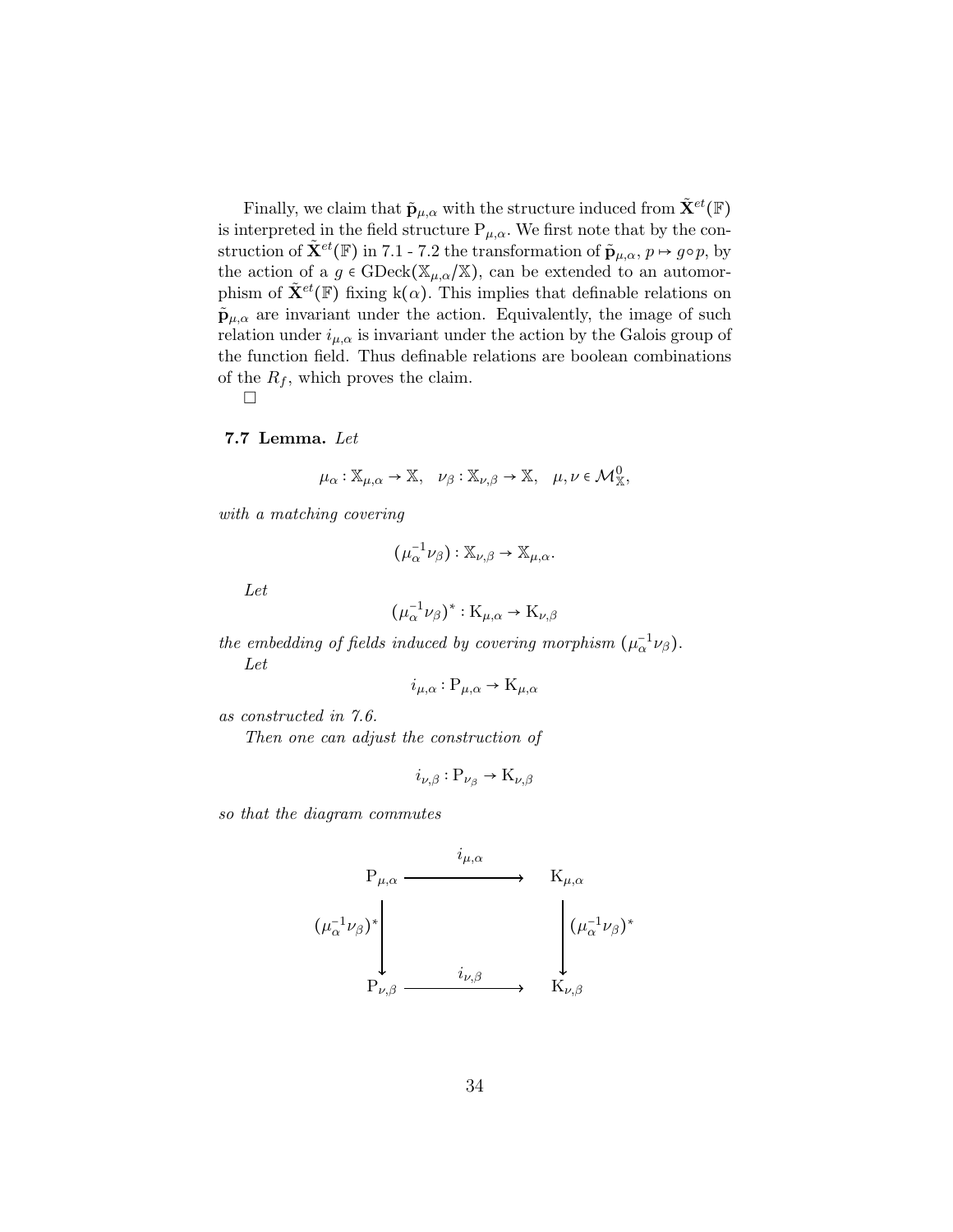**Proof.** Let  $b_{\mu,\alpha}$  and  $b_{\nu,\beta}$  be the generating elements of function fields as above. The embedding  $K_{\mu,\alpha} \subseteq K_{\nu,\beta}$  gives rise to a k-rational function  $h = \frac{F_1}{F_2}$  $\frac{F_1}{F_2}$ ,  $F_1, F_2 \in \mathbf{k}[X_0, X_1]$ , such that  $h(\beta, b_{\nu,\beta}) = b_{\mu,\alpha}$  and so  $b \mapsto h(\beta, b)$  is the restriction of the map  $(\mu_{\alpha}^{-1} \nu_{\beta})^*$ ,  $\tilde{b}_{\nu, \beta} \to \tilde{b}_{\mu, \alpha}$ , which extends to embedding of respective fields.

Then in the field  $P_{\nu,\beta}$  of formal terms embeds into  $P_{\mu,\alpha}$  using the same rational function  $h = \frac{F_1}{F_2}$  $\frac{F_1}{F_2}$ .  $\Box$ 

7.8 Since the family of fields

$$
\mathcal{M}_{\mathrm{K}} \coloneqq \{ \mathrm{K}_{\mu,\alpha} : \mu \in \mathcal{M}_{\mathbb{X}}, \alpha \in \mathrm{Zeros}\,\mathbf{f}_{\mu} \}
$$

forms an inverse system with reprect to embeddings  $(\mu_{\alpha}^{-1} \nu_{\beta})^*$ , the following inverse lmit is well-defined

$$
\tilde{\mathbf{K}} = \lim_{\leftarrow \mathcal{M}} \mathbf{K}_{\mu,\alpha}
$$

By this definition  $\tilde{K}$  is the union of all the function fields of Galois  $\alpha$  etale covers of  $X$ . When speaking of it as a structure we consider it a field over K, that is with elements of K in  $\tilde{K}$  being names. Note that it automatically names also elements of k.

We give names and consider the multisorted structures definable or interpretable in  $\tilde{\mathbf{X}}^{et}(\mathbb{F})$ :

$$
\tilde{\mathbf{p}}_{\mathbb{X}} \coloneqq \big\{ \tilde{\mathbf{p}}_{\mu} : \mu \in \mathcal{M} \big\}, \quad \mathbf{P}_{\mathbb{X}} \coloneqq \big\{ \mathbf{P}_{\mu} : \ \mu \in \mathcal{M} \big\}, \quad \mathbf{P}_{\mu} \coloneqq \big\{ \mathbf{P}_{\mu, \alpha} : \alpha \in \operatorname{Zeros}\nolimits \mathbf{f}_{\mu} \big\}
$$

with relations induced from the ambient structure.

Set  $\tilde{\mathbf{X}}_{fin}^{et}(\mathbf{k}^{alg})$  to be the substructure of  $\tilde{\mathbf{X}}^{et}(\mathbf{k}^{alg})$  obtained by removing the covering sort  $\tilde{\mathbb{X}}^{et}$ ( $\mathbb{k}^{alg}$ ) but keeping all the induced relations.

#### 7.9 Theorem.

1. The field K as a structure is isomorphic to  $\mathbf{P}_{\mathbb{X}}$  via an isomorphism

$$
\mathbf{P}_{\mathbb{X}} \cong_{i_{\mathbb{X}}} \tilde{\mathbf{K}}.
$$

2.  $\mathbf{P}_{\mathbb{X}}$  is bi-interpretable with  $\tilde{\mathbf{p}}_{\mathbb{X}},$  i.e.

$$
\mathbf{P}_{\mathbb{X}}\cong_{\mathfrak{M}}\tilde{\mathbf{p}}_{\mathbb{X}}.
$$

3.

$$
\mathrm{Aut}(\mathbf{P}_\mathbb{X})\cong \mathrm{Aut}(\tilde{\mathbf{X}}^{et}(\mathrm{k}^{alg}))
$$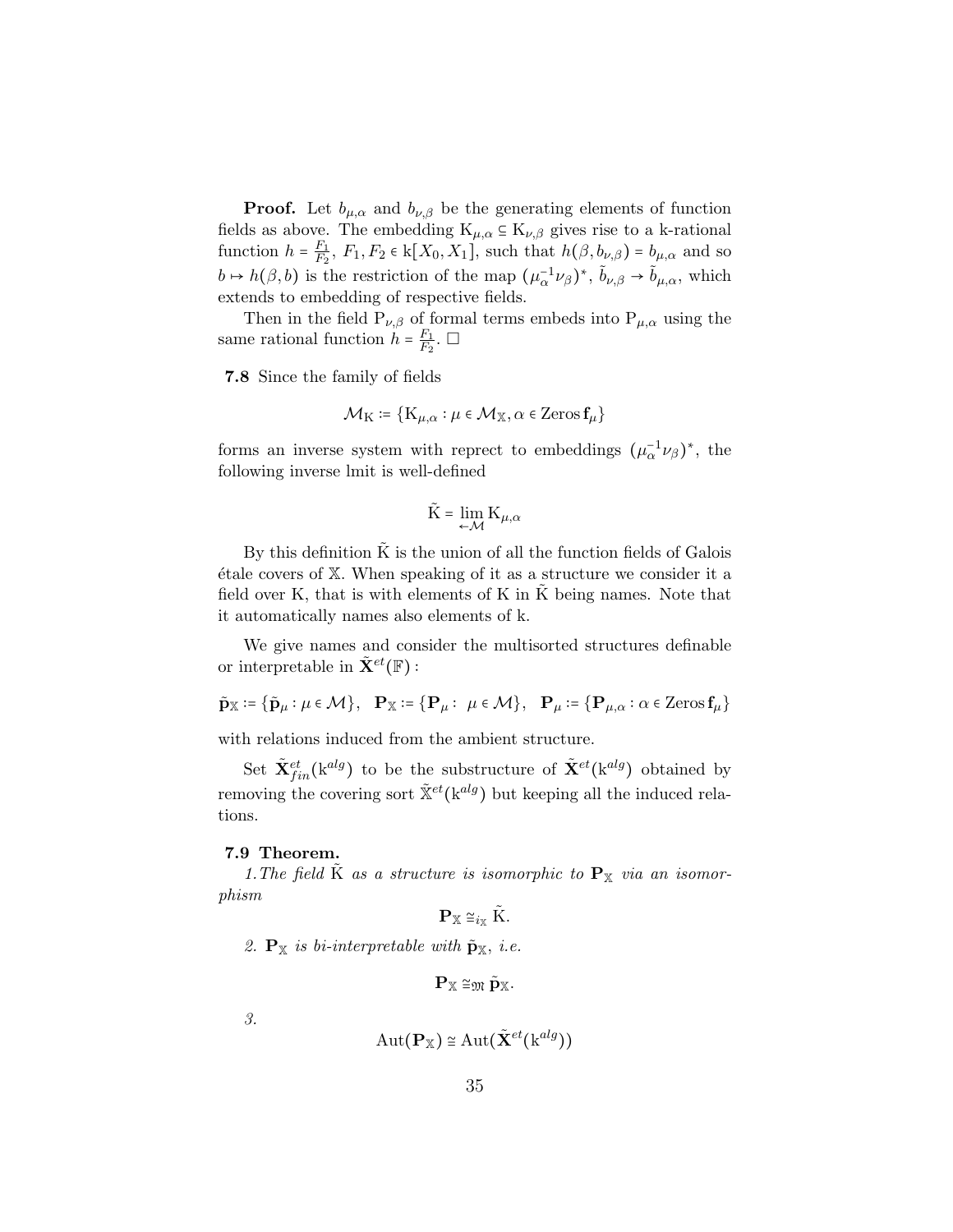and the isomorphism is induced by the bi-interpretation

$$
\mathbf{P}_{\mathbb{X}}\cong_{\mathfrak{M}}\tilde{\mathbf{X}}_{fin}^{et}(\mathrm{k}^{alg}).
$$

Proofs. 1. Follows directly from 7.7.

- 2. Follows directly from 7.6.
- 3. First, we prove that

$$
\operatorname{dcl}(\mathbf{P}_{\mathbb{X}}) \supset \mathbb{X}_{\mu,\alpha}(\mathbf{k}^{alg}) \text{ for all } \mu,\alpha.
$$

where dcl is in the first-order language.

Indeed, note that

$$
\mathbf{k}^{alg} = \bigcup \{ \mathbf{k}(\alpha) : \mathbf{f}_{\mu}(\alpha) = 0, \mu \in \mathcal{M} \}
$$

and each such  $\alpha$  is definable as a code for the sort  $\tilde{\mathbf{p}}_{\mu,\alpha}$  in  $\mathbf{P}_{\mathbb{X}}$ . Thus  $\text{dcl}(\mathbf{P}_{\mathbb{X}}) \ni k^{alg}$  and so  $\text{dcl}(\mathbf{P}_{\mathbb{X}}) \ni \mathbb{X}_{\mu,\alpha}(k^{alg})$  for all  $\mu,\alpha$ .

Now we conclude that

$$
\operatorname{dcl}(\mathbf{P}_{\mathbb{X}}) \ni \tilde{\mathbf{X}}_{fin}^{et}(\mathrm{k}^{alg})
$$

since the right-hand side consists of sorts  $\mathbb{X}_{\mu,\alpha}$  (k<sup>alg</sup>) and  $\tilde{\mathbf{p}}_{\mu,\alpha}$  only. In particular, any  $\sigma \in Aut(P_{\mathbb{X}})$  induces a unique automorphism of  $\tilde{\mathbf{X}}_{fin}^{et}(\mathrm{k}^{alg}).$ 

Finally, we claim that, in its own turn, any  $\sigma \in \text{Aut}(\tilde{\mathbf{X}}_{fin}^{et}(\mathbf{k}^{alg}))$ induces a unique automorphism of  $\tilde{\mathbf{X}}^{et}$ ( $\mathbf{k}^{alg}$ )), that is has a unique extension to  $\tilde{\mathbb{X}}^{et}(\mathbf{k}^{alg}),$ 

Indeed, consider  $u \in \tilde{\mathbb{X}}(k^{alg})$ . Choose elements  $\mathbf{p}_{\mu,\alpha} \in \tilde{\mathbf{p}}_{\mu,\alpha}$  and set  $x_{\mu,\alpha} \coloneqq \mathbf{p}_{\mu,\alpha}(u)$ , element of  $\mathbb{X}_{\mu,\alpha}$  (k<sup>alg</sup>). By construction u is the unique element satisfying the system of equations

$$
x_{\mu,\alpha} = \mathbf{p}_{\mu,\alpha}(u): \ \mu \in \mathcal{M}, \mathbf{f}_{\mu}(\alpha) = 0,
$$

i.e. u is type definable over  $\tilde{\mathbf{X}}_{fin}^{et}(\mathbf{k}^{alg})$ ). Hence, the action of  $\sigma$  on  $\tilde{\mathbf{X}}_{fin}^{et}(\mathbf{k}^{alg})$ ) has a unique extension to  $\tilde{\mathbb{X}}^{et}(\mathbf{k}^{alg})$ ).

Note that  $\mathbf{P}_{\mathbb{X}} \hookrightarrow \tilde{\mathbf{X}}^{et}(\mathbf{k}^{alg})$  by definition. Together with the claim this completes the proof.  $\square$ 

#### 7.10 Corollary.

$$
\operatorname{Aut}\tilde{\mathbf{X}}^{et}(\mathrm{k}^{alg})\cong \operatorname{Aut}\tilde{\mathbf{X}}^{et}_{fin}(\mathrm{k}^{alg})\cong \operatorname{Aut}\tilde{\mathbf{p}}_{\mathbb{X}}\cong \operatorname{Gal}(\tilde{\mathrm{K}}/\mathrm{K}).
$$

Note that  $\tilde{\mathbf{X}}_{fin}^{et}(\mathbf{k}^{alg})$  is a finitary structure.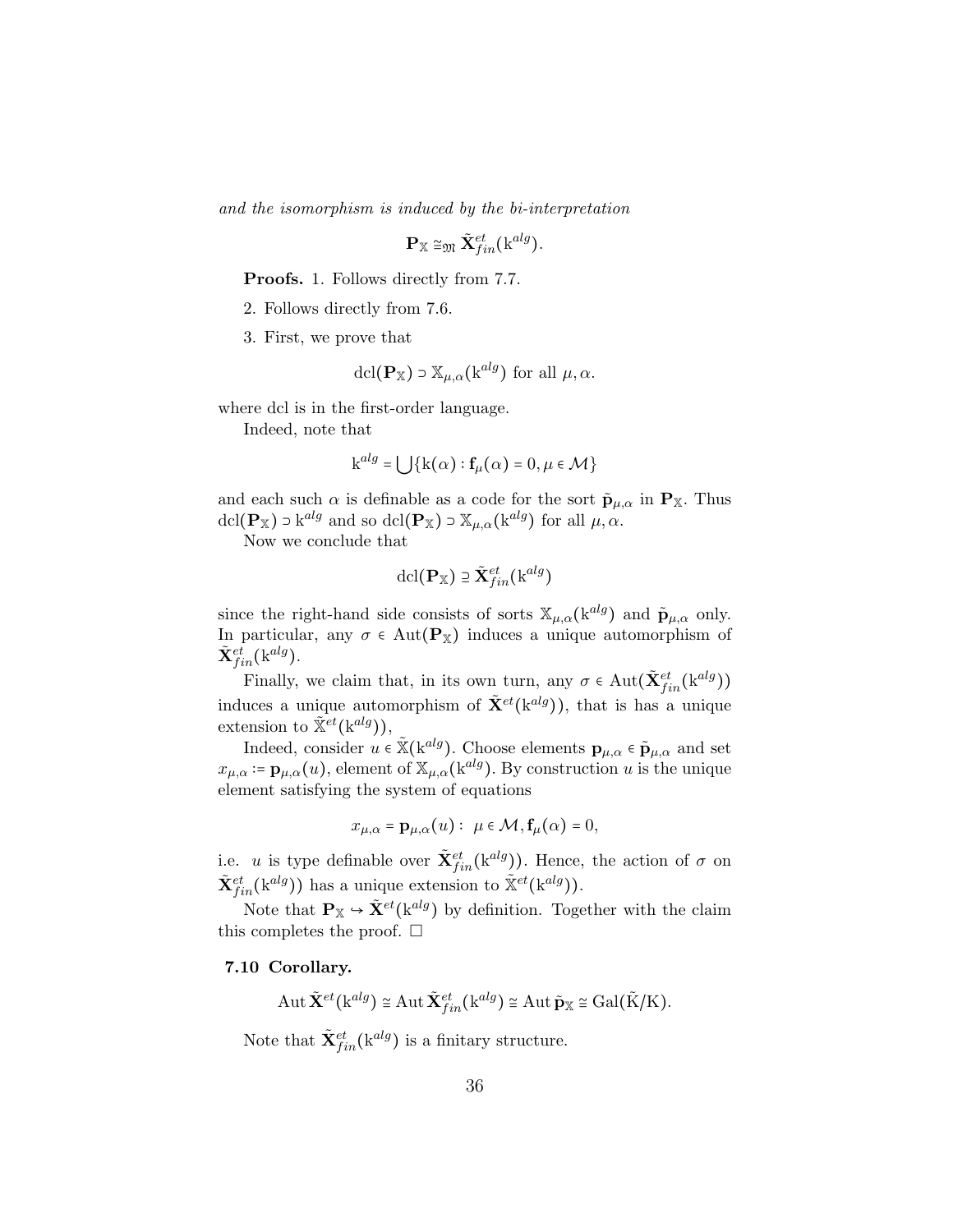**7.11 Fact** ([8], Corollary 6.17). For a normal scheme  $X$  with a function field K

$$
\pi_1^{et}(\mathbb{X},x) = \text{Gal}(\tilde{\mathbf{K}}/\mathbf{K}),
$$

where  $\pi_1^{et}(\mathbb{X},x)$  is the étale fundamental group as defined in [4].

#### 7.12 Corollary.

$$
\pi_1^{et}(\mathbb{X},x) \cong \mathrm{Aut}(\tilde{\mathbf{X}}_{fin}^{et}(\mathbf{k}^{alg})).
$$

**7.13 Remark.** The embedding  $\mathbb{F}_{/k} \hookrightarrow \tilde{\mathbf{X}}^{et}(\mathbb{F})$  induces via the functor Aut of section 2 and Proposition 2.11

$$
\hat{\Gamma} \hookrightarrow \mathrm{Aut}(\tilde{\mathbf{X}}^{et}(\mathbb{F})) \twoheadrightarrow \mathrm{Aut}\mathbb{F}_{/k}
$$

in particular, when  $\mathbb{F} = k^{alg}$ ,

$$
\hat{\Gamma} \hookrightarrow \pi_1^{et}(\mathbb{X}, x) \twoheadrightarrow \mathrm{Gal}_{k}.
$$

The following gives a link with a general model theory setting.

**7.14 Proposition.**  $\pi_1^{et}(\mathbb{X}, x)$  is isomorphic to the Lascar group of theory  $T_{\mathbb{X}}$ .

Proof. Lascar group for stable theories is known to be isomorphic to Aut( $\text{acl}^{eq}(0)$ ) of a model. Hence it is enough to prove that acl<sup>eq</sup>(0) is bi-interpretable with the substructure  $\tilde{p}_X$  of any model. Equivalently,  $acl^{eq}(0) = dcl(\tilde{p}_{\mathbb{X}}).$ 

The inclusion acl<sup>eq</sup>(0)  $\geq \tilde{p}_{\mathbb{X}}$  is obvious since  $\tilde{p}_{\mathbb{X}}$  is finitary (the union of finite sorts). To prove the inverse we can use the language which names all elements  $\mathbf{p}_{\mu,\alpha}$  in sorts  $\tilde{\mathbf{p}}_{\mu}$ . This language is equivalent to  $\mathcal{L}_{\mathbb{X}}^{\sharp}$  and so we can use theorem 6.5 describing definable sets in models of the theory. It is easy to see that the only finite imaginary sorts are the ones on finite sorts  $\tilde{\mathbf{p}}_{\mu}$  and, by elimination of imaginaries in algebraically closed fields, subsets of  $k^{alg}$ . In terms of language  $\mathcal{L}_{\mathbb{X}}$ both are part of acl<sup>eq</sup>(0).  $\Box$ 

### 7.15 Definition of  $\pi_1^{et}(\mathbb{X},x)$ .

Let  $x \in \mathbb{X}(\mathbb{F})$  and consider the multi-sorted structure

$$
\mathbf{F}_x = \{ \mu_\alpha^{-1}(x) : \mu \in \mathcal{M}, \ \mathbf{f}_\mu(\alpha) = 0 \}
$$

with relations induced on it from  $\tilde{\mathbf{X}}^{et}(\mathbb{F})$ .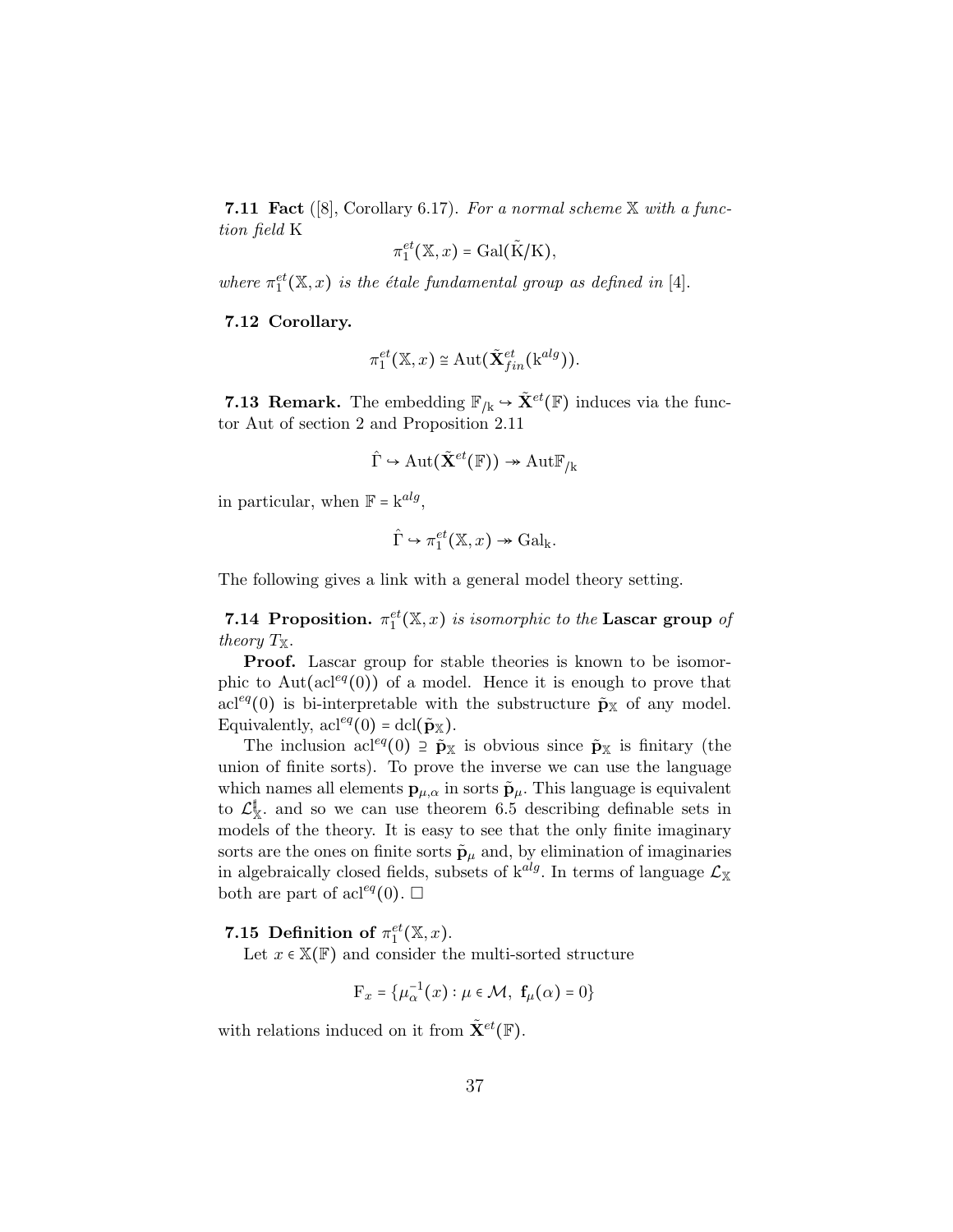Claim. There is an x-definable bijection  $i_x : \tilde{\mathbf{p}}_{\mathbb{X}} \to \mathbf{F}_x$  which induces an interpretation of  $\tilde{\mathbf{p}}_{\mathbb{X}}$  in  $F_x$ . In particular,

$$
i_x(\tilde{\mathbf{p}}_{\mu,\alpha}) = \mu_{\alpha}^{-1}(x).
$$

Proof. Note that for each  $\mu_{\alpha}$ ,

$$
\mu_{\alpha}^{-1}(x) = \mathbf{p}_{\mu,\alpha}(\mathbf{p}^{-1}(x)) = p(\mathbf{p}^{-1}(x)) \text{ for any } p \in \tilde{\mathbf{p}}_{\mu,\alpha}.
$$

Note that  $p^{-1}(x)$  is  $L_{\omega_1,\omega}$ -definable in  $F_x$  as the projective limit of  $\{\mu_{\alpha}^{-1}(x)\}.$ 

For each  $\mu_{\alpha}$ ,

$$
\mu_{\alpha}^{-1}(x) = \mathbf{p}_{\mu,\alpha}(\mathbf{p}^{-1}(x)) = p(\mathbf{p}^{-1}(x)) \text{ for any } p \in \tilde{\mathbf{p}}_{\mu,\alpha}.
$$

Thus one can set, for each  $p \in \tilde{\mathbf{p}}_{\mu,\alpha}$ ,

$$
i_x(p): \mathbf{p}^{-1}(x) \to \mu_\alpha^{-1}(x), \ u \mapsto p(u),
$$

the restrictions of respective functions  $\tilde{\mathbb{X}}(\mathbb{F}) \to \mathbb{X}_{\mu,\alpha}(\mathbb{F})$ .

The relations between the  $\tilde{\mathbf{p}}_{\mu,\alpha}$  descend to relations on  $F_x$  in the obvious way. Claim proved.

Define  $\overline{F}_x^{\text{forget}}$  to be the reduct of  $F_x$  to the language expressing the relations on  $\tilde{\mathbf{p}}_{\mathbb{X}}$  only. Then

$$
\tilde{\mathbf{p}}_{\mathbb{X}} \cong_{\mathfrak{M}} \mathrm{F}_{x}^{\mathrm{forget}}
$$

via the bijection  $i_x$ .

It follows that  $\text{Aut }\tilde{\mathbf{p}}_{\mathbb{X}} \cong \text{Aut } \mathbf{F}_x^{\text{forget}}$  via the bijection  $i_x$ . Define

$$
\pi_1^{et}(\mathbb{X},x) = \mathrm{Aut}\,\mathrm{F}_x^{\mathrm{forget}}.
$$

Finally we use our construction to reformulate Grothendieck's section conjecture.

**7.16 Theorem.** Suppose  $k^{\sharp} = k$ . Then there is a section

 $s: \operatorname{Gal}_{k} \to \pi_1^{et}(\mathbb{X})$ 

of the canonical homomorphism  $\pi_1^{et}(\mathbb{X}) \to \text{Gal}_k$ .

Proof.

By assumption

$$
\mathrm{Aut}\tilde{\mathbf{X}}_{\sharp}^{et}(\mathrm{k}^{alg})=\mathrm{Gal}_{\mathrm{k}}.
$$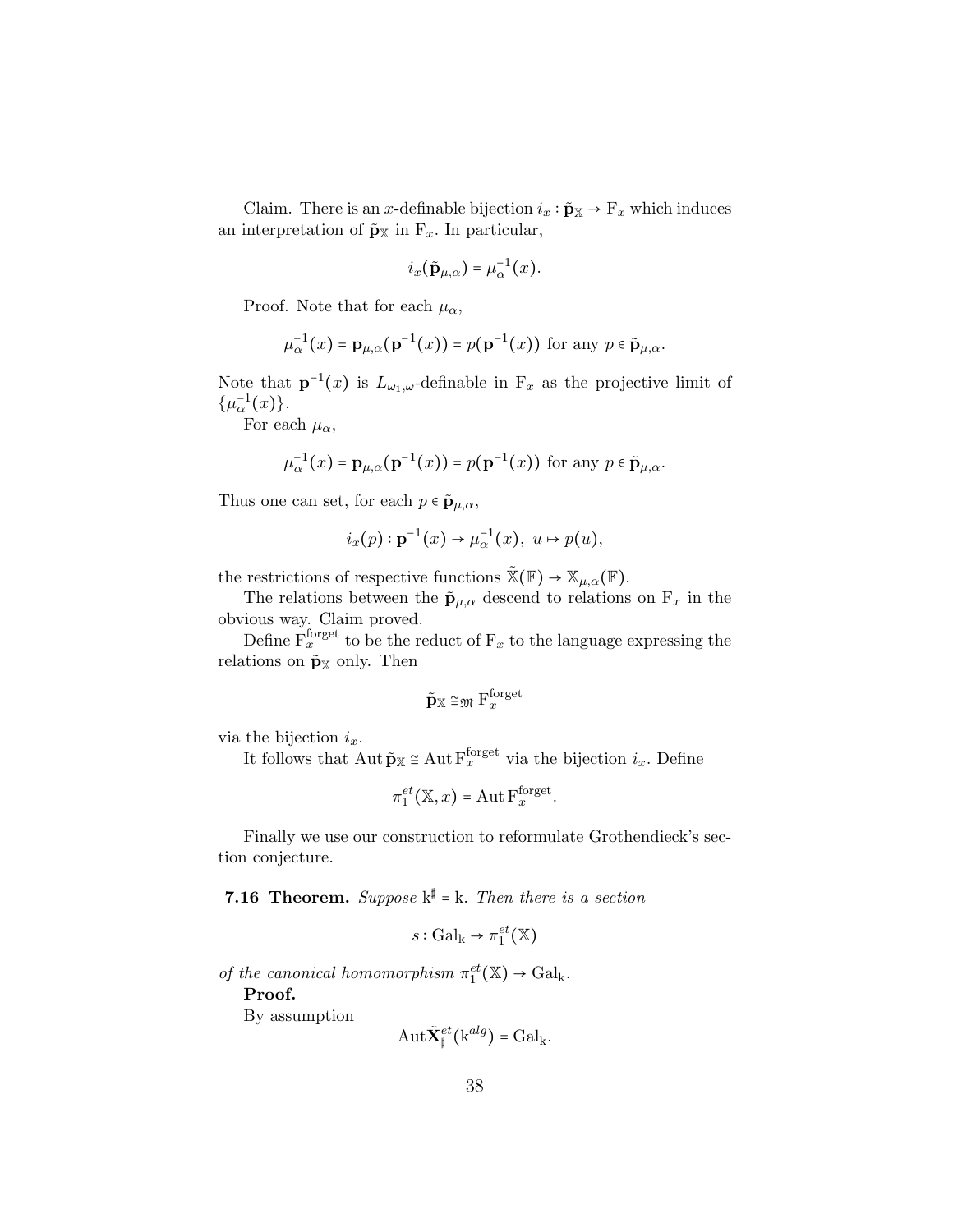We can interpret  $\tilde{\mathbf{X}}^{et}(\mathbf{k}^{alg})$  in  $\tilde{\mathbf{X}}^{et}_{\sharp}(\mathbf{k}^{alg})$  without parameters as explained in 7.1 and 7.2. It follows that any automorphism of  $\tilde{\mathbf{X}}_{\parallel}^{et}(\mathbf{k}^{alg})$ extends uniquely to an automorphism of  $\tilde{\mathbf{X}}^{et}$ ( $\mathbf{k}^{alg}$ ). That is there is an embedding

$$
s: \operatorname{Aut} \tilde{\mathbf{X}}^{et}_{\sharp}(\mathbf{k}^{alg}) \to \operatorname{Aut} \tilde{\mathbf{X}}^{et}(\mathbf{k}^{alg}).
$$

Under our assumption this is an embedding

$$
s: \operatorname{Gal}_k \to \operatorname{Aut} \tilde{\mathbf{X}}^{et}(k^{alg})
$$

which is obviously a section of the restriction homomorphism

$$
Aut \tilde{\mathbf{X}}^{et}(\mathbf{k}^{alg}) \to \mathrm{Gal}_{\mathbf{k}}.
$$

 $\Box$ 

Now we formulate a version of section conjecture which is formally stronger than the conventional section conjecture.

7.17 ♯-version of section conjecture. Suppose there is a section

$$
s: \operatorname{Gal}_{k} \to \operatorname{Aut} \tilde{\mathbf{X}}_{\sharp}^{et}(\mathbf{k}^{alg}).
$$

Then  $X$  has a k-rational point and  $k^{\sharp} = k$ .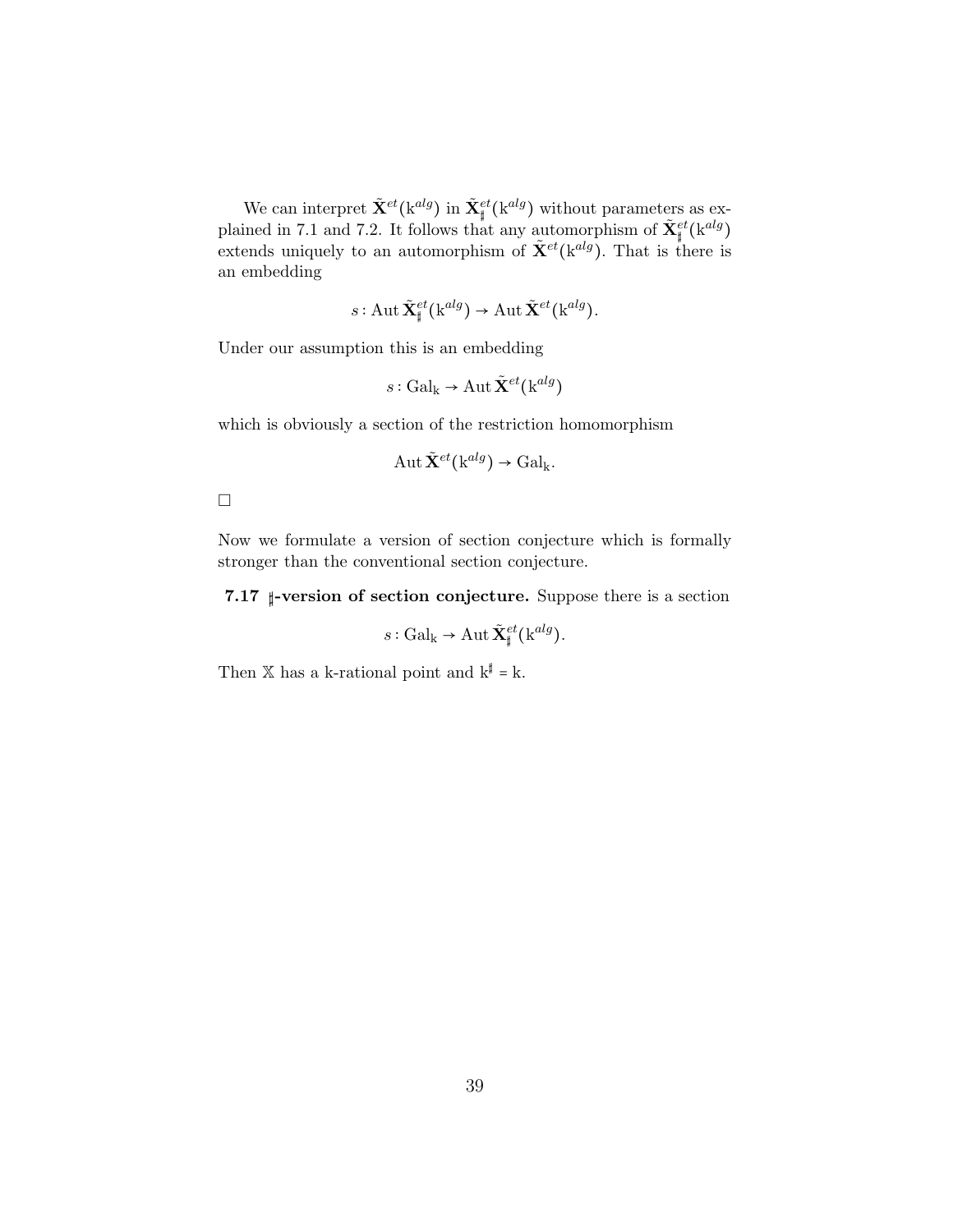### 8 Appendix

**8.1** Let  $\mathcal{X} = \{X_i : i \in I\}$  be a family of L-structures and  $\mathcal{F}_X$  a family of epimorphisms between members of  $\mathcal X$  which satisfies the following:

- a For each  $\mathbb{X}_i \in \mathcal{X}$  the identity automorphism  $f : \mathbb{X}_i \to \mathbb{X}_i$  is in  $\mathcal{F}_X$ .
- b If  $f, g \in \mathcal{F}_X$ ,  $f : \mathbb{X}_i \to \mathbb{X}_j$ ,  $g : \mathbb{X}_j \to \mathbb{X}_k$  then  $f \circ g \in \mathcal{F}_X$ .
- c For any  $\mathbb{X}_{i_1}, \mathbb{X}_{i_2} \in \mathcal{X}$  there is  $\mathbb{X}_j \in \mathcal{X}$  and  $g_1, g_2 \in \mathcal{F}_X$  such that  $g_1: \mathbb{X}_j \to \mathbb{X}_{i_1}, g_2: \mathbb{X}_j \to \mathbb{X}_{i_2}.$
- d For any  $\mathbb{X}_{i_1}, \mathbb{X}_{i_2}, \mathbb{X}_j \in \mathcal{X}$  and  $g_1, g_2 \in \mathcal{F}_X$  such that  $g_1 : \mathbb{X}_j \to \mathbb{X}_{i_1}$ ,  $g_2: \mathbb{X}_j \to \mathbb{X}_{i_2}$ , if there is  $f \in \mathcal{F}_X$ ,  $f: \mathbb{X}_{i_1} \to \mathbb{X}_{i_2}$  then there is a unique  $h \in \mathcal{F}_X$ , such that  $h: \mathbb{X}_{i_1} \to \mathbb{X}_{i_2}$  and  $h \circ g_1 = g_2$ .

Call such  $(\mathcal{X}, \mathcal{F}_X)$  a weak projective system for  $\mathcal{X}$ .

A weak projective system is called a projective system if for any  $X_i, X_j \in \mathcal{X}$  there is at most one  $f \in \mathcal{F}_X, f : \mathbb{X}_i \to \mathbb{X}_j$ .

Let, for  $i, j \in I$ ,

$$
F_{ji} = \{ f \in \mathcal{F}_X : f : \mathbb{X}_j \to \mathbb{X}_i \}.
$$

A weak projective system is called **of finite type** if  $F_{ji}$  is finite or empty for any  $i, j \in I$ .

**8.2** Note that (d) implies that the composition  $g_2 \circ g_1^{-1}$  of correspondences defines a map equal to  $h : \mathbb{X}_{i_1} \to \mathbb{X}_{i_2}$ . We write  $h = g_2 \circ g_1^{-1}$ .

**8.3 Proposition.** Let  $X$  be a smooth quasi-projective variety over a field k,

$$
\mathcal{X} \coloneqq \{ \mathbb{X}_{\mu,\alpha}(\mathbb{F}) : \ \mu \in \mathcal{M}_X, \alpha \in \text{Zeros}\,\mathbf{f}_{\mu} \},
$$

the family of varieties that are finite étale covers of  $X$  as described in 4.2. Let  $\mathcal{F}_X$  be the family of all intermediate étale covers as defined by (10). Then  $(X, \mathcal{F}_X)$  is a weak projective system of finite type.

**Proof.** (a)-(c) are standard properties of the category of finite étale covers.

Proof of (d). We are given epimorphisms  $g_{\mu} : \mathbb{X}_{\lambda,\gamma} \to \mathbb{X}_{\mu,\alpha}$  and  $g_{\nu} : \mathbb{X}_{\lambda,\gamma} \to \mathbb{X}_{\nu,\beta}$  as well as  $f : \mathbb{X}_{\mu,\alpha} \to \mathbb{X}_{\nu,\beta}$ . Let  $x \in \mathbb{X}_{\lambda,\gamma}$  and  $y_{\mu} \in \mathbb{X}_{\mu,\alpha}$  $y_{\nu} \in \mathbb{X}_{\nu,\beta}$  such that  $y_{\mu} = g_{\mu}(x), y_{\nu} = g_{\nu}(x)$ .

Claim. There exists  $h: \mathbb{X}_{\mu,\alpha} \to \mathbb{X}_{\nu,\beta}$  such that  $h(y_\mu) = y_\nu$ .

Indeed, by (b)  $f \circ g_\mu : \mathbb{X}_{\lambda, \gamma} \to \mathbb{X}_{\nu, \beta}$  is in  $\mathcal{F}_X$ , that is one of the intermediate morphisms  $\mathbb{X}_{\lambda,\gamma} \to \mathbb{X}_{\nu,\beta}$ , as is  $g_{\nu}$ . Hence  $\nu_{\beta} \circ f \circ g_{\mu} = \nu_{\beta} \circ g_{\nu}$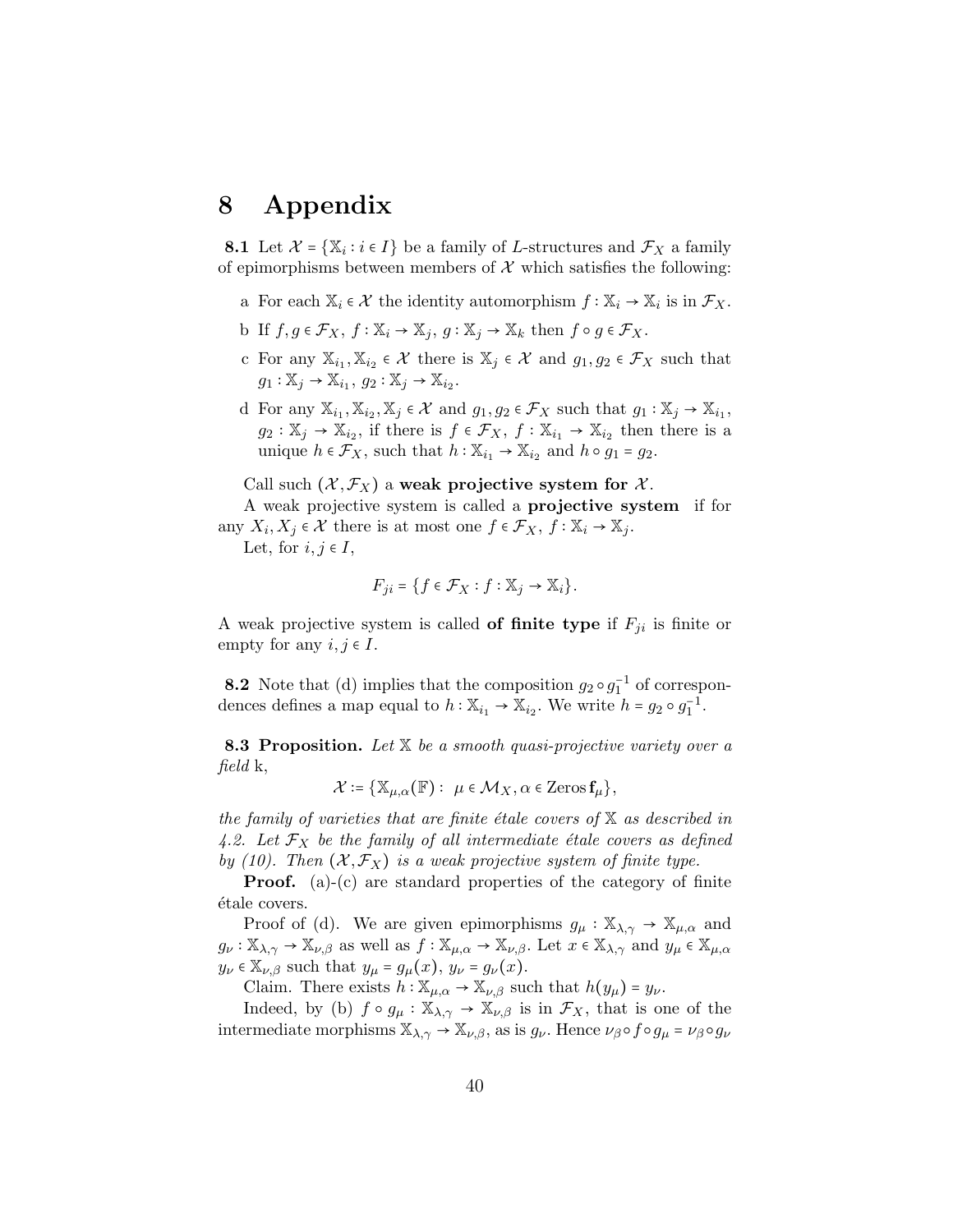and so  $\nu_\beta(f(y_\mu)) = \nu_\beta(y_\nu)$ , that is  $f(y_\mu)$  and  $y_\nu$  belong to the same fibre of  $\nu_{\beta}$ . It follows  $f(y_{\mu}) = s \cdot y_{\nu}$ , for some  $s \in \text{GDeck}(\mathbb{X}_{\mu,\alpha}/\mathbb{X})$ .

Let  $h = s \circ f$ . Then  $h \in \mathcal{F}_X$  since the shift by s is an automorphisms of the cover. We have  $h(y_\mu) = y_\nu$ .

We thus have  $h \circ g_\mu$  and  $g_\nu$  two intermediate morphisms  $\mathbb{X}_{\lambda,\gamma} \to \mathbb{X}_{\nu,\beta}$ taking the same value at point x. Then  $h \circ g_\mu = g_\nu$  by 4.10. This proves (d).

Finally, finite type follows again by 4.10.  $\Box$ 

**8.4 Lemma.** Given a weak projective system  $(\mathcal{X}, \mathcal{F}_X)$  and a finite subfamily  $\mathcal{X}^0 \subset \mathcal{X}$  there is a finite subfamily  $\mathcal{F}^0_X \subset \mathcal{F}_X$  such that  $(\mathcal{X}^0, \mathcal{F}^0_X)$  is a system satisfying  $(a), (b), (d)$  and for any  $\mathbb{X}_{i_1}, \mathbb{X}_{i_2} \in \mathcal{X}^0$ if there is  $g \in \mathcal{F}_X$  such that  $g: \mathbb{X}_{i_1} \to \mathbb{X}_{i_2}$ , then there is  $g \in \mathcal{F}_X^0$  such that  $g: \mathbb{X}_{i_1} \to \mathbb{X}_{i_2}$ .

**Proof.** Using property (c) find an  $\mathbb{X}_j \in \mathcal{X}$  such that for any  $\mathbb{X}_i \in \mathcal{X}^0$ there exist  $f_i \in \mathcal{F}_X$ ,  $f_i : \mathbb{X}_j \to \mathbb{X}_i$ . For each pair  $X_i, X_j \in \mathcal{X}^0$  such that there exist  $g \in \mathcal{F}_X$ ,  $g : \mathbb{X}_{i_1} \to \mathbb{X}_{i_2}$  by property (d) we find a unique  $h_{i_1 i_2} \in \mathcal{F}_X$ ,  $h_{i_1 i_2} : \mathbb{X}_{i_1} \to \mathbb{X}_{i_2}$  and  $h_{i_1 i_2} \circ f_{i_1} = f_{i_2}$ , that is  $h_{i_1 i_2} = f_{i_2} \circ f_{i_1}^{-1}$ , when such exists. Set

$$
\mathcal{F}_X^0 = \{ f_{i_2} \circ f_{i_1}^{-1} : \mathbb{X}_{i_1}, \mathbb{X}_{i_2} \in \mathcal{X}^0 \}.
$$

It is obvious that the system  $(\mathcal{X}^0, \mathcal{F}^0_X)$  satisfies (a) and (d). Property (b) follows by commutativity of arrows.  $\Box$ 

**8.5 Proposition.** Given a weak projective system  $(X, \mathcal{F}_X)$  of finite type there exists a projective system  $(\mathcal{X}, \mathcal{F}_X^{\flat})$  such that for any  $\mathbb{X}_{i_1}, \mathbb{X}_{i_2} \in \mathcal{X}$  if there is  $g \in \mathcal{F}_X$ ,  $g: \mathbb{X}_{i_1} \to \mathbb{X}_{i_2}$ , then there is  $g \in \mathcal{F}_X^{\flat}$  such that  $g: \mathbb{X}_{i_1} \to \mathbb{X}_{i_2}$ .

**Proof.** We need to construct a subset  $\mathcal{F}_X^{\flat}$  of  $\mathcal{F}_X$  satisfying, for each  $i, j \in I$ , such that  $F_{ji} \neq \emptyset$ ,

$$
\bigvee_{f \in F_{ji}} f \in \mathcal{F}_X^{\flat}
$$
 (16)

$$
\bigwedge_{f_1, f_2 \in F_{ji}, f_1 \neq f_2} f_1 \notin \mathcal{F}_X^{\flat} \quad \lor \quad f_2 \notin \mathcal{F}_X^{\flat}
$$
\n
$$
(17)
$$

Conditions (16) and (17) can be treated as formulas of propositional logic with propositional variables  $P_f$  with interpretation  $f \in \mathcal{F}_X^{\flat}$ , for each  $f \in \mathcal{F}_X$ .

Lemma 8.4 certifies that the set of all such formulas, for all  $F_i i$ , is finitely consistent. By the compactness theorem there is a model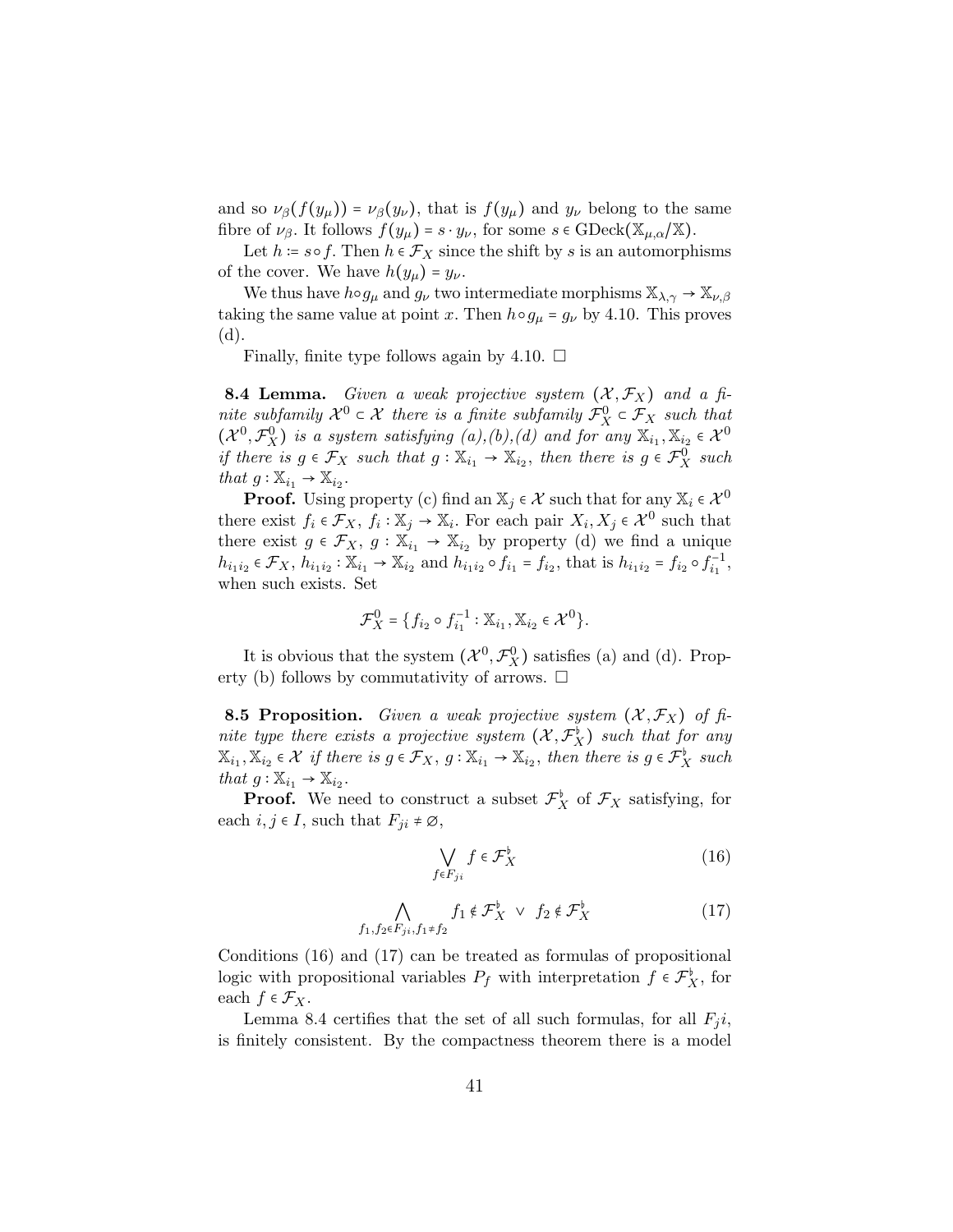(an interpretation) for the whole set of propositional variables which satisfies conditions (16) and (17) for all  $i, j \in I$ . This model tells us which f of  $\mathcal{F}_X$  belong to  $\mathcal{F}_X^{\flat}$ .  $\square$ 

8.6 Corollary. There exists a projective system of intermediate morphisms for the family

$$
\mathcal{X} \coloneqq \{ \mathbb{X}_{\mu,\alpha}(\mathbb{F}) : \ \mu \in \mathcal{M}_X, \alpha \in \text{Zeros}\, \mathbf{f}_{\mu} \}
$$

of finite covers for any smooth quasi-projective variety X.